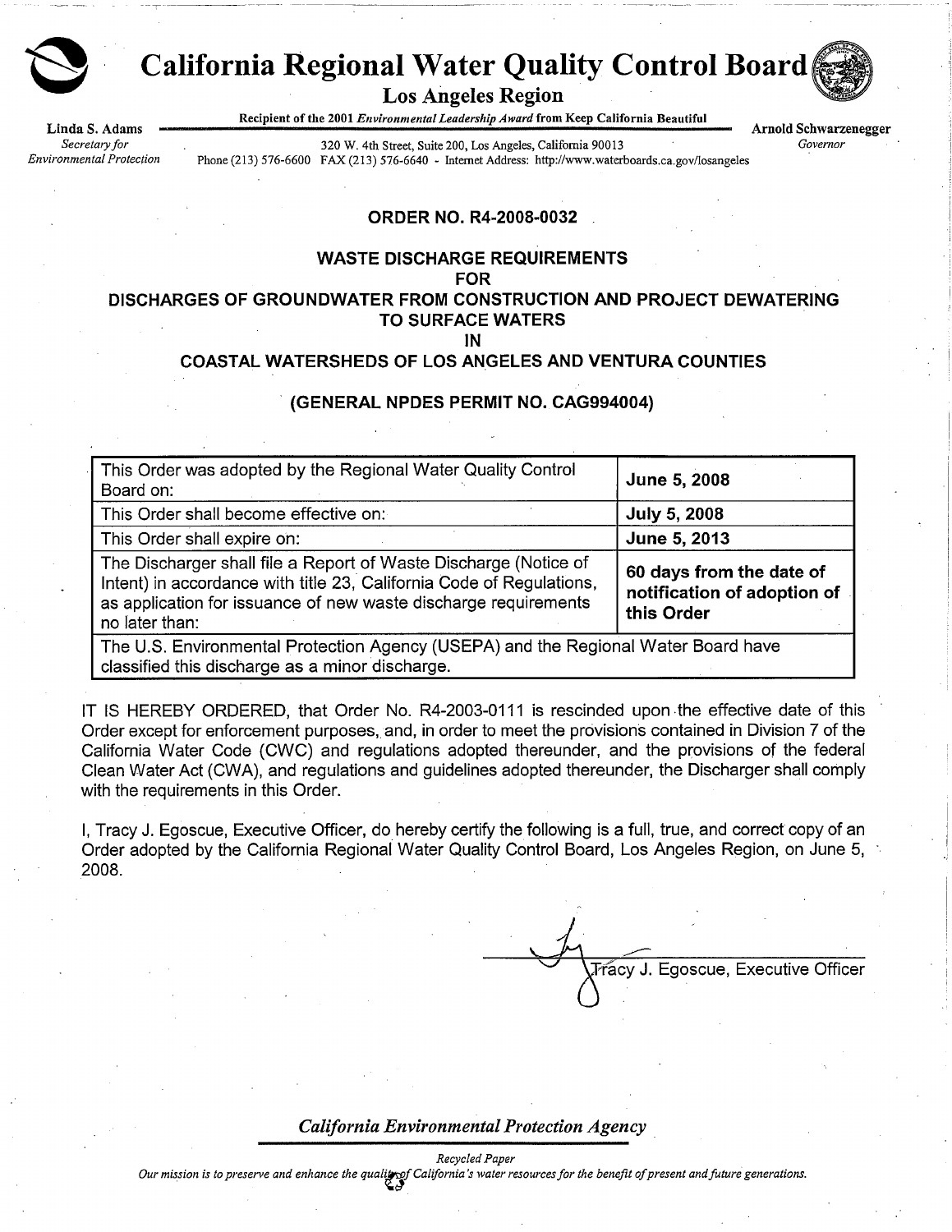# **CALIFORNIA REGIONAL WATER QUALITY CONTROL BOARD LOS ANGELES REGION**

# **TABLE OF CONTENTS**

| I.          |                                                                        |  |
|-------------|------------------------------------------------------------------------|--|
| II.         |                                                                        |  |
| А.          |                                                                        |  |
| В.          |                                                                        |  |
| C.          |                                                                        |  |
| D.          |                                                                        |  |
| III.        |                                                                        |  |
| А.          |                                                                        |  |
| В.          |                                                                        |  |
| C.          |                                                                        |  |
| D.          |                                                                        |  |
| Е.          |                                                                        |  |
| F.          |                                                                        |  |
| G.          |                                                                        |  |
| Н.          |                                                                        |  |
| L.          |                                                                        |  |
| J.          |                                                                        |  |
| Κ.          | Compliance Schedules and Interim Requirements (Not Applicable)  13     |  |
| L.          |                                                                        |  |
| М.          |                                                                        |  |
| N.          |                                                                        |  |
| O.          |                                                                        |  |
| Ρ.          |                                                                        |  |
| Q.          |                                                                        |  |
| R.          |                                                                        |  |
| S.          | Provisions and Requirements Implementing State Law (Not Applicable) 15 |  |
| Τ.          |                                                                        |  |
| U.          |                                                                        |  |
| IV.         |                                                                        |  |
| $V_{\perp}$ |                                                                        |  |
| А.          |                                                                        |  |
| В.          |                                                                        |  |
| C.          |                                                                        |  |
| VI.         |                                                                        |  |
| Α.          |                                                                        |  |
| В.          |                                                                        |  |
| VII.        | PROVISIONS.                                                            |  |
| А.          |                                                                        |  |
| B.          |                                                                        |  |
| C.          |                                                                        |  |
| VIII.       |                                                                        |  |
| А.          |                                                                        |  |
| Β.          |                                                                        |  |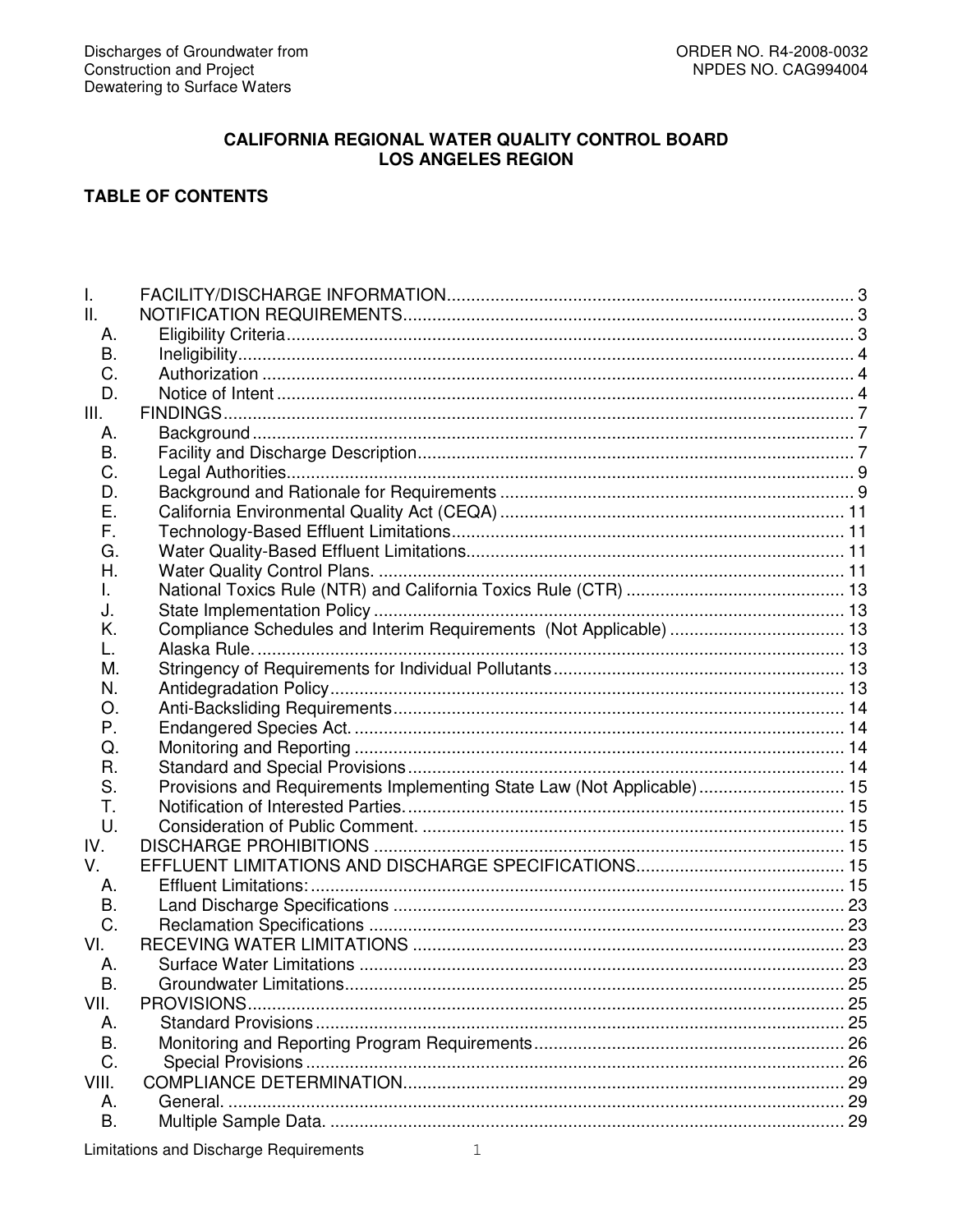| D. |  |
|----|--|
| E. |  |
|    |  |
|    |  |
|    |  |

# **LIST OF TABLES**

| Table 9-TMDL for Organochloride (OC) Pesticides, Polycholrinated Biphenyls (PCBs) in Calleguas |  |
|------------------------------------------------------------------------------------------------|--|
|                                                                                                |  |
|                                                                                                |  |
|                                                                                                |  |

# **LIST OF ATTACHMENTS**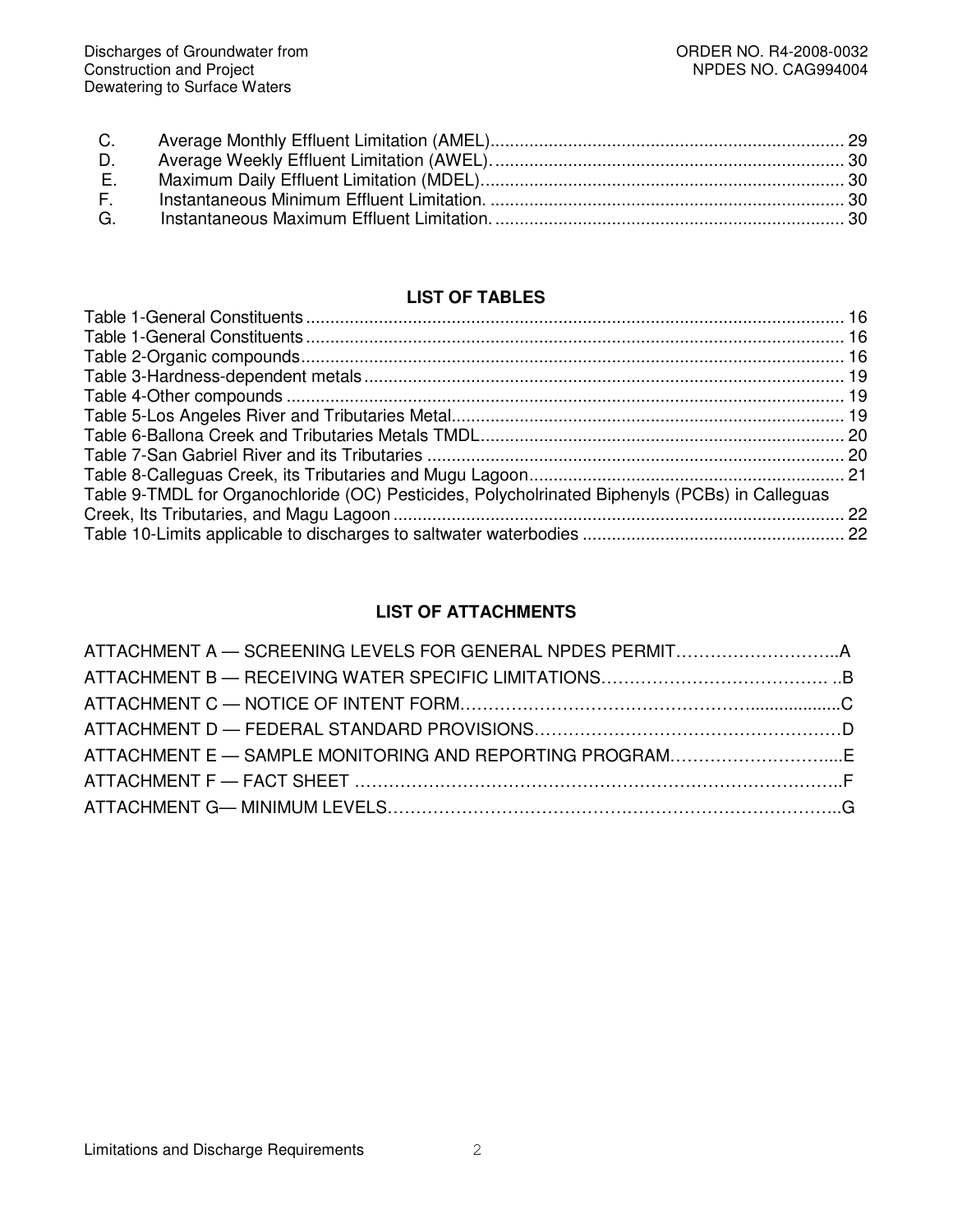# **I. FACILITY/DISCHARGE INFORMATION**

1. This Order (hereafter, General Permit) is intended to authorize discharges of treated or untreated groundwater generated from permanent, temporary dewatering operations or other applicable wastewater discharges not specifically covered in other general NPDES permit. Discharges from facilities to waters of the United States that do not cause, have the reasonable potential to cause, or contribute to an in-stream excursion above any applicable state or federal Water quality objectives/criteria or cause acute or chronic toxicity in the receiving water are authorized discharge in accordance with the conditions set forth in this Order.

# **II. NOTIFICATION REQUIREMENTS**

# **A. Eligibility Criteria**

- 1. This order covers discharges to surface waters of treated or untreated groundwater from dewatering operations and other wastewaters.
- 2. To be covered under this Order, a discharger must:
	- a. Demonstrate that pollutant concentrations in the discharge shall not cause violation of any applicable water quality objective for the receiving waters, including discharge prohibitions;
	- b. Demonstrate that discharge shall not exceed the water quality criteria for toxic pollutants (Attachment B and Part V of this Order), and there shall be no reasonable potential to cause or contribute to an excursion above the criteria.
	- c. Perform reasonable potential analysis using a representative sample of groundwater or wastewater to be discharged. The sample shall be analyzed and the data compared to the water quality screening criteria for the constituents listed on Attachment A to determine the most appropriate permit. If the analytical test results exceeds the water quality screening criteria listed on Attachment A, then a reasonable potential for discharge of toxics shall be considered to exist.
		- i. If the analytical test results of the discharge show that only petroleum products or only volatile organic compounds (VOCs) exceed the water quality screening criteria listed on Attachment A, then the discharger may not be enrolled under this Order, but will be enrolled under Regional Board Order Nos. R4-2007-0021 or R4-2007-0022, as appropriate.
		- ii. If the analytical test results of the discharge show that petroleum products, VOCs and other toxics exceed the water quality screening criteria listed on Attachment A, then the discharger will be enrolled under this permit and treatment of the groundwater will be required for discharge.
		- iii. If the analytical test results of the discharge show that toxics are below the screening levels in Attachment A, then the discharger will be enrolled under this permit and treatment of the groundwater for toxics will not be required for discharge.
	- d. The discharge shall not cause acute nor chronic toxicity in receiving waters;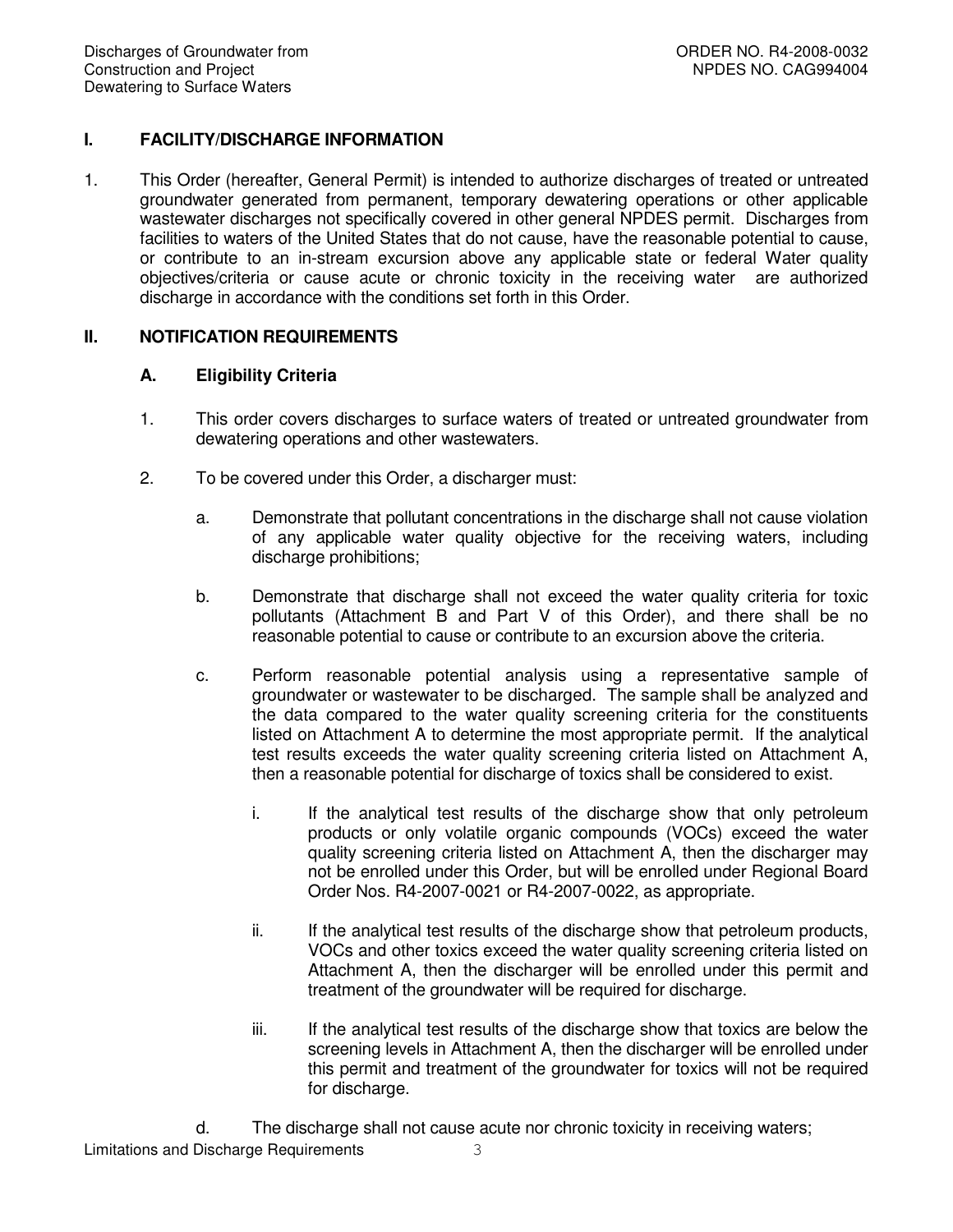- e. If necessary, the discharge shall pass through a treatment system designed and operated to reduce the concentration of contaminants to meet the effluent limitations of this Order; and
- f. The discharger shall be able to comply with the terms or provisions of this General Permit.
- 3. New discharges and existing discharges regulated under existing general or individual permits, which meet the eligibility criteria, may be regulated under this Order.
- 4. For the purpose of renewal of existing individual NPDES permits with this General Permit, provided that all the conditions of this General Permit are met, renewal is effective upon issuance of a notification by the Executive Officer and issuance of a new monitoring program.
- 5. When an individual NPDES permit with more specific requirements is issued to a discharger, the applicability of this Order to that discharger is automatically terminated on the effective date of the individual permit.

# **B. Ineligibility**

The discharge of wastewater contaminated with toxic pollutants with no effluent limitations in this permit are not eligible for enrollment under this General Permit.

# **C. Authorization**

To be authorized to discharge under this Order, the discharger must submit a Notice of Intent (NOI) in accordance with the requirements of Part D of this Order. Upon receipt of the application, the Executive Officer shall determine the applicability of this Order to such a discharge. If the discharge is eligible, the Executive Officer shall notify the discharger that the discharge is authorized under the terms and conditions of this Order and prescribe an appropriate monitoring and reporting program. For new discharges, the discharge shall not commence until receipt of the Executive Officer's written determination of eligibility for coverage under this general permit or until an individual NPDES permit is issued by the Regional Board.

# **D. Notice of Intent**

- 1. Deadline for Submission
	- a. Renewal of permits of existing dischargers covered under individual permits that meet the eligibility criteria and have submitted a NOI will consist of a letter of determination from the Executive Officer of coverage under this Order.
	- b. Existing dischargers covered under Order No. R4-2003-0111 will be sent a NOI form that must be completed and returned to the Regional Board within 60 days of receipt; otherwise permit coverage may be revoked. Existing dischargers enrolling under this Order are required to collect a representative groundwater/wastewater sample and analyze it for all the constituents listed on Attachment A. Dischargers shall conduct this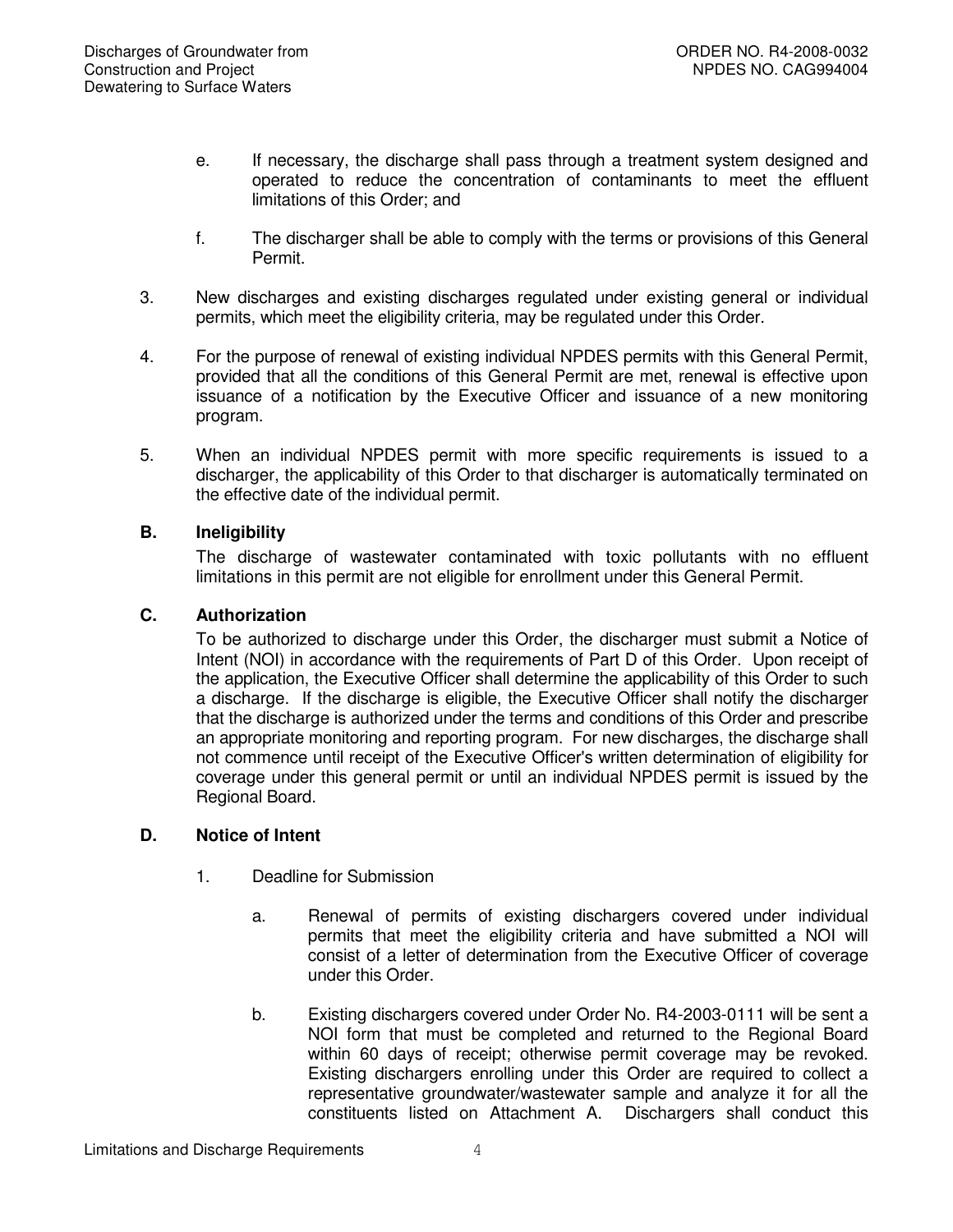analysis and submit the result with a NOI, otherwise the existing authorization may be terminated. If the analytical sample result of any constituent other than those listed in Item V. of this Order exceeds the water quality screening criteria listed on Attachment A, the discharge will be considered ineligible for enrollment under this permit. However, the discharge will be enrolled under other appropriate general permit, and then, the existing coverage under this general permit will be terminated. Existing discharges that has been enrolled under the existing permit within the last one year can re-submit the analytical data used for their initial enrollment with their NOI.

- c. New dischargers shall file a complete application at least 45 days before commencement of the discharge.
- 2. Forms for Report of Waste Discharge
	- a. Dischargers shall use the NOI Form or appropriate USEPA Forms.
	- b. The discharger, upon request, shall submit any additional information that the Executive Officer deems necessary to determine whether the discharge meets the criteria for coverage under this Order, to prescribe an appropriate monitoring and reporting program, or both.
	- c. The discharger must obtain and analyze (using appropriate methods) a representative sample of the groundwater to be treated and discharged under this Order. The analytical method used shall be capable of achieving a detection limit at or below the minimum level, otherwise, a written explanation shall be provided. The analytical result shall be submitted with the NPDES application. The data shall be tabulated and shall include the results for every constituent listed on Attachment A.
	- d. The following should be included with the NOI Form:
		- i. The feasibility study on reuse and/or alternative disposal methods of the wastedwater;
		- ii. Description of the treatment system;
		- iii. The type of chemicals that will be used (if any) during the operation and maintenance of the treatment system;
		- iv. Flow diagram of the influent to the discharge point; and
		- v. Preventive maintenance procedures and schedule for the treatment system.
		- vi. **Creekside construction dewatering operations.** Creekside construction dewatering operations for the purposes of this permit are defined as the dewatering of groundwater (1) where the dewatering is necessary during construction operations and (2) where the groundwater has a direct hydrologic connection with, and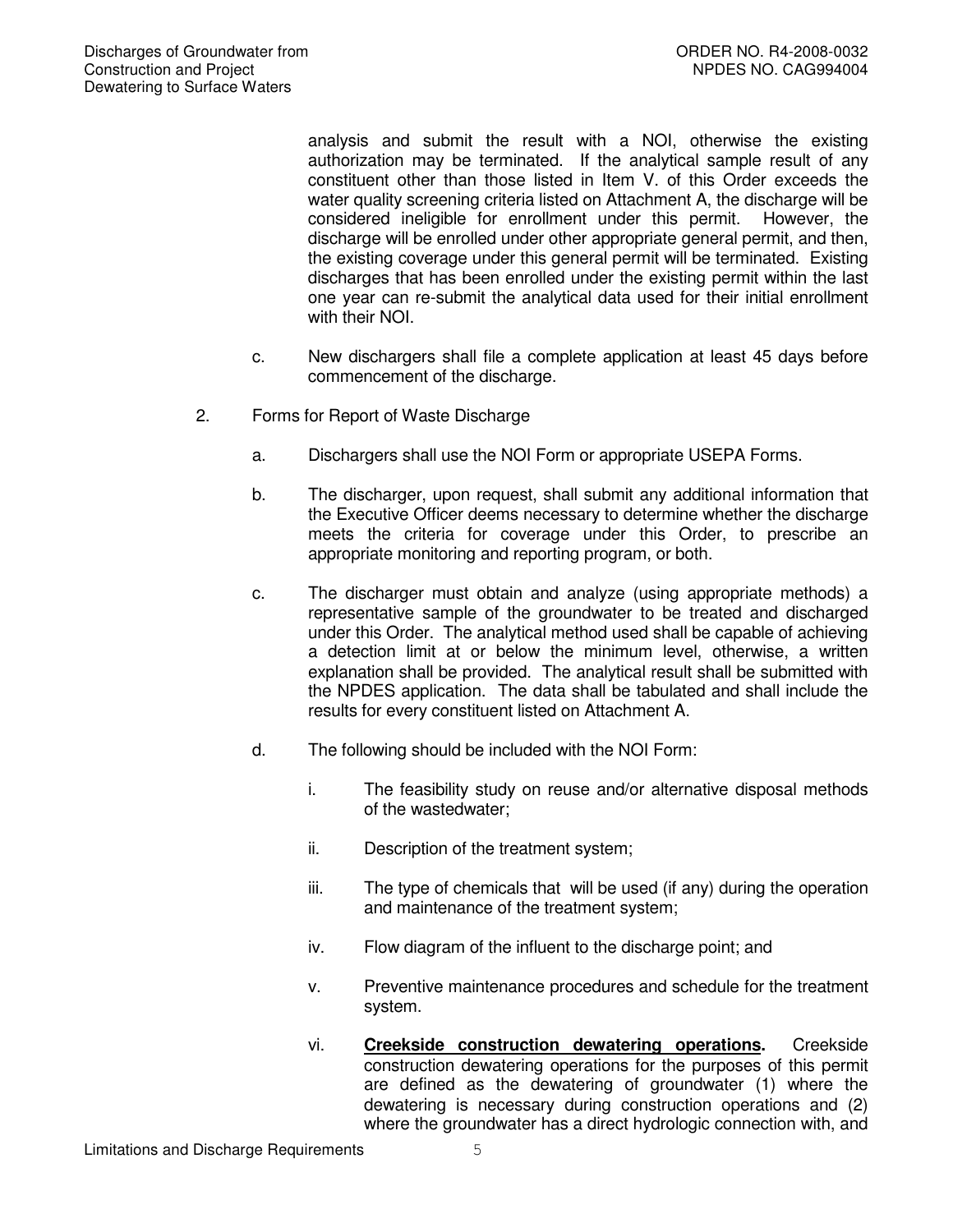similar mineral chemistry for TDS, chloride and sulfate to, the surface waterbody to which it will be discharged. For creekside construction dewatering operations, the following additional information shall be submitted with the ROWD.

- i. Best Management Practices (BMPs) for preventing degradation of water quality or impairment of receiving water beneficial uses,
- ii. Demonstration of direct hydrologic connection and similar water chemistry between the groundwater and the surface water body must be substantiated with hydrogeological and analytical data, and certified by registered hydrogeologist. Water isotope tracing and other geophysical techniques may be used to demonstrate hydrologic connectivity. In addition, when feasible evidence of the physical connection between the groundwater and the surface water body could be demonstrated by stream depletion or drawdown by test well dewatering operation,
- iii. The treatment system to be used for removing toxic compounds from the wastewater (if applicable),
- iv. A demonstration that the discharger has considered sewering, reuse, or other discharge options and that it is infeasible to discharge to the sanitary sewer system, to re-use the dewatered groundwater/wastewater, or to otherwise lawfully discharge the dewatered groundwater/wastewater.
- e. Title 23 of the California Code of Regulations (CCR), Division 3, Chapter 9, Article (1)(A), section 2200, *Annual Fee Schedule,* requires that all discharges subject to a specific general permit shall pay the same annual fee.
	- 1. Notice of Termination

Dischargers shall submit a Notice of Termination or Transfer (NOTT) when coverage under this General Permit is no longer needed. An NOTT contains the Waste Discharge Identification Number (WDID), the name and address of the owner of the facility, and is signed and dated by the owner certifying that the Dischargers associated with Permit No. CAG994004 have been eliminated or that there has been a change in ownership. Upon submission, the Discharger is no longer authorized to discharge wastewater associated with this General Permit.

2. Change of Ownership

Coverage under this Order may be transferred in case of change of ownership of land or discharge facility provided the existing discharger notifies the Executive Officer at least 30 days before the proposed transfer date, and the notice includes a written agreement between the existing and new dischargers containing a specific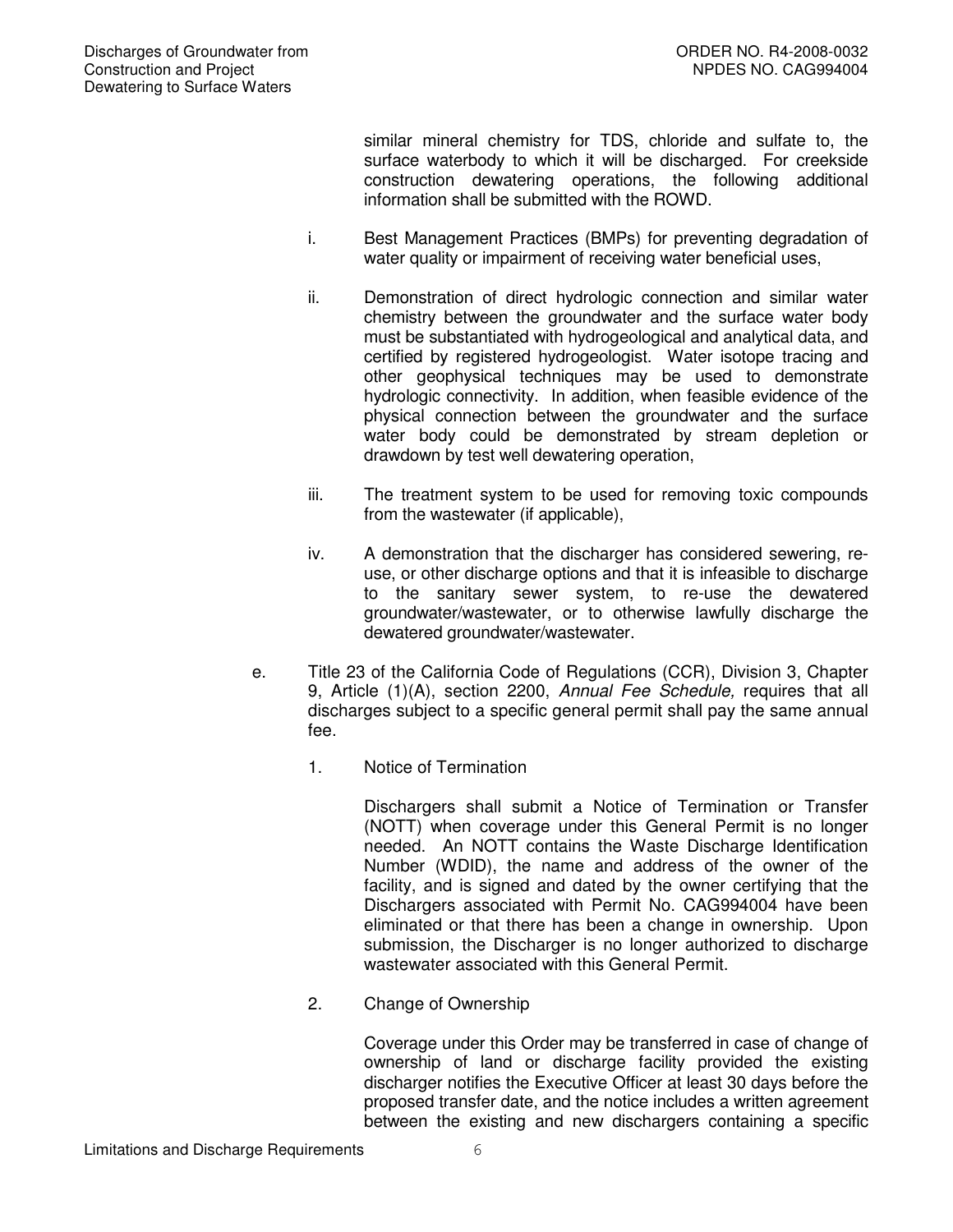date of transfer of coverage, responsibility for compliance with this Order, and liability between them.

## **III. FINDINGS**

The California Regional Water Quality Control Board, Los Angeles Region (hereinafter Regional Water Board), finds:

## **A. Background**

- 1. On August 7, 2003, the Regional Board adopted Order No. R4-2003-0111 General NPDES Permit No. CAG994004-Waste Discharge Requirements for Discharges from construction and project dewatering to surface waters. This General Permit expires on August 7, 2008. Approximately 281 dischargers are enrolled under this General Permit. This Order now renews the requirements of this General Permit.
- 2. On September 22, 1989, the United States Environmental Protection Agency (USEPA) granted the State of California, through the State Water Resources Control Board (State Board) and the Regional Boards, the authority to issue general National Pollutant Discharge Elimination System (NPDES) permits pursuant to 40 Code of Federal Regulations (40 CFR) parts 122 and 123.
- 3. 40 CFR section 122.28 provides for issuance of general permits to regulate a category of point sources if the sources:
	- a. Involve the same or substantially similar types of operations;
	- b. Discharge the same type of waste;
	- c. Require the same type of effluent limitations or operating conditions;
	- d. Require similar monitoring; and
	- e. Are more appropriately regulated under a general permit rather than individual permits.
- 4. General waste discharge requirements and NPDES permits enable Regional Board staff to expedite the processing of requirements, simplify the application process for dischargers, better utilize limited staff resources, and avoid the expense and time involved in repetitive public noticing, hearings, and permit adoptions.

# **B. Facility and Discharge Description**

1. Discharges covered under this permit include treated or untreated groundwater generated from permanent or temporary dewatering operations or other appropriate wastewater discharge not specifically covered in other general NPDES permit. In addition, this permit covers discharge from cleanup of contaminated sites where other project specific General Permits may not be appropriate, such as groundwater impacted by metals and/or other toxic compounds. This permit also covers discharges from dewatering operations in the vicinity of creeks where surface waters and groundwaters are hydrologically connected and have similar water chemistry. Creekside discharges which qualify under this permit will not be required to comply with the waterbody specific limitations for total dissolved solids (TDS), sulfate or chloride. The purpose of this approach to regulating creekside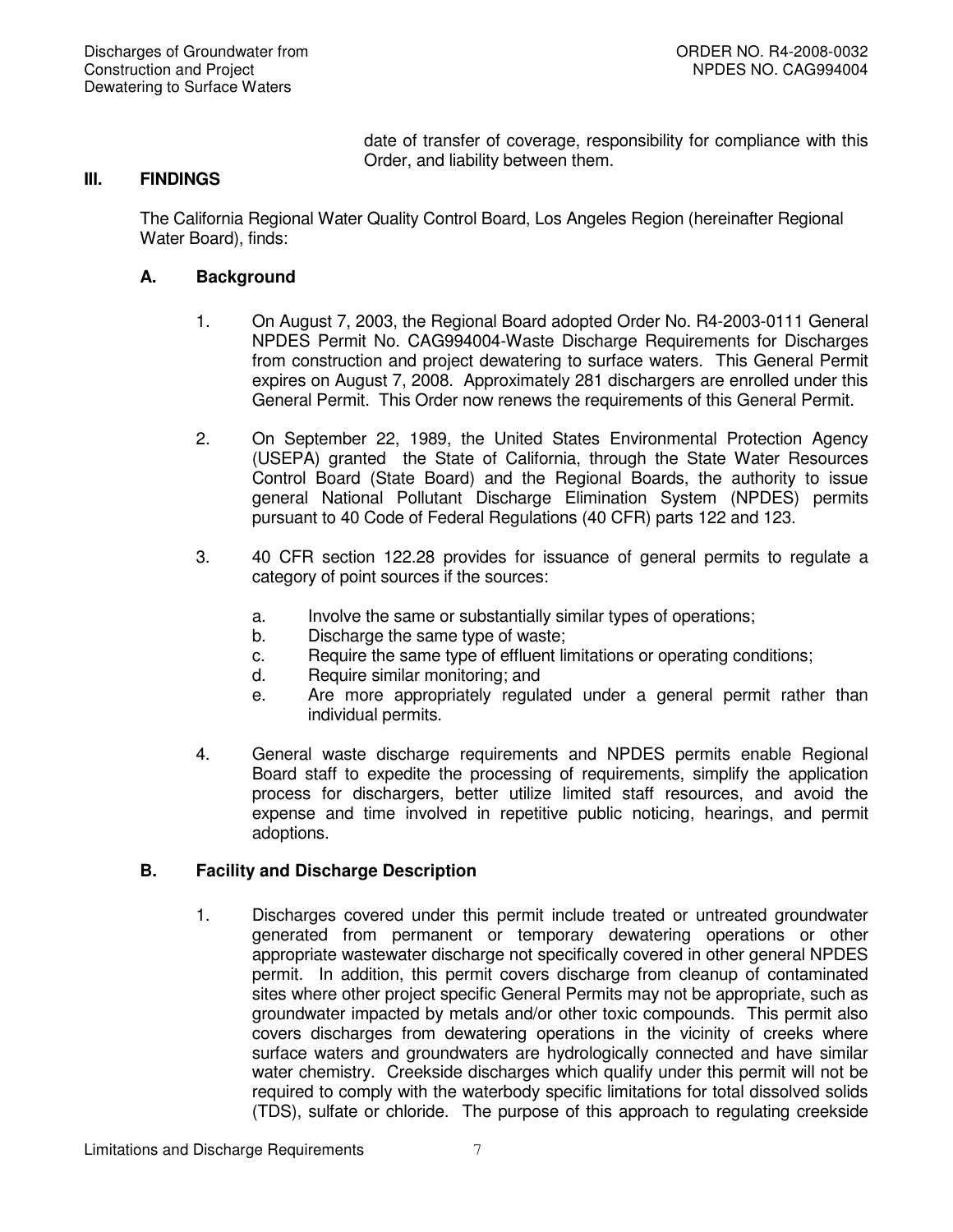discharges is to avoid requiring a discharger to treat a surface waterbody to lower than naturally occurring, background, mineral content. In such circumstance, cycling the extracted creekside water back into the waterbody would not cause any decrease in the quality of the waterbody or degradation.

- 2. Wastewater discharge from permanent or temporary dewatering activities include, but are not limited to the following:
	- a. Treated or untreated wastewater from permanent or temporary construction dewatering operations
	- b. Groundwater pumped as a aid in the containment and/or cleanup of contaminant plume
	- c. Groundwater extracted during short-term and long-term pumping/aquifer tests
	- d. Groundwater generated from well drilling, construction or development and purging of wells
	- e. Equipment decontamination water
	- f. Subterranean seepage dewatering
	- g. Incidental collected stormwater from basements
- 3. Other wastewater discharges covered by this permit include process and nonprocess wastewater that meet the eligibility criteria and could not be covered under other specific general NPDES permit.
- 4. To enroll under this general permit, a discharger must certify that there is no reasonable potential for pollutants other than those regulated by this permit to be in the discharge. Existing and new dischargers enrolling under this permit are required to collect a representative groundwater or wastewater sample and analyze it for all the constituents listed on Attachment A. Existing dischargers shall conduct this analysis and submit the result with a Notice of Intent Form, otherwise the existing authorization will be terminated.
- 5. Pursuant to section 2, Article X, California Constitution, and section 275 of the California Water Code on preventing waste and unreasonable use of waters of the state, this Regional Board encourages, wherever practical, water conservation and/or re-use of wastewater. To obtain coverage under this Order, the discharger shall first investigate the feasibility of conservation, land disposal and/or reuse of the wastewater.
- 6. This Regional Board adopted *Waste Discharge Requirements for Municipal Storm Water and Urban Runoff Discharges within the County of Los Angeles* contained in Order No. 01-182 [NPDES No. CAS614001] and *Waste Discharge Requirements for Municipal Stormwater and Urban Runoff Discharges within Ventura County Flood Control District, County of Ventura, and the Cities of Ventura County* contained in Order No. 00-108 [NPDES No. CAS004002] on July 15, 1996, and July 27, 2000, respectively. These Orders prohibit non-stormwater discharges to storm drain systems unless they are covered by separate NPDES permits. This prohibition, in general, does not apply to rising groundwater, uncontaminated groundwater infiltration discharges, discharges from potable water distribution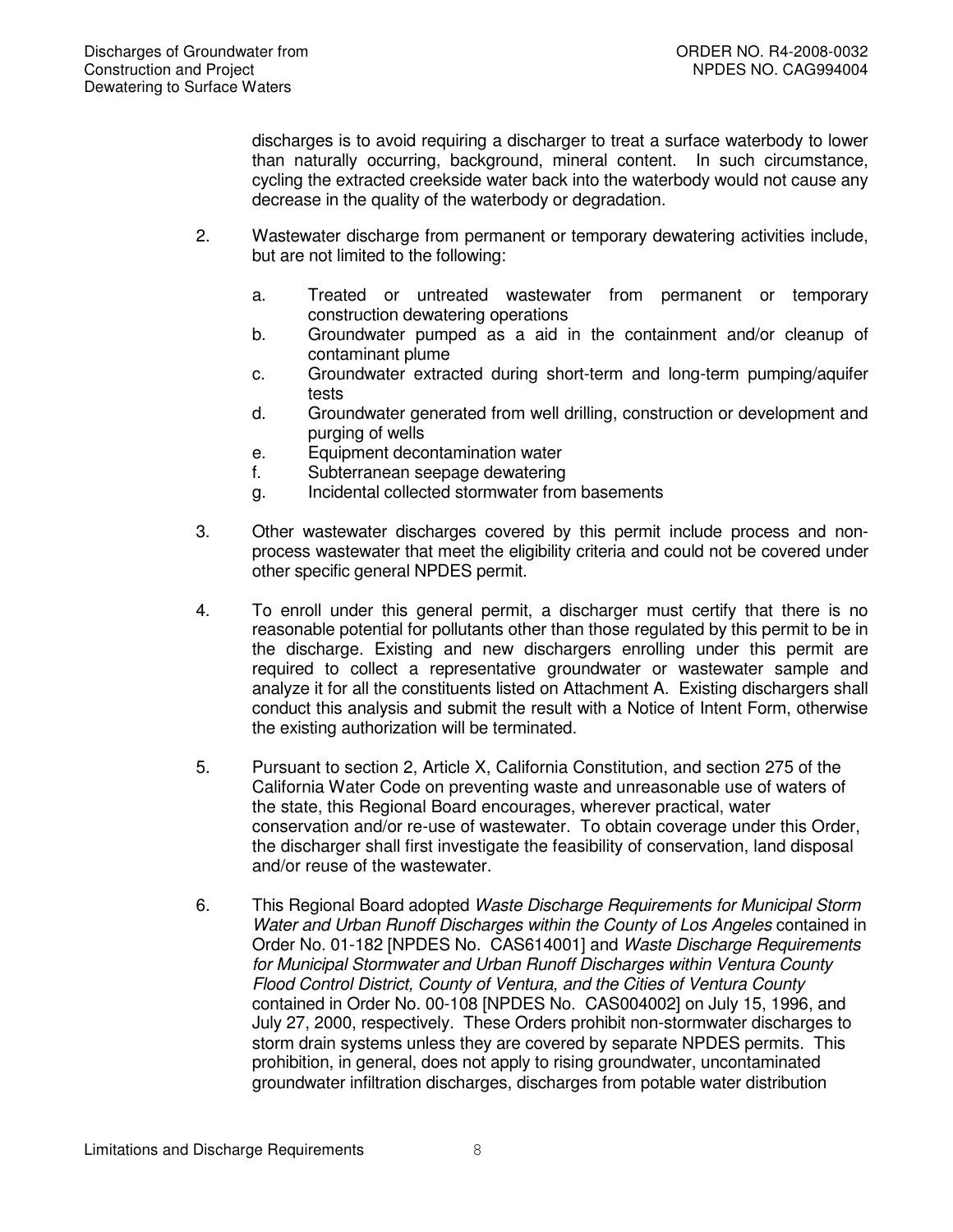system releases<sup>1</sup>, foundation and footing drains discharges, and water from crawl space pumps. The municipality may allow discharge of these types of discharges into the storm drain system. However, the municipality or the Regional Board may prohibit these discharges if they are determined to cause, or threaten to cause, degradation of water quality, violation of water quality objectives, cause nuisance and/or impair beneficial uses of receiving waters.

# **C. Legal Authorities**

This Order is issued pursuant to section 402 of the federal Clean Water Act (CWA) and implementing regulations adopted by the U.S. Environmental Protection Agency (USEPA) and chapter 5.5, division 7 of the California Water Code (commencing with section 13370). It shall serve as a NPDES permit for point source discharges from this facility to surface waters. This Order also serves as Waste Discharge Requirements (WDRs) pursuant to article 4, chapter 4, division 7 of the Water Code (commencing with section 13260).

## **D. Background and Rationale for Requirements**

The Regional Water Board developed the requirements of this Order based on information submitted as part of the applications for several like facilities, through monitoring and reporting programs, and through special studies and the following information.

1. The effluent limitations for discharges covered under this permit are calculated assuming no dilution. For most practical purposes, discharges from facilities covered under this permit do not flow directly into receiving water with significant flow volume to consider dilution credit or to allocate a mixing zone. Most discharges flows to storm drain systems that discharge to creeks and streams. Many of these creeks and streams are dry during the summer months. Therefore, for many months of the year, these discharges may represent all or nearly all of the flow in some portions of the receiving creeks or streams. These discharges therefore have the potential to recharge groundwaters protected as drinking waters.

An exception to this policy may be applied based on approved mixing zone study and based on demonstration of compliance with water quality objectives in the receiving water as prescribed in the Basin Plan. This exception process is more appropriate for an individual permit, and would not be appropriate for a general permit, that should be protective of most stringent water quality objectives and beneficial uses. If discharger requests that a dilution credit be included in the computation of effluent limit or that a mixing zone be allowed, an individual permit will be required. However, if no mixing zone is proposed, this general permit provides coverage for all discharges to receiving water bodies in Coastal Watersheds of Los Angeles and Ventura Counties.

 $\frac{1}{1}$ "Potable Water Distribution Systems Releases" means sources of flows from drinking water storage, supply and distribution systems including flows from system failures, pressure releases, system maintenance, distribution line testing, fire hydrant flow testing; and flushing and dewatering of pipes, reservoirs, vaults, and minor non-invasive well maintenance activities not involving chemical addition(s). It does not include wastewater discharges from activities that occur at wellheads, such as well construction, well development (i.e., aquifer pumping tests, well purging, etc.), or major well maintenance.

Limitations and Discharge Requirements 9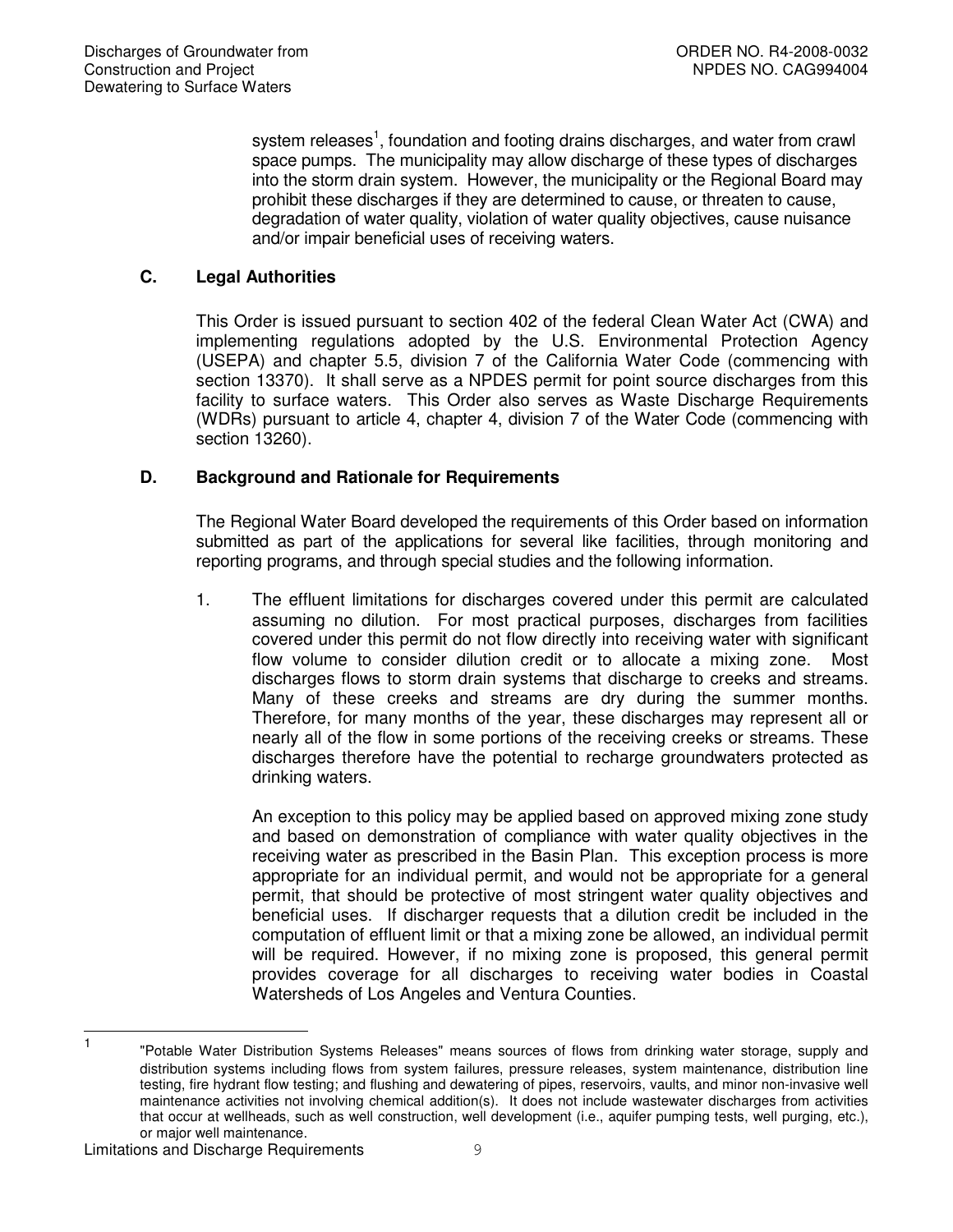2. This order regulates the discharge of groundwater that may or may not be impacted by toxic compounds and/or conventional pollutants.

Various biological, chemical, physical, thermal treatment systems could be employed to remove these toxic or conventional pollutants in groundwater to applicable permit limits. For example, air stripping, carbon absorption, chemical oxidation treatment systems could be used to remove volatile organic compounds in groundwater. Reverse osmosis, ion exchange, or pH adjustment could be used as treatment technologies to remove conventional pollutants and metals. Biological systems could be used to degrade or remove semi-volatile organic compounds. This permit does not provide specific treatment technologies for the universe of toxic compounds that could be found in groundwater. When treatment is required prior to discharge, dischargers will be required to submit schematics of treatment flow diagrams with descriptions of the treatment system including statements on the effectiveness of the system to achieve the applicable permit limits during the permit process.

- 3. This permit includes effluent limitations for metals in discharges from dewatering or other operations to both freshwater and saltwater. For purposes of this permit, saltwater is defined as waterbodies with saline, estuarine or marine beneficial use designations. Additional clarification for applying saltwater objectives is contained in the CTR. All other inland surface waters are considered freshwater. The toxicity of certain metals in freshwater including cadmium, chromium III, copper, lead, nickel, silver, and zinc is dependent on water hardness. The CTR expresses the objectives for these metals through equations where the hardness of the receiving water is a variable. To simplify the permitting process, it is necessary that fixed hardness values be used in these equations. This order requires the discharger to propose appropriate receiving water hardness or effluent hardness based on analytical results of receiving water or effluent samples. Upon approval of the Executive Officer, this hardness value will be used to determine the appropriate metal limitation from the appropriate table of limits (E. 2. b. i.) in the Order.
- 4. Total Maximum Daily Load (TMDLs) for metals, nutrients and other toxic pollutants have been developed for various watersheds in Los Angeles and Ventura County Watersheds. Where ever applicable, Section V.B. of this Order prescribes appropriate TMDL for these pollutants. Generally where wet weather and dry weather TMDLs are specified this permit applies only dry weather TMDL to streamline the permitting process. However, where wet weather TMDL is specified and no dry weather TMDL is specified, then wet weather TMDL is specified in this permit. Receiving water with specified TMDL include Los Angeles River and tributaries (copper, cadmium, lead, zinc and silver), Ballona Creek and tributaries (copper, lead, zinc, and silver), San Gabriel River and tributaries (copper, lead, zinc, and silver), Calleguas Creek and tributaries and Mugu Lagoon (copper, nickel, lead, zinc, silver and pesticides). TMDL limitations will not be prescribed for discharges that show no reasonable potential for these constituents to be in the effluent above the applicable screening criteria. If Discharge can not meet these effluent limitations immediately, Discharger can apply for individual permit and seek a Time Schedule Order with interim limits for the pollutants of concern.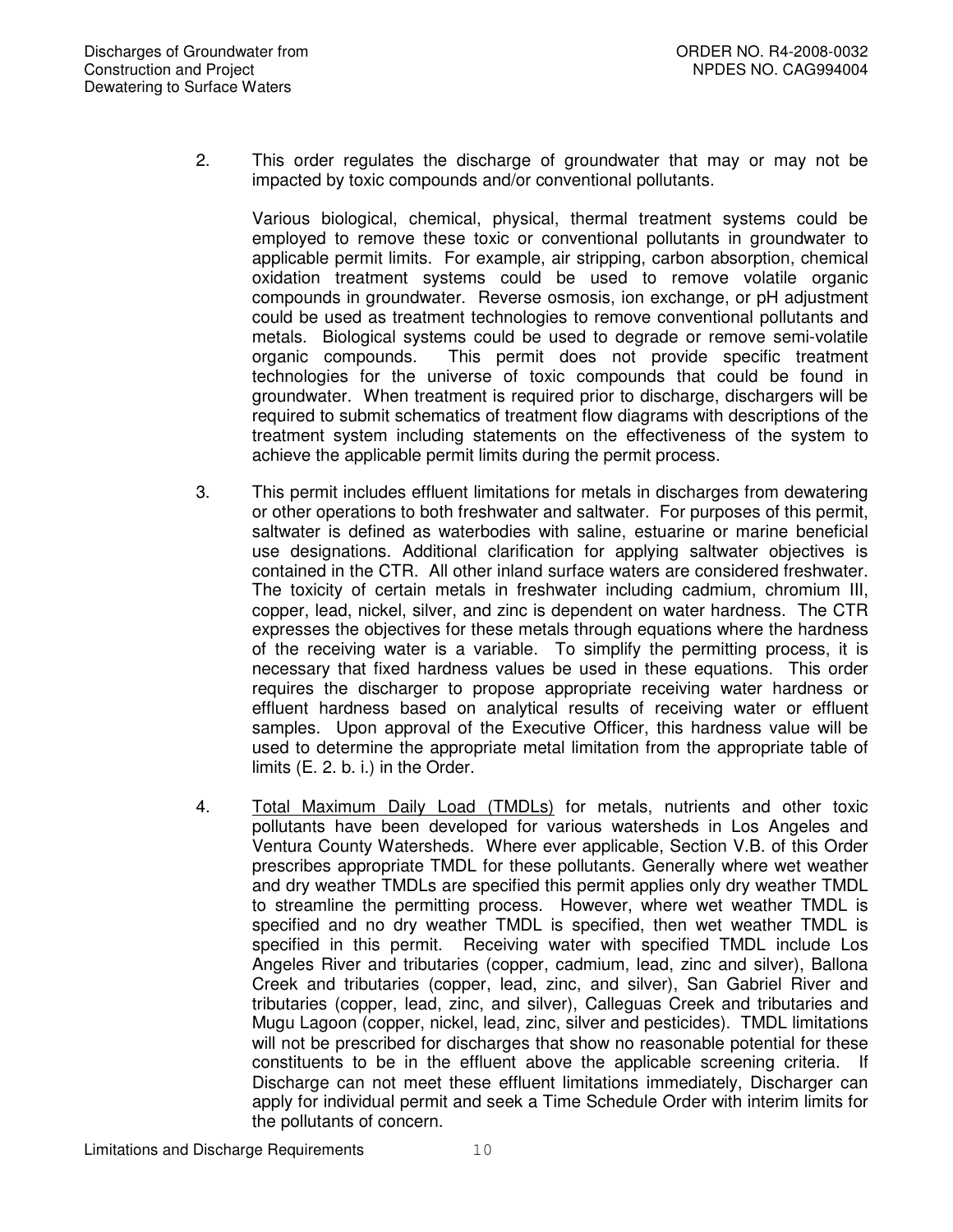6. Because this Order is intended to serve as a general NPDES permit and covers discharges to all surface waters in the Los Angeles Region, the effluent limitations establish pursuant to this general order are established to protect the most protective water quality objective for the surface water beneficial uses in the Los Angeles Region.

# **E. California Environmental Quality Act (CEQA)**

Under Water Code section 13389, this action to adopt an NPDES permit is exempt from the provisions of CEQA, Public Resources Code sections 21100-21177.

# **F. Technology-Based Effluent Limitations**

Section 301(b) of the CWA and implementing USEPA permit regulations at section 122.44, title 40 of the Code of Federal Regulations<sup>2</sup>, require that permits include conditions meeting applicable technology-based requirements at a minimum, and any more stringent effluent limitations necessary to meet applicable water quality standards. The discharge authorized by this Order must meet minimum federal technology-based requirements based on Best Professional Judgment (BPJ) in accordance with Part 125, section 125.3 of CWA.

# **G. Water Quality-Based Effluent Limitations**

Section 301(b) of the CWA and section 122.44(d) require that permits include limitations more stringent than applicable federal technology-based requirements where necessary to achieve applicable water quality standards.

Section 122.44(d)(1)(i) mandates that permits include effluent limitations for all pollutants that are or may be discharged at levels that have the reasonable potential to cause or contribute to an exceedance of a water quality standard, including numeric and narrative objectives within a standard. Where reasonable potential has been established for a pollutant, but there is no numeric criterion or objective for the pollutant, water qualitybased effluent limitations (WQBELs) must be established using: (1) USEPA criteria guidance under CWA section 304(a), supplemented where necessary by other relevant information; (2) an indicator parameter for the pollutant of concern; or (3) a calculated numeric water quality criterion, such as a proposed state criterion or policy interpreting the state's narrative criterion, supplemented with other relevant information, as provided in section  $122.44(d)(1)(vi)$ . The WQBELs are based on the Basin Plan, other State plans and policies, or USEPA water quality criteria which are taken from the California Toxics Rule (CTR). These requirements, as they are met, will protect and maintain existing beneficial uses of the receiving water. The attached fact sheet for this Order includes specific bases for the effluent limitations.

# **H. Water Quality Control Plans.**

The Regional Water Board adopted a Water Quality Control Plan for the Los Angeles Region (hereinafter Basin Plan) on June 13, 1994, that designates beneficial uses, establishes water quality objectives, and contains implementation programs and policies

Limitations and Discharge Requirements 11  $\frac{1}{2}$ All further statutory references are to title 40 of the Code of Federal Regulations unless otherwise indicated.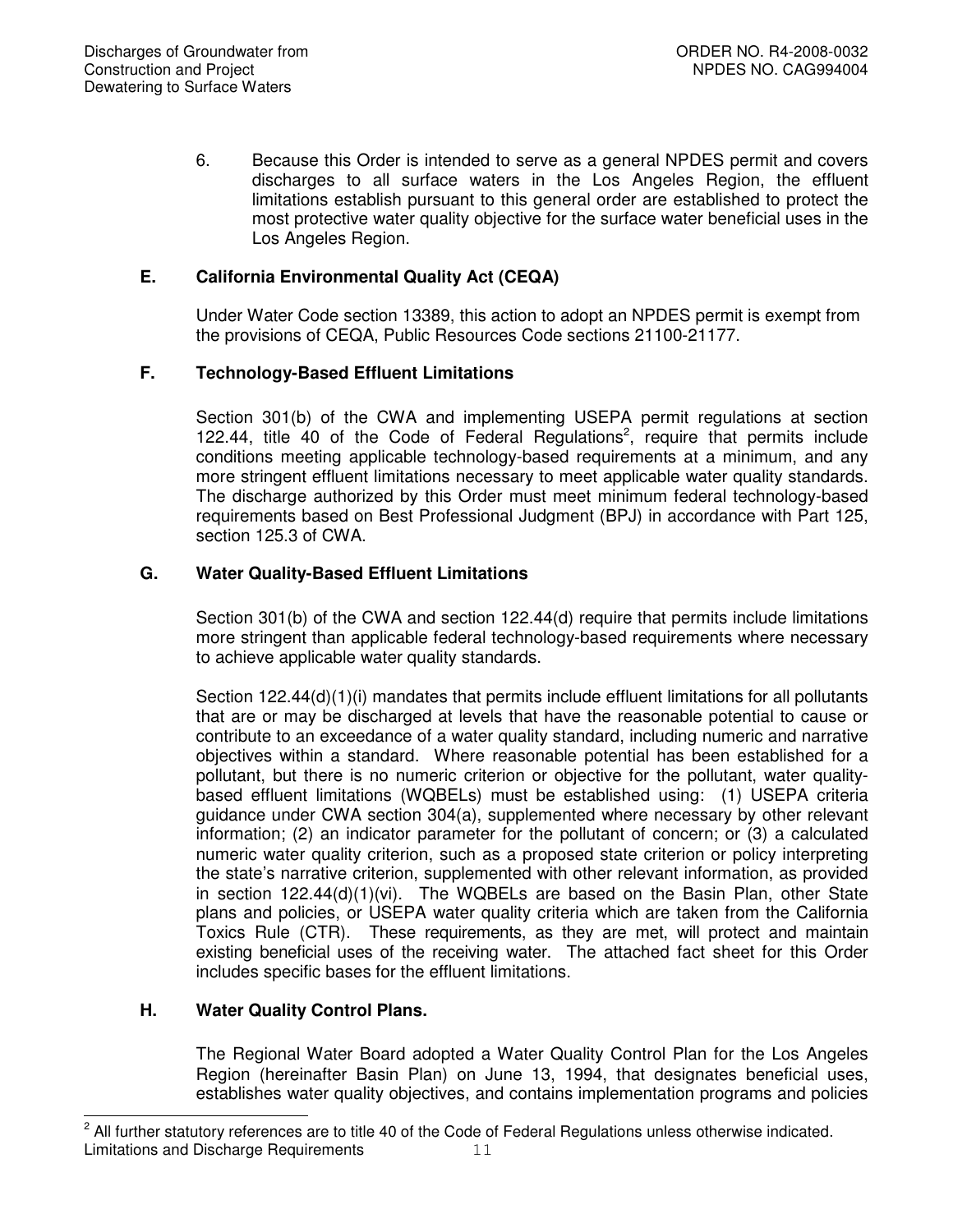to achieve those objectives for all waters addressed through the plan. In addition, the Basin Plan implements State Water Resources Control Board Resolution No. 88-63, which established state policy that all waters, with certain exceptions, should be considered suitable or potentially suitable for municipal or domestic supply.

- 1. Basin Plan. The Basin Plan contains water quality objectives for, and lists the beneficial uses of, specific water bodies (receiving waters) in the Los Angeles Region. Typical beneficial uses covered by this Order include the following:
	- a. Inland surface waters above an estuary municipal and domestic supply, industrial service and process supply, agricultural supply, groundwater recharge, freshwater replenishment, aquaculture, warm and cold freshwater habitats, inland saline water and wildlife habitats, water contact and noncontact recreation, fish migration, and fish spawning, preservation of rare and endangered species, preservation of biological habitats, and shellfish harvesting.
	- b. Inland surface waters within and below an estuary industrial service supply, marine and wetland habitats, estuarine and wildlife habitats, water contact and noncontact recreation, commercial and sport fishing, aquaculture, migration of aquatic organisms, fish migration, fish spawning, preservation of rare and endangered species, preservation of biological habitats, and shellfish harvesting.
	- c. Coastal Zones (both nearshore and offshore) industrial service supply, navigation, water contact and noncontact recreation, commercial and sport fishing, marine habitat, wildlife habitat, fish migration and spawning, shellfish harvesting, and rare, threatened, or endangered species habitat.

Requirements of this Order implement the Basin Plan.

Total Maximum Daily Loads: Section 303(d) of the CWA requires states to identify specific water bodies where water quality standards are not expected to be met after implementation of technology-based effluent limitations on point sources. Los Angeles Region has been developing TMDLs for metals, nutrients and other toxic compounds. This Order implements approved and relevant TMDLs. Attachment B prescribes the limits for the pollutants that are waterbody specific. Detailed discussion on TMDLs is provided in the Attachment F.

- 2. The State Board adopted a *Water Quality Control Plan for Control of Temperature in the Coastal and Interstate Water and Enclosed Bays and Estuaries of California* (Thermal Plan) on May 18, 1972, and amended this plan on September 18, 1975.
- 3. The State Board adopted a *Water Quality Control Policy for the Enclosed Bays and Estuaries of California* in May 1974 (Policy). The Policy contains narrative and numerical water quality objectives that are designed to prevent water quality degradation and protect beneficial uses in enclosed bays and estuaries.

The Policy also lists principles of management that include the State Board's goal to phase out all discharges (excluding cooling waters), particularly industrial process water,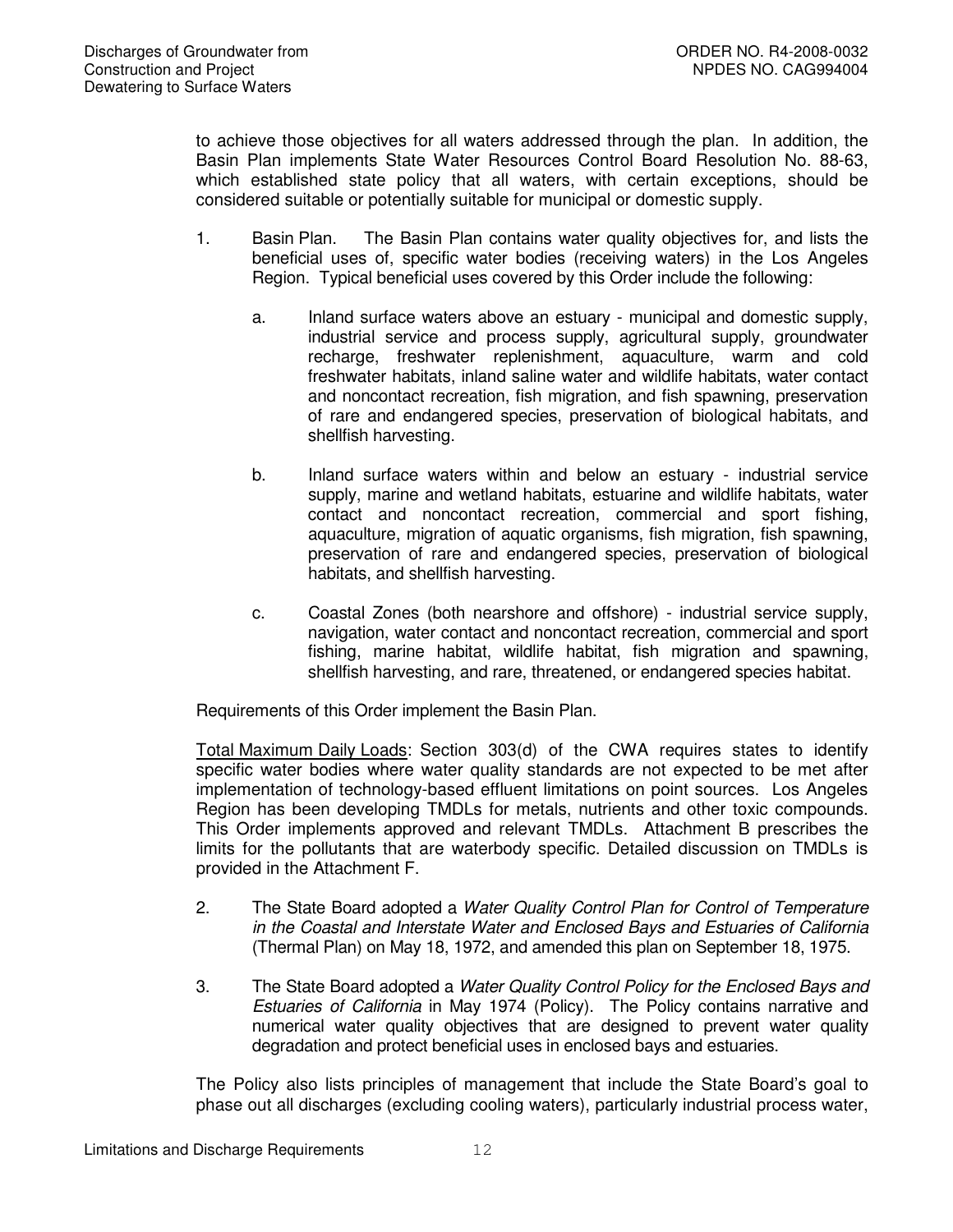to enclosed bays and estuaries as soon as practicable. The waste described above is not considered an industrial process wastewater.

# **I. National Toxics Rule (NTR) and California Toxics Rule (CTR)**

USEPA adopted the NTR on December 22, 1992, and later amended it on May 4, 1995 and November 9, 1999. About forty criteria in the NTR applied in California. On May 18, 2000, USEPA adopted the CTR. The CTR promulgated new toxics criteria for California and, in addition, incorporated the previously adopted NTR criteria that were applicable in the state. The CTR was amended on February 13, 2001. These rules contain water quality criteria for priority pollutants.

# **J. State Implementation Policy**

On March 2, 2000, the State Water Board adopted the *Policy for Implementation of Toxics Standards for Inland Surface Waters, Enclosed Bays, and Estuaries of California* (State Implementation Policy or SIP). The SIP became effective on April 28, 2000 with respect to the priority pollutant criteria promulgated for California by the USEPA through the NTR and to the priority pollutant objectives established by the Regional Water Board in the Basin Plan. The SIP became effective on May 18, 2000 with respect to the priority pollutant criteria promulgated by the USEPA through the CTR. The State Water Board adopted amendments to the SIP on February 24, 2005 that became effective on July 13, 2005. The SIP establishes implementation provisions for priority pollutant criteria and objectives and provisions for chronic toxicity control. Requirements of this Order implement the SIP.

# **K. Compliance Schedules and Interim Requirements (Not Applicable)**

# **L. Alaska Rule.**

On March 30, 2000, USEPA revised its regulation that specifies when new and revised State and Tribal water quality standards become effective for CWA purposes (40 CFR §131.21, 65 FR 24641, April 27, 2000). Under USEPA's new regulation (also known as the Alaska rule), new and revised standards submitted to USEPA after May 30, 2000, must be approved before being used for CWA purposes. The final rule also provides that standards already in effect and submitted to USEPA by May 30, 2000, may be used for CWA purposes, whether or not approved by USEPA.

# **M. Stringency of Requirements for Individual Pollutants**

This Order contains both technology-based and water quality-based effluent limitations for individual pollutants that are no more stringent than required by CWA. This Order's technology-based pollutant restrictions implement the minimum, applicable federal technology-based requirements. Water quality-based effluent limitations have been scientifically derived to implement water quality objectives that protect beneficial uses. Both the beneficial uses and the water quality objectives have been approved pursuant to federal law and are the applicable federal water quality standards.

# **N. Antidegradation Policy**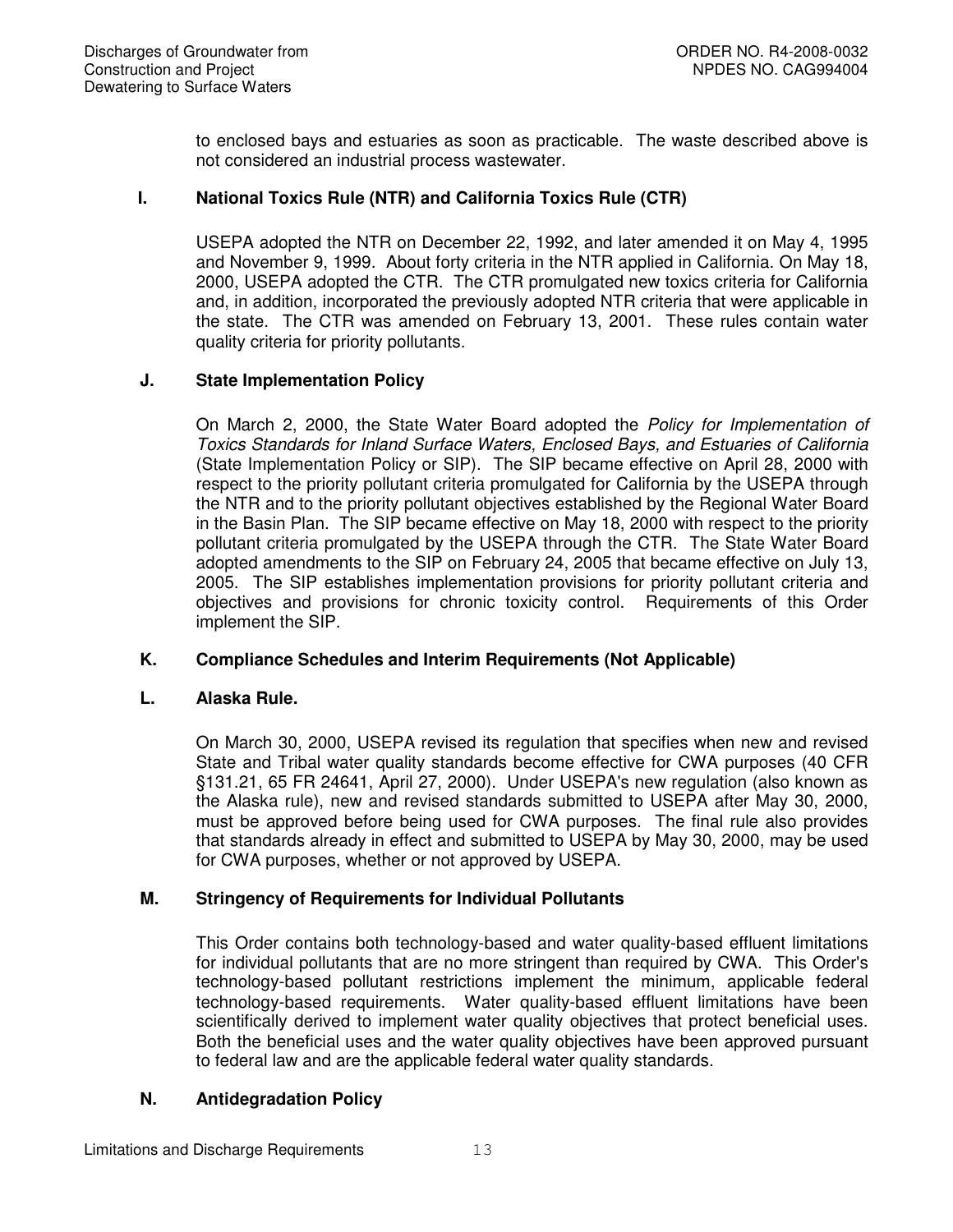Section 131.12 of 40 CFR requires that State water quality standards include an antidegradation policy consistent with the federal policy. The State Water Board established California's antidegradation policy in State Water Board Resolution No. 68- 16, which incorporates the requirements of the federal antidegradation policy. Resolution No. 68-16 requires that existing quality of waters be maintained unless degradation is justified based on specific findings. As discussed in detail in the Fact Sheet (Attachment F), the permitted discharge is consistent with the antidegradation provision of 40 CFR §131.12 and State Water Board Resolution No. 68-16.

# **O. Anti-Backsliding Requirements**

Sections  $402(0)(2)$  and  $303(d)(4)$  of the CWA and federal regulations at 40 CFR §122.44(l) prohibit backsliding in NPDES permits. These anti-backsliding provisions require effluent limitations in a reissued permit to be as stringent as those in the previous permit, with some exceptions where limitations may be relaxed. All effluent limitations in this Order are at least as stringent as the effluent limitations in the previous Order.

## **P. Endangered Species Act.**

This Order does not authorize any act that results in the taking of a threatened or endangered species or any act that is now prohibited, or becomes prohibited in the future, under either the California Endangered Species Act (Fish and Game Code sections 2050 to 2097) or the Federal Endangered Species Act (16 U.S.C.A. sections 1531 to 1544). This Order requires compliance with effluent limits, receiving water limits, and other requirements to protect the beneficial uses of waters of the state. The discharger is responsible for meeting all requirements of the applicable Endangered Species Act.

# **Q. Monitoring and Reporting**

Section 122.48 of 40 CFR requires that all NPDES permits specify requirements for recording and reporting monitoring results. Sections 13267 and 13383 of the CWC authorize the Regional Water Boards to require technical and monitoring reports. The Monitoring and Reporting Program (hereinafter MRP) establishes monitoring and reporting requirements to implement federal and State requirements. This MRP is provided in Attachment E.

#### **R. Standard and Special Provisions**

Standard Provisions, which apply to all NPDES permits in accordance with section 122.41, and additional conditions applicable to specified categories of permits in accordance with section 122.42, are provided in Attachment D. The discharger must comply with all standard provisions and with those additional conditions that are applicable under section 122.42. The Regional Water Board has also included in this Order special provisions applicable to the Discharger. A rationale for the special provisions contained in this Order is provided in the attached Fact Sheet.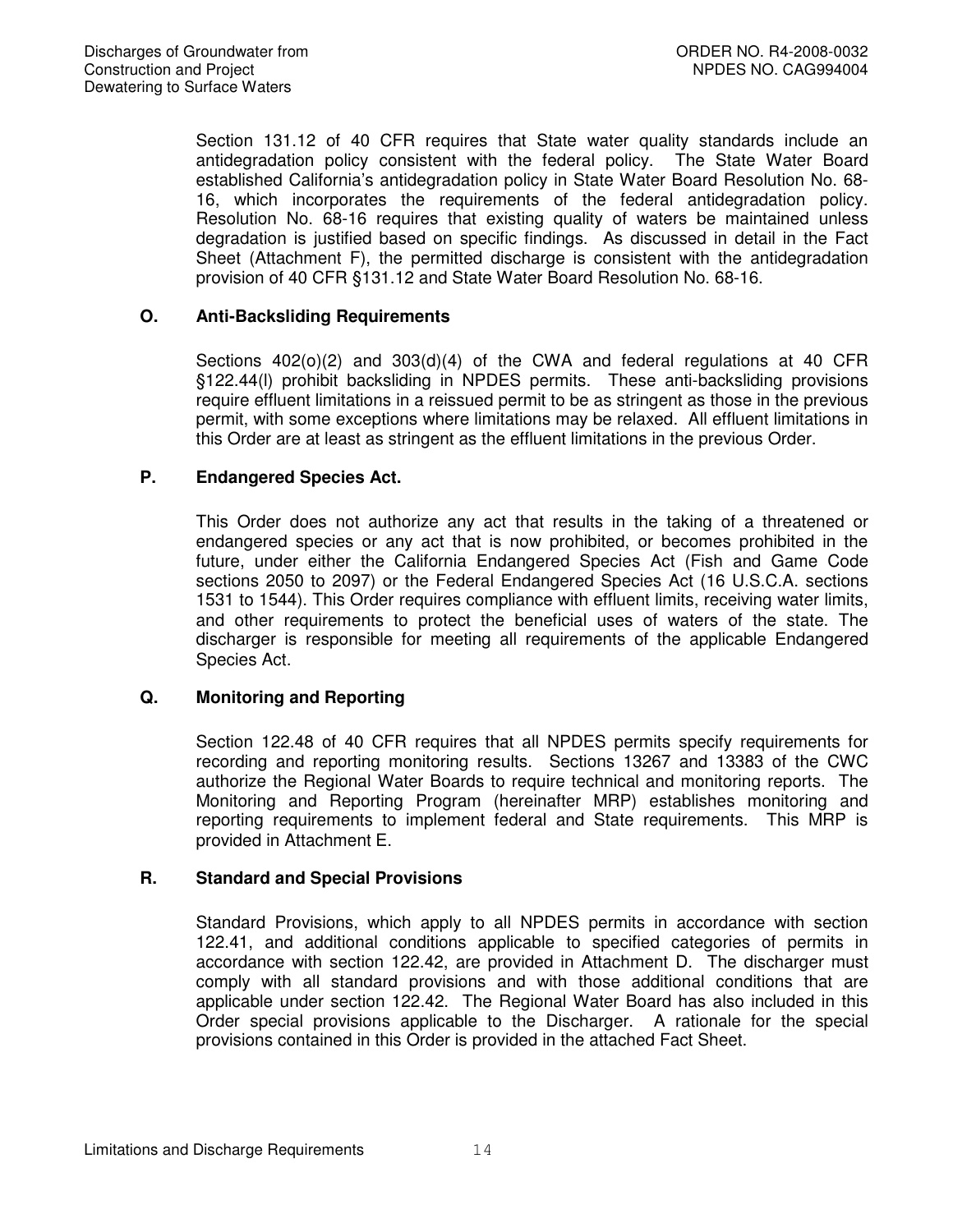# **S. Provisions and Requirements Implementing State Law (Not Applicable)**

#### **T. Notification of Interested Parties.**

The Regional Water Board has notified the Discharger and interested agencies and persons of its intent to prescribe Waste Discharge Requirements for the discharge and has provided them with an opportunity to submit their written comments and recommendations. Details of notification are provided in the Fact Sheet (Attachment F) of this Order.

## **U. Consideration of Public Comment.**

The Regional Water Board, in a public meeting, heard and considered all comments pertaining to the discharge. Details of the Public Hearing are provided in the Fact Sheet (Attachment F) of this Order.

# **IV. DISCHARGE PROHIBITIONS**

- **A.** The discharge of wastes other than those which meet eligibility requirements of this Order is prohibited unless the discharger obtains coverage under another general permit or an individual permit that regulates the discharge of such wastes.
- **B**. Bypass or overflow of untreated or partially treated contaminated groundwater to waters of the State either at the treatment system or from any of the collection or transport systems or pump stations tributary to the treatment system is prohibited.
- **C.** The discharge shall not cause, have a reasonable potential to cause, or contribute to an in-stream excursion above any applicable criterion promulgated by USEPA pursuant to section 303 of the CWA, or water quality objective adopted by the State or Regional Board.
- **D.** The discharge of any radiological, chemical, or biological warfare agent or high level radiological waste is prohibited.
- **E.** The purposeful or knowing discharge of ploychlorinated biphenols (PCBs) is prohibited.

# **V. EFFLUENT LIMITATIONS AND DISCHARGE SPECIFICATIONS**

1. Discharge of an effluent from the outfall location(s) listed in the enrollment authorization factsheet in excess of the following limitations is prohibited. (In the authorization letter, when a discharger is enrolled under this permit, the Executive Officer shall list in the factsheet each constituent(s) from the appropriate limitations table(s) below that is applicable to the specific discharge).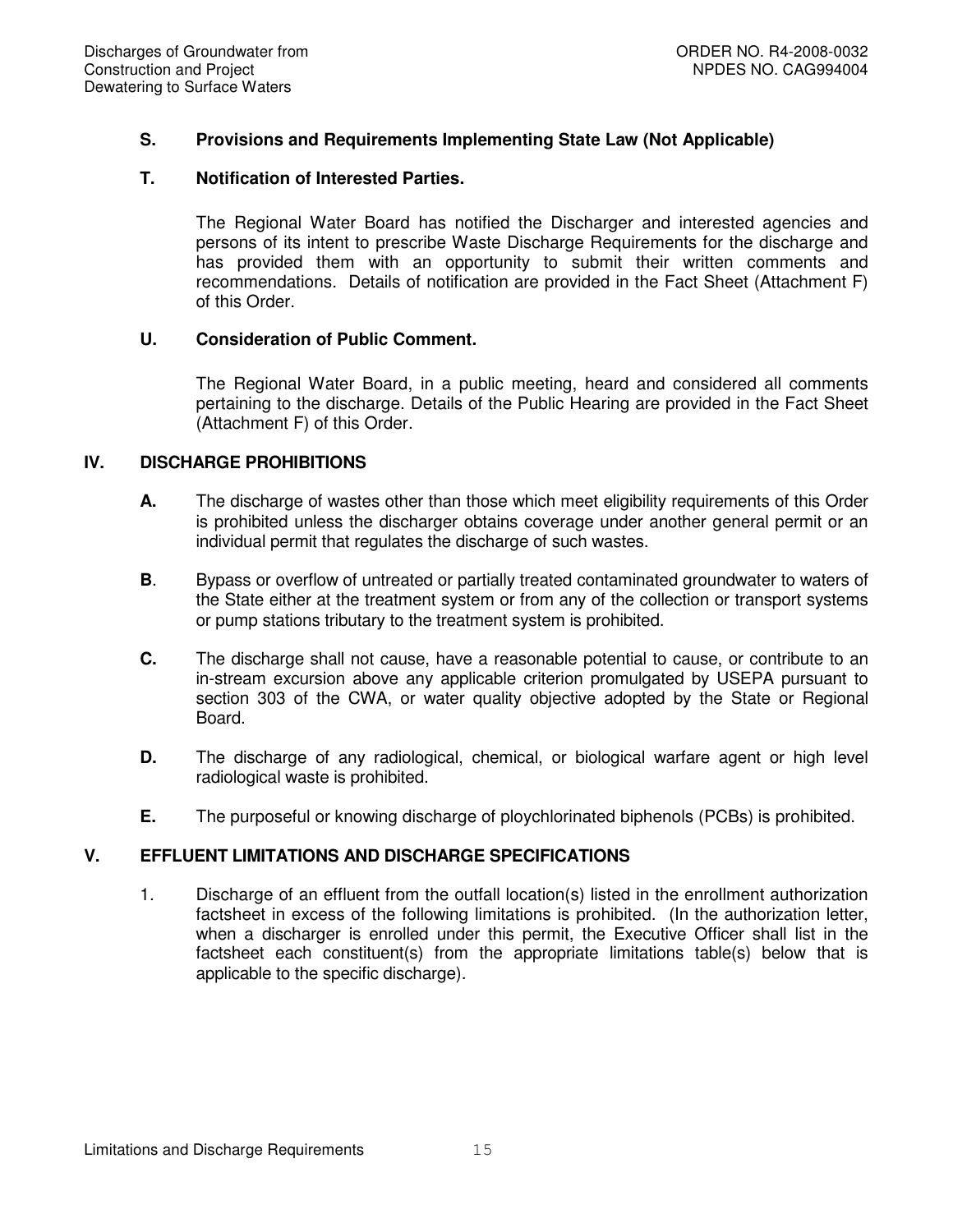## **a. Limits applicable to discharges to freshwater or saltwater bodies**

|                                            |              | <b>Discharge Limitations</b> |                        |  |  |  |  |
|--------------------------------------------|--------------|------------------------------|------------------------|--|--|--|--|
| <b>Constituents</b>                        | <b>Units</b> | <b>Daily Maximum</b>         | <b>Monthly Average</b> |  |  |  |  |
| <b>Total Suspended Solids</b>              | mg/L         | 150                          | 50                     |  |  |  |  |
| Turbidity                                  | <b>NTU</b>   | 150                          | 50                     |  |  |  |  |
| BOD <sub>5</sub> 20 <sup>°</sup> C         | mg/L         | 30                           | 20                     |  |  |  |  |
| Oil and Grease                             | mg/L         | 15                           | 10                     |  |  |  |  |
| Settleable Solids                          | m/L          | 0.3                          | 0.1                    |  |  |  |  |
| <b>Sulfides</b>                            | mg/L         | 1.0                          |                        |  |  |  |  |
| Phenols                                    | mg/L         | 1.0                          |                        |  |  |  |  |
| <b>Residual Chlorine</b>                   | mg/L         | 0.1                          |                        |  |  |  |  |
| Methylene Blue Active Substances<br>(MBAS) | mg/L         | 0.5                          |                        |  |  |  |  |

# i. Table 1-General Constituents

## ii. Table 2-Organic compounds

| <b>Units</b><br><b>Constituent</b><br><b>Discharge Limitations</b> |           |                  |                     |                  |                     |  |  |  |
|--------------------------------------------------------------------|-----------|------------------|---------------------|------------------|---------------------|--|--|--|
|                                                                    |           |                  | <b>Other Waters</b> |                  | MUN <sup>3</sup>    |  |  |  |
|                                                                    |           | <b>Daily Max</b> | <b>Monthly Avg.</b> | <b>Daily Max</b> | <b>Monthly Avg.</b> |  |  |  |
| <b>Volatile Organic Compounds</b>                                  |           |                  |                     |                  |                     |  |  |  |
| 1,1,2,2-tetrachloroethane                                          | $\mu$ g/L | 1                |                     | 0.34             | 0.17 <sup>4</sup>   |  |  |  |
| 1,1,2-trichloroethane                                              | $\mu$ g/L | 5                |                     | 1.2              | 0.6                 |  |  |  |
| 1,1,1-trichloroethane                                              | $\mu$ g/L | 200              |                     | 200              |                     |  |  |  |
| 1,1-dichloroethane                                                 | $\mu$ g/L | 5                |                     | 5                |                     |  |  |  |
| 1,1-dichloroethylene                                               | $\mu$ g/L | 6                | 3.2                 | 0.11             | $0.057^{4}$         |  |  |  |
| 1,2-dichloroethane                                                 | $\mu$ g/L | 0.50             |                     | 0.50             | $0.38^{4}$          |  |  |  |
| 1,2-dichloropropane                                                | $\mu$ g/L | 5                |                     | 1.1              | $0.52^{4}$          |  |  |  |
| 1,2-trans-dichloroethylene                                         | $\mu$ g/L | 10               |                     | 10               |                     |  |  |  |
| 1,3-dichloropropylene                                              | $\mu$ g/L | 0.5              |                     | 0.5              |                     |  |  |  |
| Acrolein                                                           | $\mu$ g/L | 100              |                     | 100              |                     |  |  |  |
| Acrylonitrile                                                      | $\mu$ g/L | 1.7              | 0.66                | 0.12             | $0.059^{4}$         |  |  |  |
| Acetone                                                            | $\mu$ g/L | 700              |                     | 700              |                     |  |  |  |
| Benzene                                                            | $\mu$ g/L | 1.0              |                     | 1.0              |                     |  |  |  |
| <b>Bromoform</b>                                                   | $\mu$ g/L | 720              | 360                 | 8.6              | 4.3                 |  |  |  |
| Carbon tetrachloride                                               | $\mu$ g/L | 0.5              |                     | 0.5              | 0.25                |  |  |  |
| Chlorobenzene                                                      | $\mu$ g/L | 30               |                     | 30               |                     |  |  |  |
| Chlorodibromomethane                                               | $\mu$ g/L | 68               | 34                  | 0.81             | $0.40^{4}$          |  |  |  |

 $\ensuremath{\mathsf{3}}$ <sup>3</sup> MUN refers to discharges to those waterbodies designated MUN (Municipal and Domestic Supply) identified in the Basin Plan with an "E" or and "I" designation.

4 If the reported detection level is greater than the effluent limit for this constituent, then a non-detect using ML detection is deemed to be in compliance.

Limitations and Discharge Requirements 16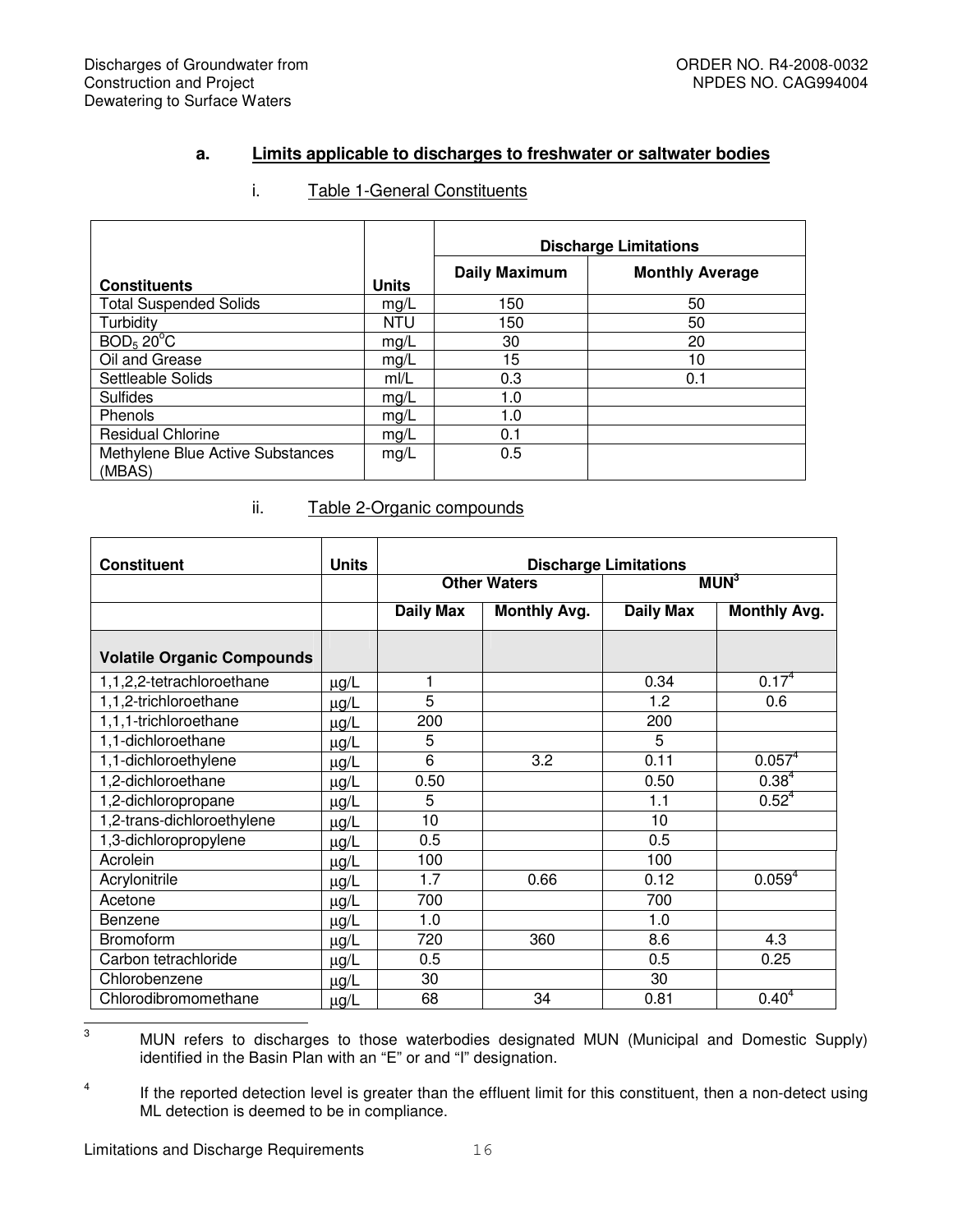$\overline{\phantom{0}}$ 

**T**

| <b>Constituent</b>                    | <b>Units</b><br><b>Discharge Limitations</b> |                                         |                     |                  |                      |  |  |  |
|---------------------------------------|----------------------------------------------|-----------------------------------------|---------------------|------------------|----------------------|--|--|--|
|                                       |                                              | MUN <sup>3</sup><br><b>Other Waters</b> |                     |                  |                      |  |  |  |
|                                       |                                              | <b>Daily Max</b>                        | <b>Monthly Avg.</b> | <b>Daily Max</b> | <b>Monthly Avg.</b>  |  |  |  |
| Dichlorobromomethane                  | $\mu$ g/L                                    | 92                                      | 46                  | 1.1              | 0.56                 |  |  |  |
| Chloroethane                          | $\mu$ g/L                                    | 100                                     |                     | 100              |                      |  |  |  |
| Chloroform                            | $\mu$ g/L                                    | 100                                     |                     | 100              |                      |  |  |  |
| Methyl ethyl ketone                   | $\mu$ g/L                                    | 700                                     |                     | 700              |                      |  |  |  |
| Ethylbenzene                          | $\mu$ g/L                                    | 700                                     |                     | 700              |                      |  |  |  |
| Ethylene dibromide                    | $\mu$ g/L                                    | 0.05                                    |                     | 0.05             |                      |  |  |  |
| Methyl tertiary butyl ether<br>(MTBE) | $\mu$ g/L                                    | 5                                       |                     | 5                |                      |  |  |  |
| Methylbromide                         | $\mu$ g/L                                    | 10                                      |                     | 10               |                      |  |  |  |
| Methylchloride                        | $\mu g/L$                                    | $\overline{3}$                          |                     | $\overline{3}$   |                      |  |  |  |
| Methylene chloride                    | $\mu$ g/L                                    | 3,200                                   | 1,600               | 9.5              | 4.7                  |  |  |  |
| Tetrachloroethylene                   | $\mu$ g/L                                    | $\overline{5.0}$                        |                     | 1.6              | 0.8                  |  |  |  |
| Toluene                               | $\mu$ g/L                                    | 150                                     |                     | 150              |                      |  |  |  |
| Trichloroethylene                     | $\mu$ g/L                                    | 5.0                                     |                     | 5.0              | $\overline{2.7}$     |  |  |  |
| Vinyl chloride                        | $\mu$ g/L                                    | 0.5                                     |                     | 0.5              |                      |  |  |  |
| Xylenes                               | $\mu$ g/L                                    | 1750                                    |                     | 1750             |                      |  |  |  |
| <b>Pesticides and PCBs</b>            |                                              |                                         |                     |                  |                      |  |  |  |
| 4,4'-DDD                              | $\mu$ g/L                                    | 0.0017                                  | 0.00084             | 0.0017           | 0.00083 <sup>4</sup> |  |  |  |
| 4,4'-DDE                              | $\mu$ g/L                                    | 0.0012                                  | 0.00059             | 0.0012           | $0.00059^{4}$        |  |  |  |
| Aldrin                                | $\mu$ g/L                                    | 0.00028                                 | 0.00014             | 0.00027          | 0.00013 <sup>4</sup> |  |  |  |
| alpha-BHC                             | $\mu$ g/L                                    | 0.026                                   | 0.013               | 0.0079           | $0.0039^{4}$         |  |  |  |
| beta-BHC                              | $\mu$ g/L                                    | 0.092                                   | 0.046               | 0.028            | 0.014                |  |  |  |
| <b>Endosulfan Sulfate</b>             | $\mu g/L$                                    | 480                                     | 240                 | 220              | 110                  |  |  |  |
| Endrin Aldehyde                       | $\mu$ g/L                                    | 1.6                                     | 0.81                | 1.5              | 0.76                 |  |  |  |
| Gamma-BHC                             | $\mu$ g/L                                    | 0.12                                    | 0.063               | 0.039            | 0.019 <sup>4</sup>   |  |  |  |
| <b>PCBs</b>                           | $\mu$ g/L                                    | 0.00034                                 | 0.00017             | 0.00034          | 0.00017 <sup>4</sup> |  |  |  |
| <b>Semi-Volatile Organic</b>          |                                              |                                         |                     |                  |                      |  |  |  |
| <b>Compounds</b>                      |                                              |                                         |                     |                  |                      |  |  |  |
| 1,2 Dichlorobenzene                   | $\mu$ g/L                                    | 600                                     |                     | 600              |                      |  |  |  |
| 1,2-Diphenylhydrazine                 | $\mu$ g/L                                    | 1.1                                     | 0.54                | 0.081            | $0.040^{4}$          |  |  |  |
| 1,3 Dichlorobenzene                   | $\mu$ g/L                                    | 5,200                                   | 2,600               | 800              | 400                  |  |  |  |
| 1,4 Dichlorobenzene                   | $\mu$ g/L                                    | 5                                       |                     | 5                |                      |  |  |  |
| 2,4,6-Trichlorophenol                 | $\mu$ g/L                                    | 13                                      | 6.5                 | 4.3              | $2.1^{4}$            |  |  |  |
| 2,4-Dichlorophenol                    | $\mu$ g/L                                    | 1600                                    | 790                 | 190              | 93                   |  |  |  |
| 2,4-Dimethylphenol                    | $\mu$ g/L                                    | $\overline{4,600}$                      | 2,300               | 1100             | 540                  |  |  |  |
| 2,4-Dinitrophenol                     | $\mu$ g/L                                    | 28,000                                  | 14,000              | 140              | 70                   |  |  |  |
| 2,4-Dinitrotoluene                    | $\mu$ g/L                                    | 18                                      | 9.1                 | 0.23             | $0.11^{4}$           |  |  |  |
| 2-Chloronaphthalene                   | $\mu$ g/L                                    | 8,600                                   | 4,300               | 3,400            | 1,700                |  |  |  |
| 2-Chlorophenol                        | $\mu$ g/L                                    | 800                                     | 400                 | 241              | 120                  |  |  |  |
| 2-Methyl-4,6-Dinitrophenol            | $\mu$ g/L                                    | 1540                                    | 765                 | 26.9             | 13.4                 |  |  |  |
| 3,3-Dichlorobenzidine                 | $\mu$ g/L                                    | 0.16                                    | 0.077               | 0.088            | $0.04^{4}$           |  |  |  |
| Acenaphthene                          | $\mu$ g/L                                    | 5,400                                   | 2,700               | 2,400            | 1,200                |  |  |  |
| Anthracene                            | $\mu$ g/L                                    | 220,000                                 | 110,000             | 19,000           | 9,600                |  |  |  |

Limitations and Discharge Requirements 17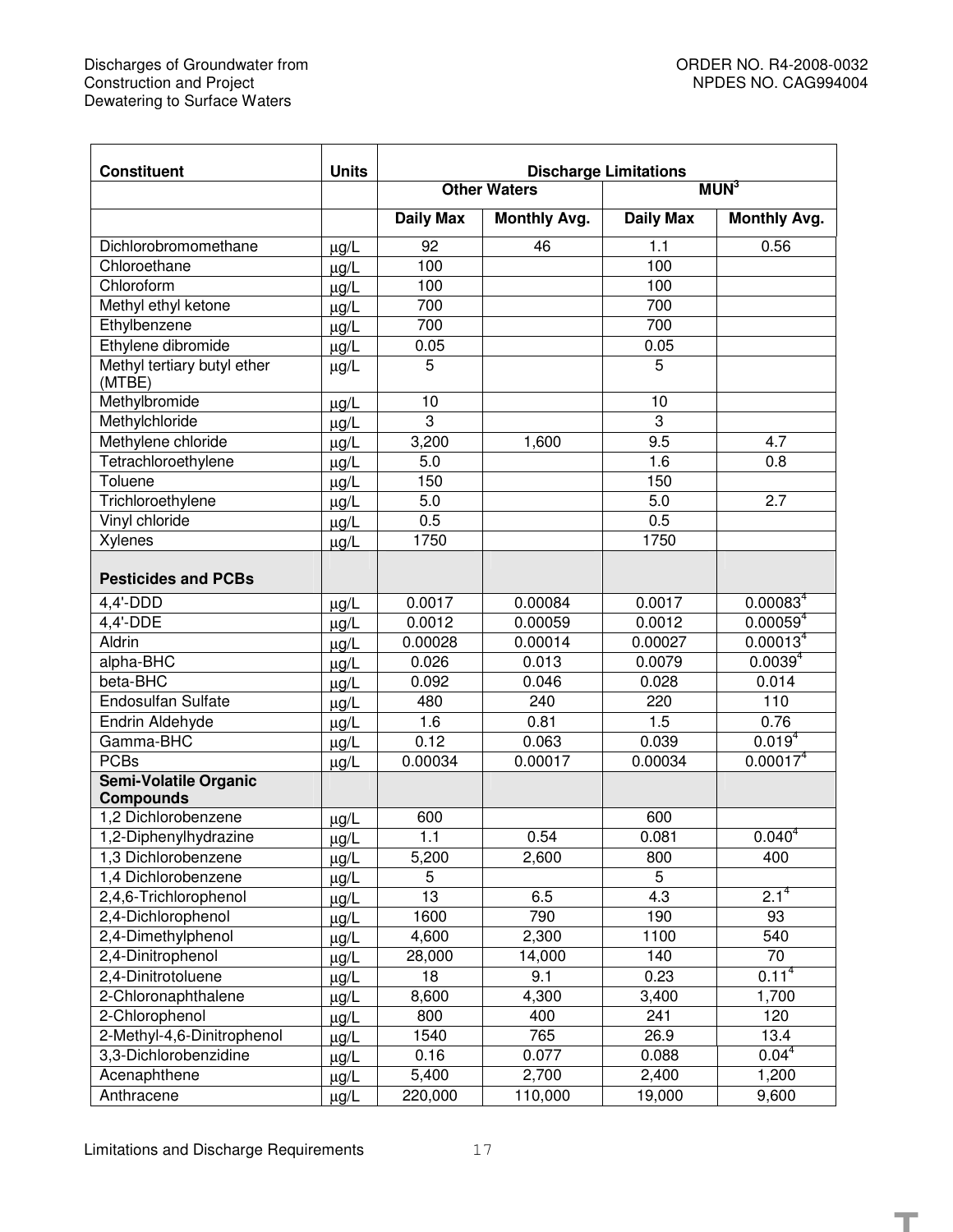| <b>Constituent</b>                | <b>Units</b> |                     |                     |                              |                          |  |
|-----------------------------------|--------------|---------------------|---------------------|------------------------------|--------------------------|--|
|                                   |              |                     | <b>Other Waters</b> | <b>Discharge Limitations</b> | MUN <sup>3</sup>         |  |
|                                   |              | <b>Daily Max</b>    | <b>Monthly Avg.</b> | <b>Daily Max</b>             | <b>Monthly Avg.</b>      |  |
| Benzidine                         | $\mu$ g/L    | 0.0011              | 0.00054             | 0.00025                      | 0.00012 <sup>4</sup>     |  |
| Benzo(a)Anthracene                | $\mu$ g/L    | 0.098               | 0.049               | 0.0089                       | 0.0044 <sup>4</sup>      |  |
| Benzo(a)Pyrene                    | $\mu$ g/L    | 0.098               | 0.049               | 0.0089                       | 0.0044 <sup>4</sup>      |  |
| Benzo(b)Fluoranthene              | $\mu$ g/L    | 0.098               | 0.049               | 0.0089                       | 0.0044 <sup>4</sup>      |  |
| Benzo(k)Fluoranthene              | $\mu$ g/L    | 0.098               | 0.049               | 0.0089                       | 0.0044 <sup>4</sup>      |  |
| Bis(2-Chloroethyl)Ether           | $\mu$ g/L    | 2.8                 | 1.4                 | 0.063                        | 0.031 <sup>4</sup>       |  |
| Bis(2-Chloroisopropyl)Ether       | $\mu$ g/L    | 340,000             | 170,000             | 2,800                        | 1,400                    |  |
| Bis(2-Ethylhexyl)Phthalate        | $\mu$ g/L    | 11                  | 5.9                 | 3.7                          | $1.8^{4}$                |  |
| <b>Butylbenzyl Phthalate</b>      | $\mu$ g/L    | 10,000              | 5,200               | 6,000                        | 3,000                    |  |
| Chrysene                          | $\mu$ g/L    | 0.098               | 0.049               | 0.0089                       | 0.0044 <sup>4</sup>      |  |
| Dibenzo(a,h)Anthracene            | $\mu$ g/L    | 0.098               | 0.049               | 0.0089                       | 0.0044 <sup>4</sup>      |  |
| Diethyl Phthalate                 | $\mu$ g/L    | 240,000             | 120,000             | 46,000                       | 23,000                   |  |
| Dimethyl Phthalate                | $\mu$ g/L    | 5,800,000           | 2,900,000           | 629,000                      | 313,000                  |  |
| Di-n-Butyl Phthalate              | $\mu$ g/L    | 24,000              | 12,000              | 5,400                        | 2,700                    |  |
| Fluoranthene                      | $\mu$ g/L    | 740                 | $\overline{370}$    |                              | 300                      |  |
| Fluorene                          | $\mu$ g/L    | 28,000              | 14,000              | 2,600                        | 1,300                    |  |
| Hexachlorobenzene                 | $\mu$ g/L    | 0.0016              | 0.00077             | 0.0015                       | 0.00075 <sup>4</sup>     |  |
| Hexachlorobutadiene               | $\mu$ g/L    | 100                 | 50                  | 0.89                         | $0.44^{4}$               |  |
| Hexachlorocyclopentadiene         | $\mu$ g/L    | $\overline{3}4,000$ | 17,000              | 480                          | 240                      |  |
| Hexachloroethane                  | $\mu$ g/L    | 18                  | 8.9                 | 3.8                          | 1.9                      |  |
| Indeno(1,2,3-cd) Pyrene           | $\mu$ g/L    | 0.098               | 0.049               | 0.0088                       | 0.0044 <sup>4</sup>      |  |
| Isophorone                        | $\mu$ g/L    | 1200                | 600                 | 17                           | 8.4                      |  |
| Naphthalene                       | $\mu$ g/L    | 21                  |                     | $\overline{21}$              |                          |  |
| Nitrobenzene                      | $\mu$ g/L    | 3,800               | 1,900               | $\overline{34}$              | 17                       |  |
| N-Nitrosodimethyl amine<br>(NDMA) | $\mu$ g/L    | 16                  | 8.1                 | 0.0014                       | 0.00069 <sup>4</sup>     |  |
| N-Nitrosodi-n-Propylamine         | $\mu$ g/L    | 2.8                 | 1.4                 | 0.011                        | 0.005 <sup>4</sup>       |  |
| N-Nitrosodiphenylamine            | $\mu$ g/L    | 32                  | 16                  | 10                           | 5.0                      |  |
| Phenol                            | $\mu$ g/L    | 1,000               | no limit            | 1,000                        | no limit                 |  |
| Pyrene                            | $\mu$ g/L    | 22,000              | 11,000              | 1930                         | 960                      |  |
| <b>Miscellaneous</b>              |              |                     |                     |                              |                          |  |
| Asbestos                          | fib/L        | no limit            | no limit            | 14,000,000                   | 7,000,000                |  |
| Di-isopropyl ether (DIPE)         | $\mu$ g/L    | 0.8                 | 0                   | $0.8^{4}$                    |                          |  |
| 1,4-Dioxane                       | $\mu$ g/L    | 3                   |                     | 3                            |                          |  |
| Perchlorate                       | $\mu$ g/L    | $\overline{6}$      |                     | $\overline{6}$               |                          |  |
| 2,3,7,8-TCDD (Dioxin)             | $\mu$ g/L    | 0.00000002          | 0.000000014         | 0.000000026                  | 0.000000013 <sup>4</sup> |  |
| Tertiary butyl alcohol (TBA)      | $\mu$ g/L    | $\frac{8}{12}$      |                     | 12                           |                          |  |
| Total petroleum hydrocarbons      | $\mu$ g/L    | 100                 |                     | 100                          |                          |  |

# **b. Limits applicable to discharges to freshwater waterbodies where no TMDLs has been established**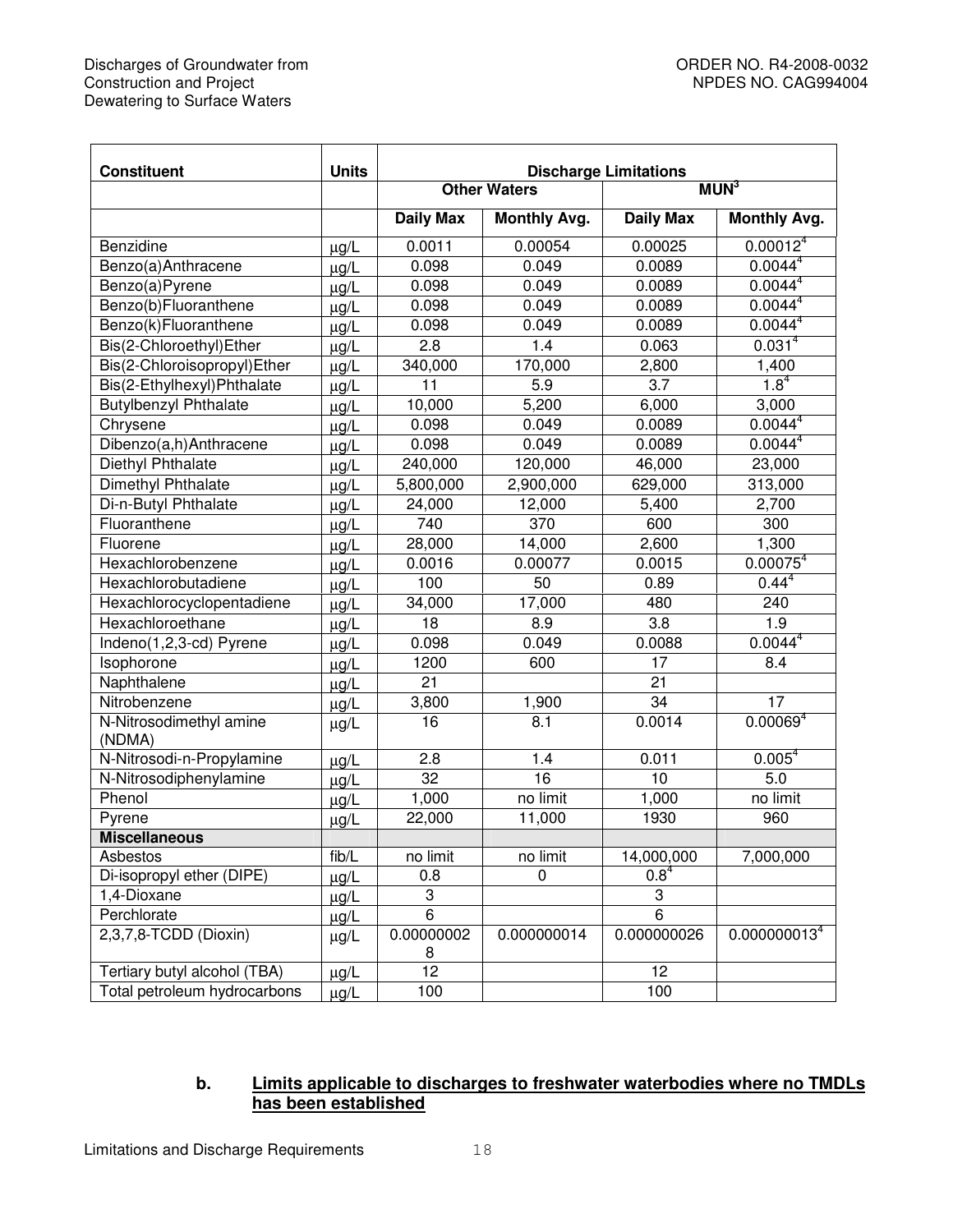| <b>Hardness</b><br>(mg/L) | <b>Units</b> | up to 200           |            | $200 - 300$         |            | 300 and above       |            |  |
|---------------------------|--------------|---------------------|------------|---------------------|------------|---------------------|------------|--|
|                           |              | <b>Monthly Avg.</b> | Daily Max. | <b>Monthly Avg.</b> | Daily Max. | <b>Monthly Avg.</b> | Daily Max. |  |
| Cadmium                   | μg/L         | 2.8                 | 5          | 4.1                 | 5          | 5                   | ხ          |  |
| Copper                    | $\mu$ g/L    | 10.4                | 20.8       | 16.6                | 33.3       | 22.1                | 44.4       |  |
| Lead                      | $\mu$ g/L    | 4.4                 | 8.7        | 8.3                 | 16.7       | 12.8                | 25.6       |  |
| Nickel                    | μg/L         | 60                  | 100        | 90                  | 100        | 100                 | 100        |  |
| Silver                    | $\mu$ g/L    | 4.0                 | 8.1        | 10                  | 20         | 20                  | 41         |  |
| Zinc                      | $\mu$ g/L    | 86                  | 170        | 130                 | 260        | 170                 | 350        |  |

# i. Table 3-Hardness-dependent metals

#### ii. Table 4-Other compounds

|                     |              | <b>Discharge Limitations</b> |                     |                  |                        |  |  |  |  |  |
|---------------------|--------------|------------------------------|---------------------|------------------|------------------------|--|--|--|--|--|
| <b>Constituents</b> | <b>Units</b> |                              | <b>Other Waters</b> | MUN <sup>3</sup> |                        |  |  |  |  |  |
|                     |              | Daily Max.                   | <b>Monthly Avg.</b> | Daily Max.       | <b>Monthly Avg.</b>    |  |  |  |  |  |
| <b>Metals</b>       |              |                              |                     |                  |                        |  |  |  |  |  |
| Antimony            | $\mu$ g/L    | 6                            |                     | 6                |                        |  |  |  |  |  |
| Arsenic             | $\mu$ g/L    | 10                           |                     | 10               |                        |  |  |  |  |  |
| Beryllium           | $\mu$ g/L    | $\overline{4}$               |                     | 4                |                        |  |  |  |  |  |
| Chromium III        | $\mu$ g/L    | 50                           |                     | 50               |                        |  |  |  |  |  |
| Chromium VI         | $\mu$ g/L    | 16                           | 8                   | 16               | 8                      |  |  |  |  |  |
| Cyanide             | $\mu$ g/L    | 8.5                          | 4.2                 | 8.5              | $4.2^{5}$              |  |  |  |  |  |
| Mercury             | $\mu$ g/L    | 0.1                          | 0.05 <sup>4</sup>   | 0.1              | $0.05^{5}$             |  |  |  |  |  |
| Selenium            | $\mu$ g/L    | 8                            | 4                   | 8                | 4                      |  |  |  |  |  |
| Thallium            | $\mu$ g/L    | 13                           | 6                   | 3.4              | $\overline{1.7}$       |  |  |  |  |  |
| Organic Compounds   |              |                              |                     |                  |                        |  |  |  |  |  |
| Pentachlorophenol   | $\mu$ g/L    | 1.5                          | 0.73                | 0.56             | $0.28^{5}$             |  |  |  |  |  |
| Chlordane           | µg/L         | 0.0012                       | 0.00059             | 0.0012           | $0.00057$ <sup>5</sup> |  |  |  |  |  |
| 4,4'-DDT            | $\mu$ g/L    | 0.0012                       | 0.00059             | 0.0012           | $0.00059^{5}$          |  |  |  |  |  |
| Dieldrin            | µg/L         | 0.00028                      | 0.00014             | 0.00028          | $0.00014^{5}$          |  |  |  |  |  |
| alpha-Endosulfan    | $\mu$ g/L    | 0.092                        | 0.046               | 0.092            | $0.046^{5}$            |  |  |  |  |  |
| beta-Endosulfan     | µg/L         | 0.092                        | 0.046               | 0.092            | $0.046^{5}$            |  |  |  |  |  |
| Endrin              | $\mu$ g/L    | 0.059                        | 0.029               | 0.059            | $0.029^{5}$            |  |  |  |  |  |
| Heptachlor          | µg/L         | 0.00042                      | 0.00021             | 0.00042          | $0.00021^{5}$          |  |  |  |  |  |
| Heptachlor Epoxide  | µg/L         | 0.00022                      | 0.00011             | 0.00020          | $0.00010^{5}$          |  |  |  |  |  |
| Toxaphene           | µg/L         | 0.0015                       | 0.00075             | 0.0015           | $0.00073^{5}$          |  |  |  |  |  |

#### **c. Limits applicable to discharges to freshwater waterbodies where TMDLs has been established**

iii. Table 5-Los Angeles River and Tributaries Metals TMDL<sup>6</sup>

 $\frac{1}{5}$ If the reported detection level is greater than the effluent limit for this constituent, then a non detect using ML detection is deemed to be in compliance.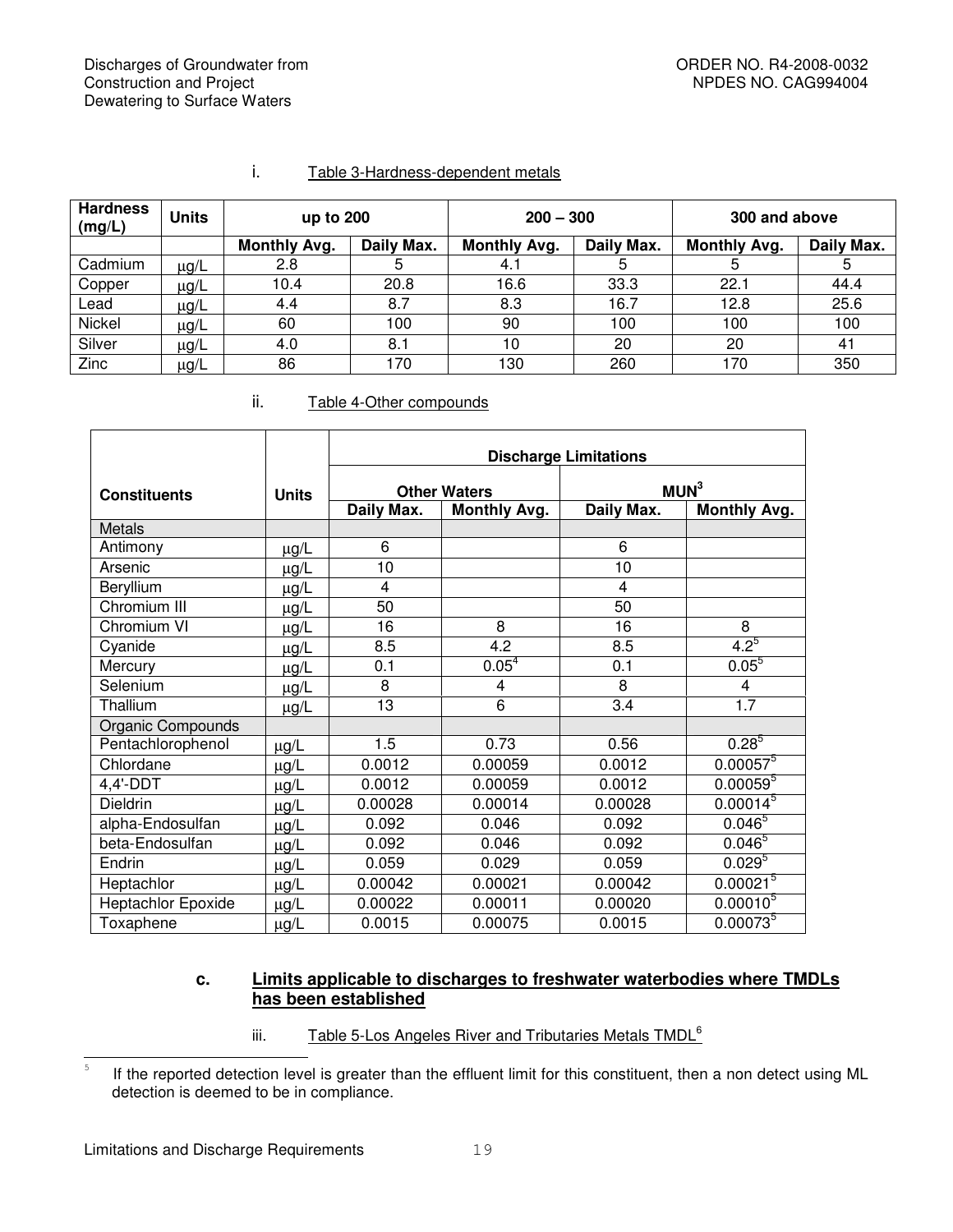| Reach                                              | <b>Units</b> | Copper       |                | Lead            |                | <b>Zinc</b> |                | <b>Selenium</b> |                | Cadmium |                |
|----------------------------------------------------|--------------|--------------|----------------|-----------------|----------------|-------------|----------------|-----------------|----------------|---------|----------------|
|                                                    |              | <b>Daily</b> | <b>Monthly</b> | <b>Daily</b>    | <b>Monthly</b> | Daily       | <b>Monthly</b> | Daily           | <b>Monthly</b> | Daily   | <b>Monthly</b> |
|                                                    |              | Max.         | Avg.           | Max.            | Avg.           | Max.        | Avg.           | Max.            | Avg.           | Max.    | Avg.           |
| Reach 5 and 6                                      | $\mu$ g/L    | 30           | 15             | 19              | 9.5            |             |                | 5               | 2.5            | 3.1     | 1.6            |
| Reach 4                                            | $\mu$ g/L    | 26           | 13             | 10              | 5              |             |                |                 |                | 3.1     | 1.6            |
| Reach 3 above<br>LA-Glendale<br>WRP and<br>Verdugo | $\mu$ g/L    | 23           | 11.5           | 12              | 6              |             |                |                 |                | 3.1     | 1.6            |
| Reach 3 below<br>LA-Glendale<br><b>WRP</b>         | $\mu$ g/L    | 26           | 13             | 12 <sup>2</sup> | 6              |             |                |                 |                | 3.1     | 1.6            |
| <b>Burbank Western</b><br>Channel (above<br>WRP)   | $\mu$ g/L    | 26           | 13             | 14.             | $\overline{7}$ |             |                |                 |                | 3.1     | 1.6            |
| <b>Burbank Western</b><br>Channel (below<br>WRP)   | $\mu$ g/L    | 19           | 9.5            | 9.1             | 4.5            |             |                |                 |                | 3.1     | 1.6            |
| Reach 2 and<br>Arroyo Seco                         | $\mu$ g/L    | 22           | 11             | 11              | 5.5            |             |                |                 |                | 3.1     | 1.6            |
| Reach 1                                            | $\mu$ g/L    | 23           | 11.5           | 12              | 6              |             |                |                 |                | 3.1     | 1.6            |
| Compton Creek                                      | $\mu$ g/L    | 19           | 9.5            | 8.9             | 4.5            |             |                |                 |                | 3.1     | 1.6            |
| Rio Hondo Rch. 1                                   | $\mu$ g/L    | 13           | 12.5           | 5.0             | 2.5            | 131         | 65.5           |                 |                | 3.1     | 1.6            |

#### ii. Table 6-Ballona Creek and Tributaries Metals TMDL<sup>6</sup>

|                     |              | <b>Discharge Limitations</b> |                     |  |
|---------------------|--------------|------------------------------|---------------------|--|
| <b>Constituents</b> | <b>Units</b> | Daily Max.                   | <b>Monthly Avg.</b> |  |
| Metals              |              |                              |                     |  |
| Copper              | $\mu$ g/L    | 24                           | 12.5                |  |
| Lead                | μg/L         | 13                           | 6.5                 |  |
| Selenium            | $\mu$ g/L    | 5                            | 2.5                 |  |
| Zinc                | $\mu$ g/L    | 304                          | 152                 |  |

#### iii Table 7-San Gabriel River and its Tributaries

| Reach | $11 - 11 -$<br>. | opper | Lead | --<br>Zinc | <b>nium</b> |
|-------|------------------|-------|------|------------|-------------|
|       |                  |       |      |            |             |

 $rac{1}{6}$ This effluent limit shall be deemed vacated at such time as Regional Board Resolutions R05-006 and R05-007 are vacated in compliance with a writ of mandate in the mater of Cities of Bellflower et al v. State Water Resources Control Board et al, Los Angeles Superior Court #BS101732. The Regional Board shall provide notice to the discharger of any such action.

Limitations and Discharge Requirements 20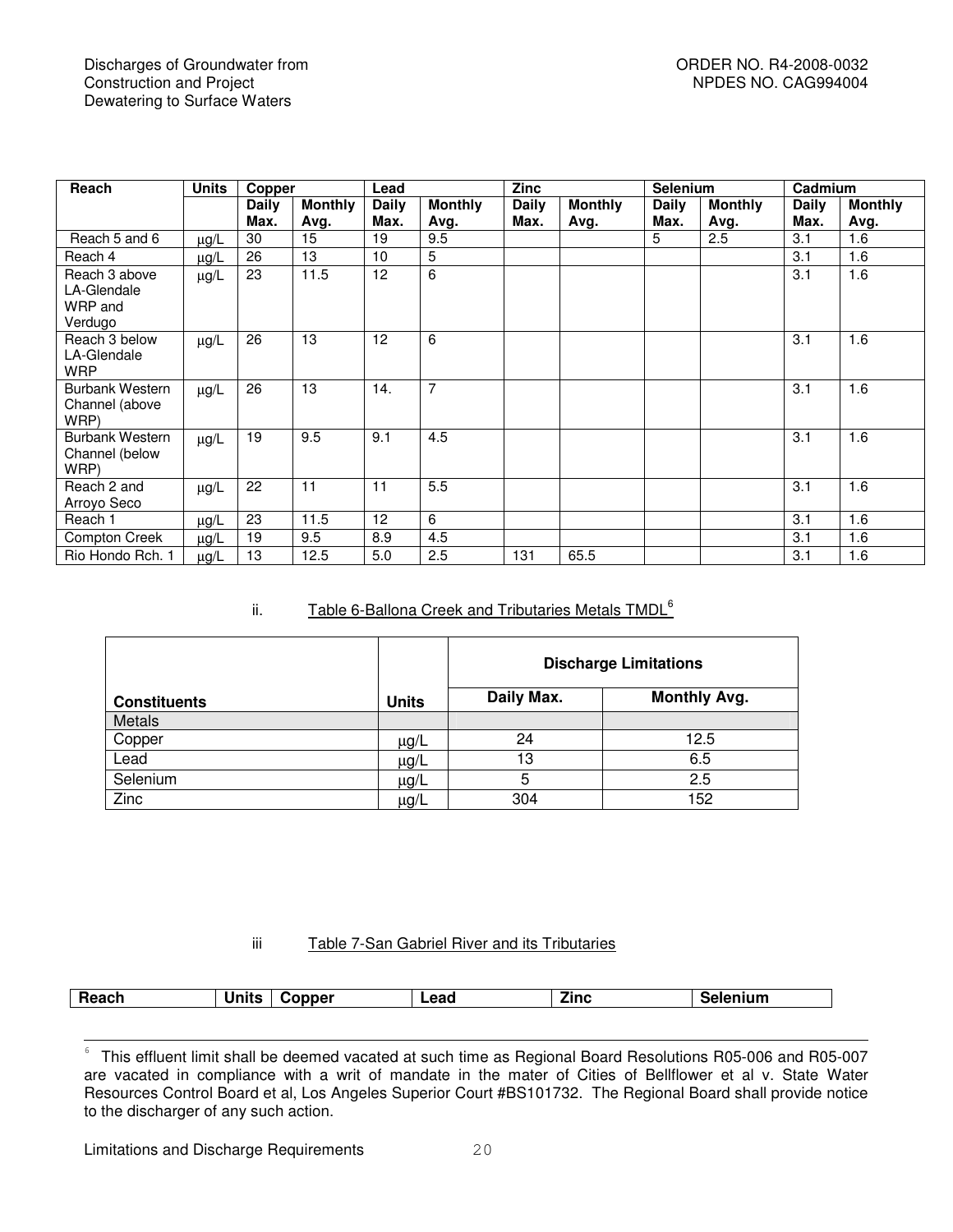|                                                                    |           | <b>Daily</b><br>Max. | <b>Monthly</b><br>Avg. | Daily<br>Max. | <b>Monthly</b><br>Avg. | Daily<br>Max. | <b>Monthly</b><br>Avg. | <b>Daily</b><br>Max. | <b>Monthly</b><br>Avg. |
|--------------------------------------------------------------------|-----------|----------------------|------------------------|---------------|------------------------|---------------|------------------------|----------------------|------------------------|
| San Jose Creek<br>Reach 1<br>(Confluence to<br>temple street)      | $\mu$ g/L |                      |                        |               |                        |               |                        | 5                    | 2.5                    |
| San Jose Creek<br>Reach 2 (Temple<br>St. to I-10 at White<br>Ave.) | $\mu$ g/L |                      |                        |               |                        |               |                        | 5                    | 2.5                    |
| San Gabriel River<br>Reach 1<br>(Firestone to<br>Estuary)          | $\mu$ g/L | 18                   | 9                      |               |                        |               |                        |                      |                        |
| San Gabriel River<br>Reach 2 (Whittier<br>Narrows to<br>Firestone) | $\mu$ g/L |                      |                        | 166           | 83                     |               |                        |                      |                        |
| Coyote Creek                                                       | $\mu$ g/L | 20                   | 10                     | 106           | 53                     | 158           | 79                     |                      |                        |
| Estuary                                                            | $\mu$ g/L | 3.7                  | 1.8                    |               |                        |               |                        |                      |                        |

# **iv.** Table 8-Calleguas Creek, its Tributaries and Mugu Lagoon

| Reach                                      | <b>Units</b> | Copper               |                        | <b>Nickel</b>        |                        | <b>Selenium</b>      |                     |
|--------------------------------------------|--------------|----------------------|------------------------|----------------------|------------------------|----------------------|---------------------|
|                                            |              | <b>Daily</b><br>Max. | <b>Monthly</b><br>Avg. | <b>Daily</b><br>Max. | <b>Monthly</b><br>Avg. | <b>Daily</b><br>Max. | <b>Monthly Avg.</b> |
| 1-Mabu Lagoon                              | $\mu$ g/L    | ----                 | 5.6                    | ----                 | 8.2                    | $---$                | ----                |
| 2- Calleguas<br><b>Creek South</b>         | $\mu$ g/L    | ----                 | 13.7                   | ----                 | 8.2                    | ----                 | ----                |
| 3- Revolon<br>Slough                       | $\mu$ g/L    | ----                 | 27                     | $--- -$              | 149                    | ----                 | ----                |
| 4- Calleguas<br><b>Creek North</b>         | $\mu$ g/L    | ----                 | 3.7                    | ----                 | 8.3                    | ----                 | 5                   |
| 5-Beardsley<br>Channel                     | $\mu g/L$    | ----                 | 3.7                    | ----                 | 8.3                    | ----                 | 5                   |
| 6-Arroyo Las<br>Posas                      | $\mu$ g/L    | ----                 | ----                   | ----                 | ----                   | ----                 | ----                |
| 7-Arroyo Simi                              | $\mu$ g/L    | ----                 | ----                   | ----                 | ----                   | ----                 | ----                |
| 8-Tapo Canyon                              | $\mu$ g/L    | ----                 | ----                   | ----                 | ----                   | ----                 | ----                |
| 9-Conejo Creek                             | $\mu$ g/L    | ----                 | 29.1                   | ----                 | 160                    | ----                 | ----                |
| 10-Hill Canyon<br>reach of Conejo<br>Creek | $\mu g/L$    | ----                 | 29.1                   |                      | 160                    | ----                 | ----                |
| 11-Arroyo Santa<br>Rosa                    | $\mu$ g/L    | ----                 | 29.1                   | ----                 | 160                    | ----                 | ----                |
| 12-North Fork<br>Conejo Creek              | $\mu$ g/L    | ----                 | 29.1                   | ----                 | 160                    | ----                 | ----                |
| 13-Arroyo<br>Conejo (S.Fork<br>Conejo Cr)  | $\mu$ g/L    | ----                 | 29.1                   | ----                 | 160                    | ----                 | ----                |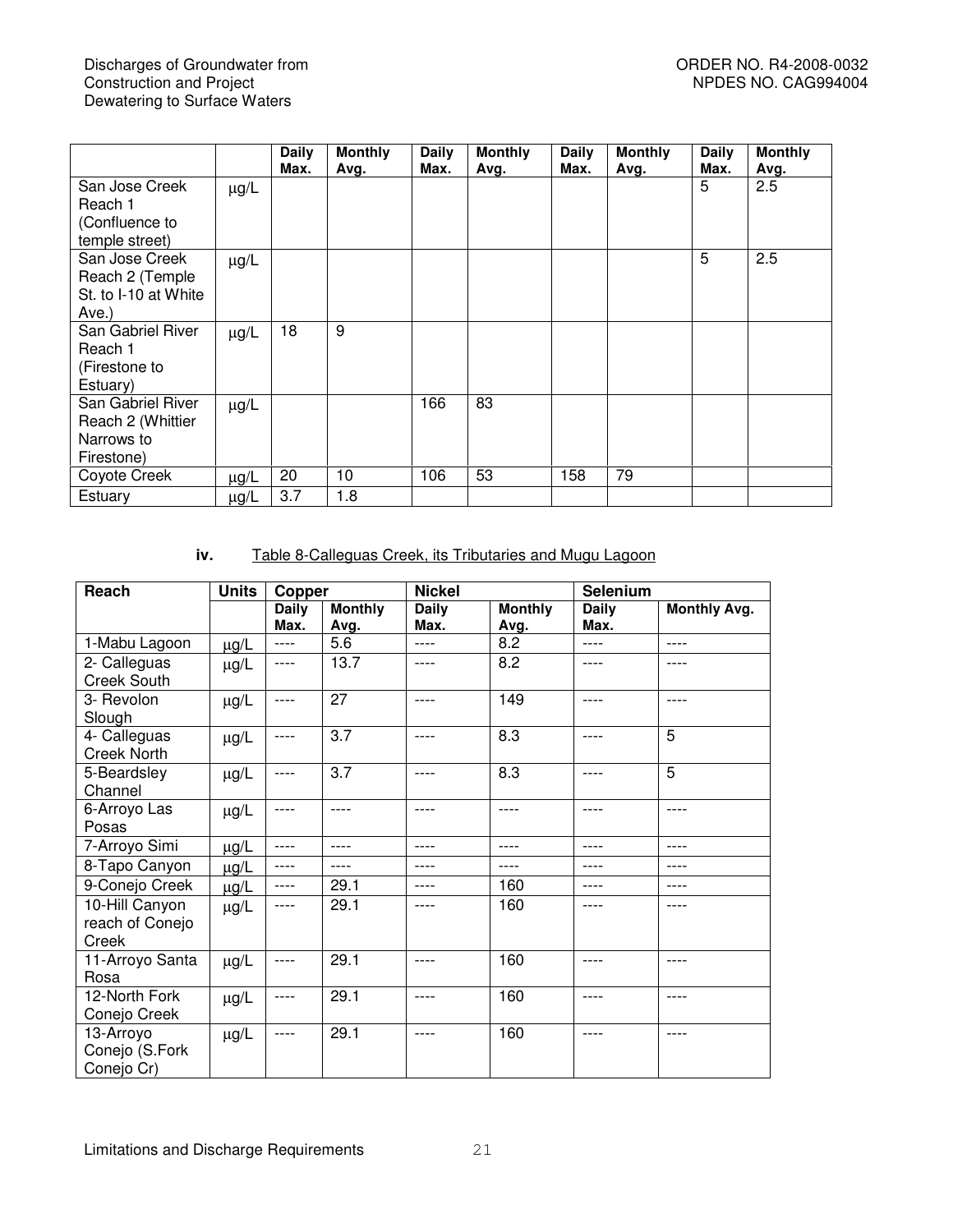#### Table 9-TMDL for Organochloride (OC) Pesticides, Polycholrinated Biphenyls (PCBs) in Calleguas Creek, Its Tributaries, and Magu Lagoon

|                     |              | <b>Discharge Limitations</b> |                     |  |
|---------------------|--------------|------------------------------|---------------------|--|
| <b>Constituents</b> | <b>Units</b> | Daily Max.                   | <b>Monthly Avg.</b> |  |
| Chlordane           | ng/L         | 1.2                          | $0.59^{5}$          |  |
| $4,4$ -DDD          | ng/L         | 1.7                          | $0.84^{5}$          |  |
| $4,4$ -DDE          | ng/L         | 1.2                          | $0.59^{5}$          |  |
| $4,4-DDT$           | ng/L         | 1.2                          | $0.59^{5}$          |  |
| <b>Dleldrin</b>     | ng/L         | 0.28                         | $0.14^{5}$          |  |
| <b>PCBs</b>         | ng/L         | 0.34                         | $0.17^{5}$          |  |
| Toxaphene           | ng/L         | 0.33                         | 0.16 <sup>5</sup>   |  |

# **d.** Table 10-Limits applicable to discharges to saltwater waterbodies

|                     |              | <b>Discharge Limitations</b> |                      |  |
|---------------------|--------------|------------------------------|----------------------|--|
| <b>Constituents</b> | <b>Units</b> | Daily Max.                   | <b>Monthly Avg.</b>  |  |
| <b>Metals</b>       |              |                              |                      |  |
| Antimony            | $\mu$ g/L    | 6                            |                      |  |
| Arsenic             | $\mu$ g/L    | 10                           | 5                    |  |
| Beryllium           | $\mu g/L$    |                              |                      |  |
| Cadmium             | $\mu$ g/L    | 5                            |                      |  |
| Chromium III        | $\mu$ g/L    | $\overline{50}$              |                      |  |
| Chromium VI         | $\mu$ g/L    | 82                           | 41                   |  |
| Copper              | $\mu$ g/L    | 5.8                          | 2.9                  |  |
| Cyanide             | $\mu$ g/L    | 1.0                          | $0.50^{5}$           |  |
| Lead                | $\mu$ g/L    | 14                           | $\overline{7}$       |  |
| Mercury             | $\mu$ g/L    | 0.1                          | $0.05^{5}$           |  |
| <b>Nickel</b>       | $\mu$ g/L    | 14                           | 6.7                  |  |
| Selenium            | $\mu$ g/L    | 120                          | 58                   |  |
| Silver              | $\mu$ g/L    | 2.2                          | $\overline{1.1}$     |  |
| Thallium            | $\mu$ g/L    | 13                           | 6                    |  |
| Zinc                | $\mu$ g/L    | 95                           | 47                   |  |
| Organic Compounds   |              |                              |                      |  |
| Pentachlorophenol   | $\mu$ g/L    | 13                           | 6.4                  |  |
| Chlordane           | $\mu$ g/L    | 0.0012                       | $0.00059^{5}$        |  |
| 4,4'-DDT            | $\mu$ g/L    | 0.0012                       | $0.00059^{5}$        |  |
| <b>Dieldrin</b>     | $\mu$ g/L    | 0.00028                      | $0.00014^{5}$        |  |
| Alpha-Endosulfan    | $\mu$ g/L    | 0.014                        | $0.0071^{5}$         |  |
| Beta-Endosulfan     | $\mu$ g/L    | 0.014                        | $0.0071^{5}$         |  |
| Endrin              | $\mu$ g/L    | 0.0038                       | $0.0019^{5}$         |  |
| Heptachlor          | $\mu$ g/L    | 0.00042                      | 0.00021 <sup>5</sup> |  |
| Heptachlor Epoxide  | $\mu$ g/L    | 0.00022                      | 0.00011 <sup>5</sup> |  |
| Toxaphene           | $\mu$ g/L    | 0.00033                      | $0.00016^{5}$        |  |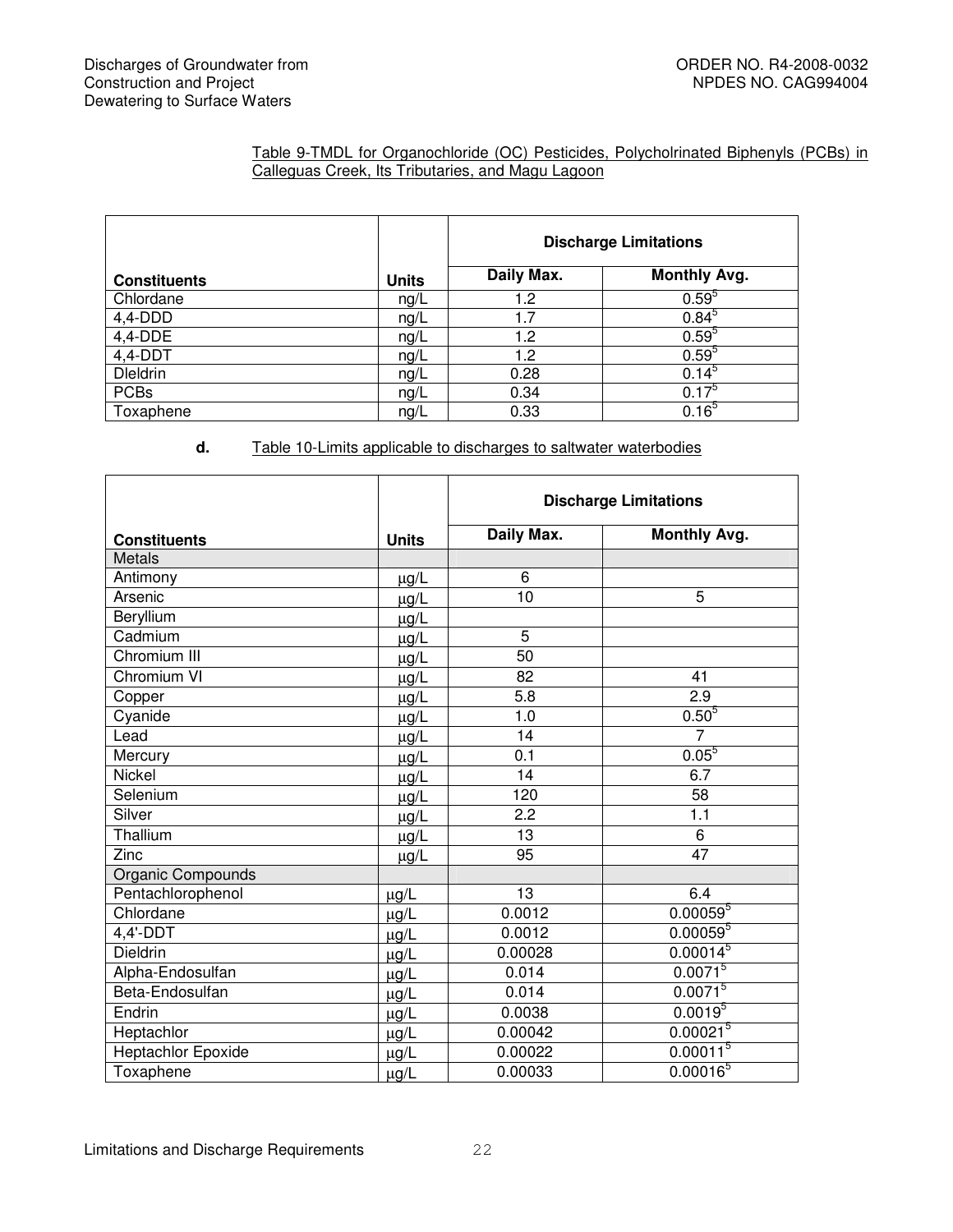- 2. The pH of the discharge shall at all times be within the range of 6.5 and 8.5.
- 3. The temperature of the discharge shall not exceed 86°F.
- 4. Attachment B establishes the applicable effluent limits for mineral and nitrogen constituents for discharges covered by this Order. The discharge of an effluent with mineral and nitrogen constituents in excess of applicable limits established in Attachment B is prohibited. In the letter of determination, the Executive Officer shall indicate the watershed/stream reach limitations in Attachment B applicable to the particular discharge. Creekside construction dewatering discharges covered under Part D.2.d.vi are determined to have hydrologic connection and/or similar water chemistry between groundwater and surface water. Therefore, since the groundwater and surface water are essentially the same, discharges qualified under creekside dewatering as approved by Executive Office are not required to comply with Attachment B (TDS, sulfate, chloride) except for nitrogen and boron.
- 5. Pass-through or uncontrollable discharges of PCBs shall not exceed daily average concentrations of 14 ng/L into fresh waters or 30 ng/L into estuarine waters.
- 6. The acute toxicity of the effluent shall be such that the average survival in the undiluted effluent for any three (3) consecutive 96-hour static or continuous flow bioassay tests shall be at least 90%, with no single test less than 70% survival.
- 7. The discharge shall meet effluent limitations and toxic and effluent standards established pursuant to sections 301, 302, 304, 306, and 307 of the Clean Water Act, and amendments thereto.

#### **C. Land Discharge Specifications**

Not Applicable.

## **D. Reclamation Specifications**

Not Applicable.

# **VI. RECEVING WATER LIMITATIONS**

# **A. Surface Water Limitations**

The discharge shall not cause the following to be present in receiving waters:

a. Toxic pollutants at concentrations that will bioaccumulate in aquatic life to levels that are harmful to aquatic life or human health.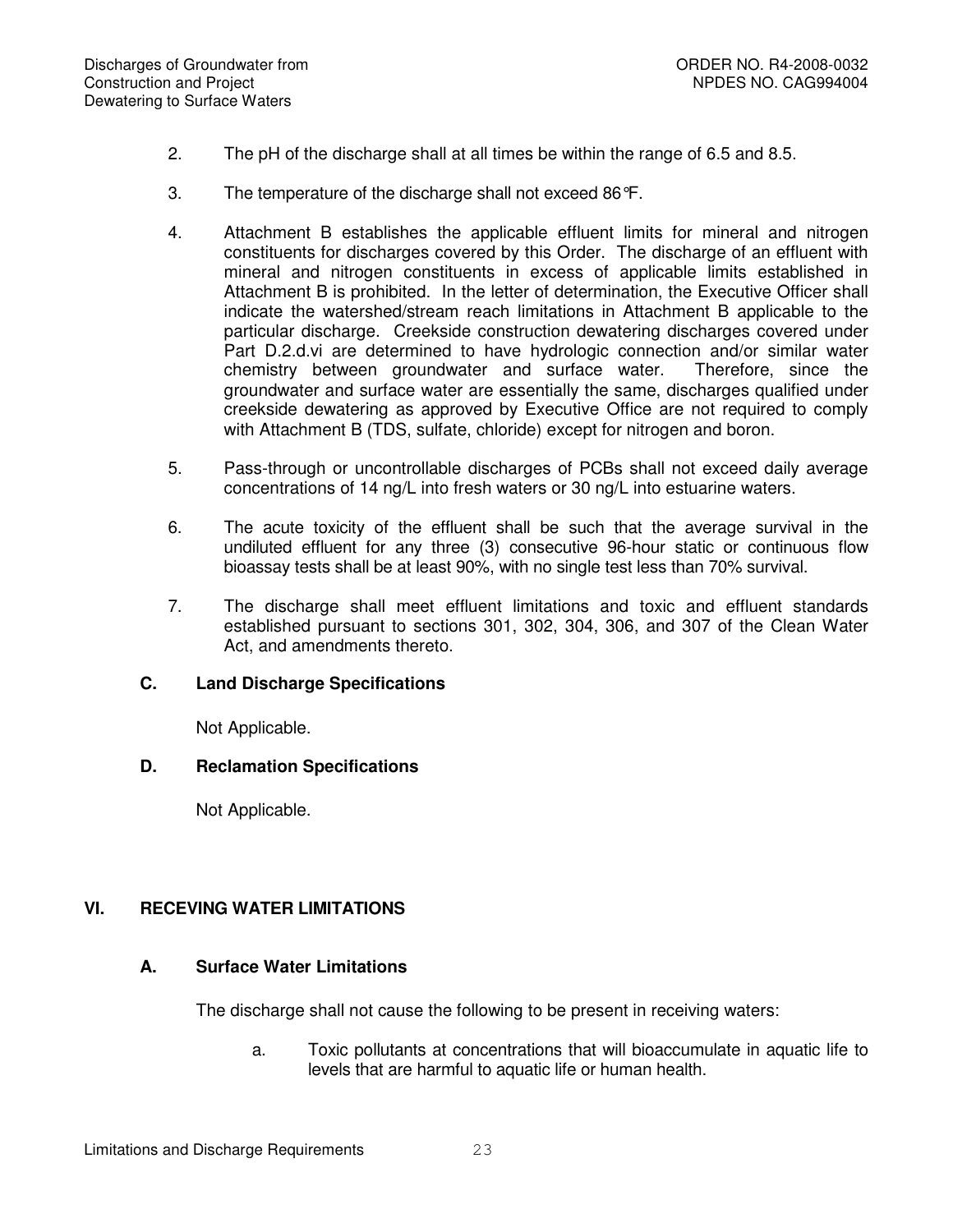- b. Biostimulatory substances at concentrations that promote aquatic growth to the extent that such growth causes nuisance or adversely affects beneficial uses.
- c. Chemical substances in amounts that adversely affect any designated beneficial use.
- d. Visible floating materials, including solids, liquids, foams, and scum.
- e. Oils, greases, waxes, or other materials in concentrations that result in a visible film or coating on the surface of the receiving water or on objects in the water.
- f. Suspended or settleable materials in concentrations that cause nuisance or adversely affect beneficial uses.
- g. Taste or odor-producing substances in concentrations that alter the natural taste, odor, and/or color of fish, shellfish, or other edible aquatic resources; cause nuisance; or adversely affect beneficial uses.
- h. Substances that result in increases of  $BOD<sub>5</sub>20^{\circ}C$  that adversely affect beneficial uses.
- i. Fecal coliform concentration which exceed a log mean of 200 per 100 ml (based on a minimum of not less than five samples equally spaced over a 30-day period), any single sample shall not exceed 400 per 100 ml.
- j. Concentrations of toxic substances that are toxic to, or cause detrimental physiological responses in, human, animal, or aquatic life.
- 2. The discharge shall not cause the following to occur in the receiving waters:
	- a. The dissolved oxygen to be depressed below:

| WARM <sup>1</sup> designated waters          | $5 \text{ mg/L}$ |
|----------------------------------------------|------------------|
| $COLD1$ designated waters                    | 6 mg/L           |
| COLD and SPWN <sup>1</sup> Designated waters | 7 mg/L           |

- <sup>1</sup> Beneficial Uses: WARM Warm Freshwater Habitat; COLD Cold Freshwater Habitat; SPWN - Spawning, Reproduction, and/or Early Development.
- b. The pH to be depressed below 6.5 or raised above 8.5, and the ambient pH levels to be changed from natural conditions in inland waters more than 0.5 units or in estuaries more than 0.2 units.
- c. The temperature at any time or place and within any given 24-hour period to be altered by more than 5°F above natural temperature; but at no time be raised above 80°F for waters with a beneficial use of WARM (Warm Freshwater Habitat).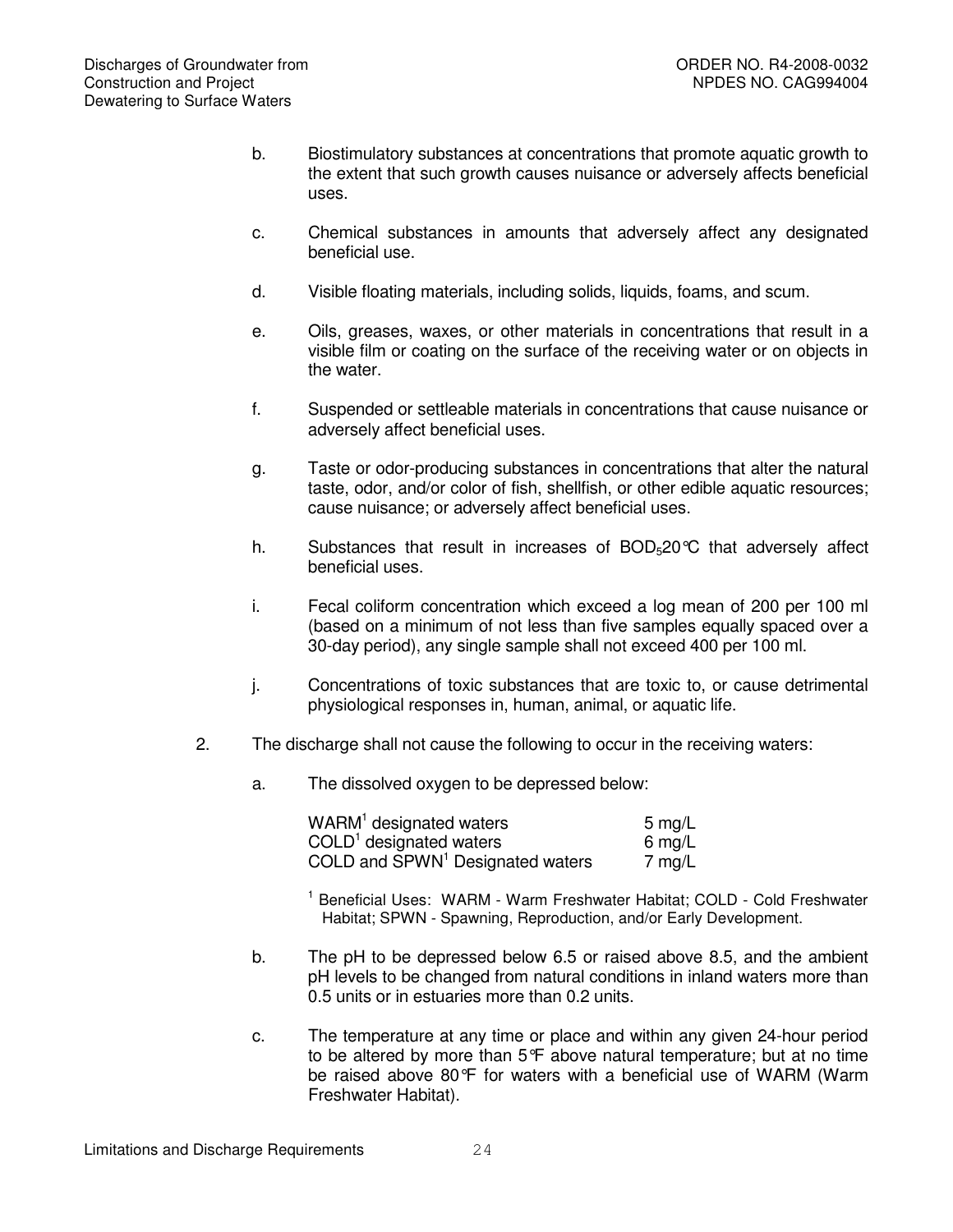- d. The turbidity to increase to the extent that such an increase causes nuisance or adversely affects beneficial uses; such increase shall not exceed 20% when the natural turbidity is over 50 NTU or 10% when the natural turbidity is 50 NTU or less.
- e. Residual chlorine in concentrations that persist and impairs beneficial uses.
- f. Any individual pesticide or combination of pesticides in concentrations that adversely affect beneficial uses or increase pesticide concentration in bottom sediments or aquatic life.
- 3. The discharge shall not alter the color, create a visual contrast with the natural appearance, nor cause aesthetically undesirable discoloration of the receiving waters.
- 4. The discharge shall not degrade surface water communities and population including vertebrate, invertebrate, and plant species.
- 5. The discharge shall not damage, discolor, nor cause formation of sludge deposits on flood control structures or facilities nor overload their design capacity.
- 6. The discharge shall not cause problems associated with breeding of mosquitoes, gnats, black flies, midges, or other pests.

# **B. Groundwater Limitations**

Not Applicable.

# **VII. PROVISIONS**

# **A. Standard Provisions**

- 1. The Discharger shall comply with all Standard Provisions included in Attachment D of this Order.
- 2. The Discharger shall comply with the following provisions:
	- a. The Executive Officer may require any discharger authorized under this Order to apply for and obtain an individual NPDES permit with more specific requirements. The Executive Officer may require any discharger authorized to discharge under this permit to apply for an individual permit only if the discharger has been notified in writing that a permit application is required. This notice shall include a brief statement of the reasons for this decision, an application form, a statement setting a deadline for the discharger to file the application, and a statement that on the effective date of the individual permit, the authority to discharge under this general permit is no longer applicable.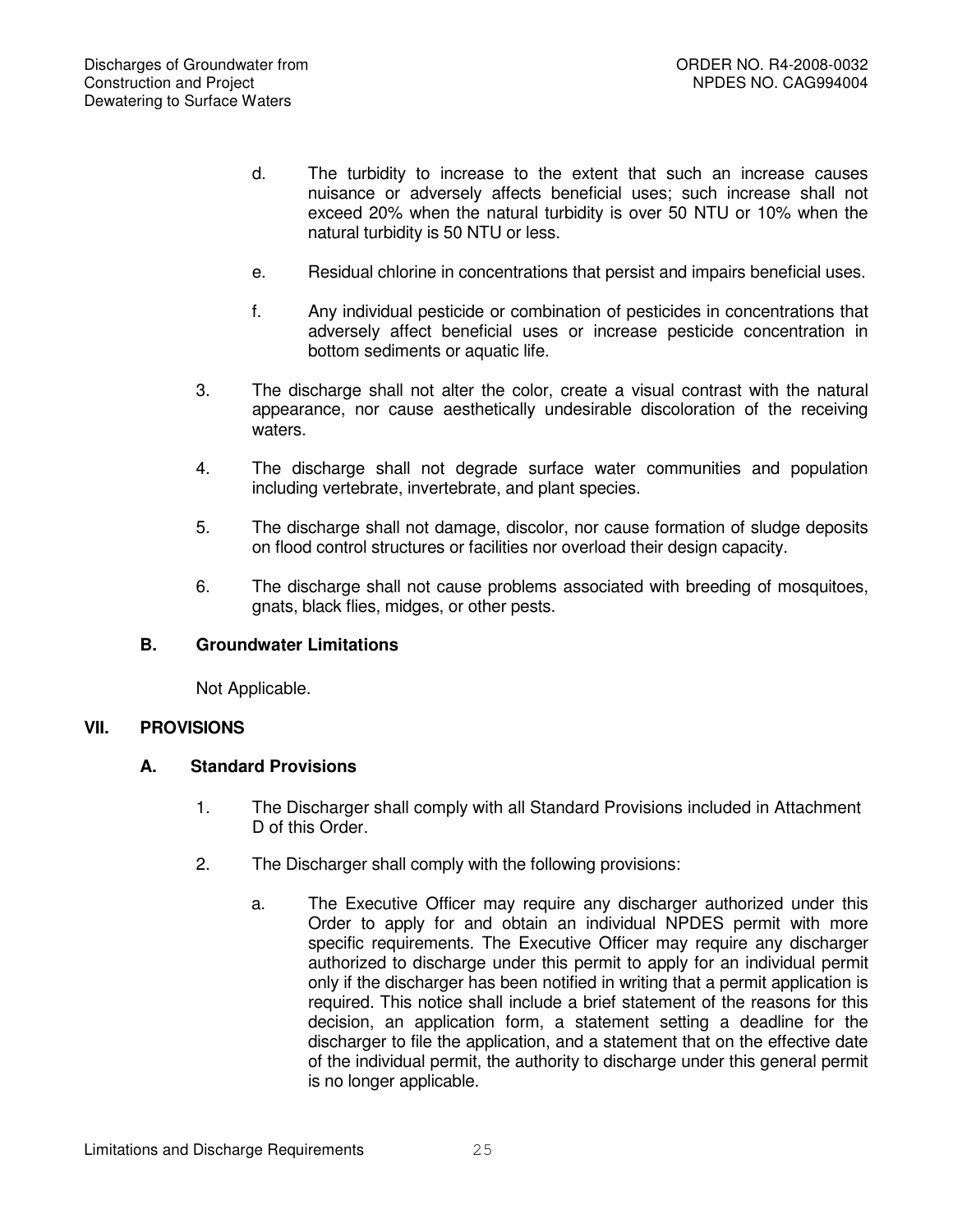- b. The discharger shall comply with all the applicable items of the *Standard Provisions and Reporting for Waste Discharge Requirements* (Standard Provisions), which are part of this general permit (Attachment D). If there is any conflict between provisions stated herein and the Standard Provisions, those provisions stated herein prevail.
- c. Prior to application, the discharger shall submit for Executive Officer's approval the list of chemicals and proprietary additives that may affect the discharge, including rates/quantities of application, compositions, characteristics, and material safety data sheets, if any.
- d. Oil or oily materials, chemicals, refuse, or other materials that may cause pollution in storm water and/or urban runoff shall not be stored or deposited in areas where they may be picked up by rainfall/urban runoff and discharged to surface waters. Any spill of such materials shall be contained, removed and cleaned immediately.
- e. This Order neither exempts the discharger from compliance with any other laws, regulations, or ordinances that may be applicable, nor legalizes the waste disposal facility.
- f. The discharger shall at all times properly operate and maintain all facilities and systems installed or used to achieve compliance with this Order.
- h. Any discharge authorized under this Order may request to be excluded from the coverage of this Order by applying for an individual permit.
- i. Failure to comply with provisions or requirements of this Order, or violation of other applicable laws or regulations governing discharges from treatment facility, may subject the Discharger to administrative or civil liabilities, criminal penalties, and/or other enforcement remedies to ensure compliance. Additionally, certain violations may subject the Discharger to civil or criminal enforcement from appropriate local, state, or federal law enforcement entities.

# **B. Monitoring and Reporting Program Requirements**

The Executive Officer is herby authorized to prescribe a Monitoring and Reporting Program for each authorized discharger. The Discharger shall comply with the MRP accompanying the transmittal for enrollment under this General NPDES permit, and future revisions thereto. If there is any conflict between provisions stated in the MRP and the Regional Water Board Standard Provisions, those provisions stated in the MRP shall prevail.

# **C. Special Provisions**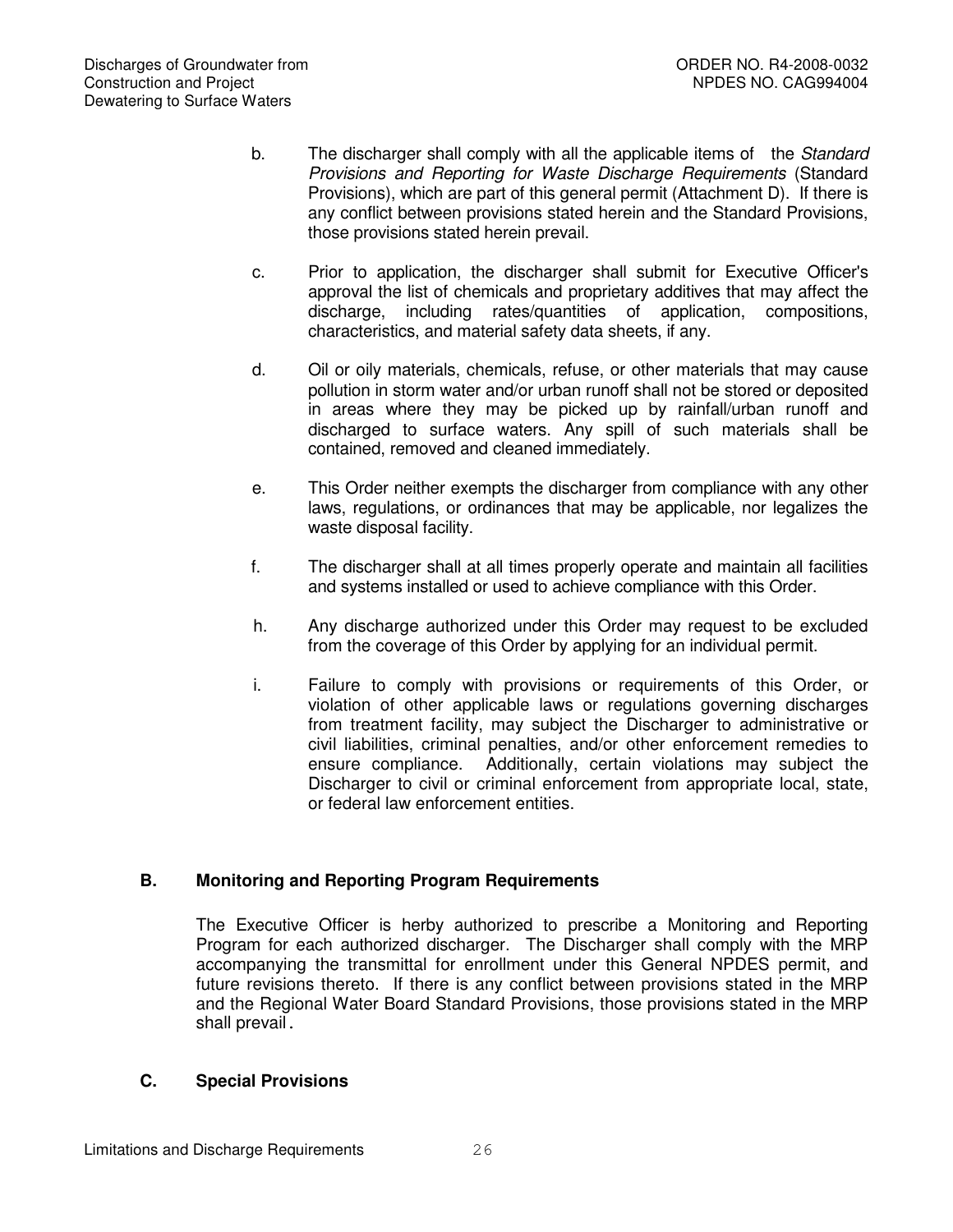# **1. Reopener Provision**

- a. This Order may be modified, revoked and reissued, or terminated for cause. Reasons for modification may include new information on the impact of discharges regulated under this Order become available, promulgation of new effluent standards and/or regulations, adoption of new policies and/or water quality objectives, and/or new judicial decisions affecting requirements of this Order.
- b. Pursuant to 40 CFR sections 122.62 and 122.63, this Order may be modified, revoked and reissued, or terminated for cause. Reasons for modification may include new information on the impact of discharges regulated under this Order become available, promulgation of new effluent standards and/or regulations, adoption of new policies and/or water quality objectives, and/or new judicial decisions affecting requirements of this Order. In addition, if receiving water quality is threatened due to discharges covered under this permit, this permit will be reopened to incorporate more stringent effluent limitations for the constituents creating the threat. TMDLs have not been developed for all the parameters and receiving waters on the 303(d) list. When TMDLs are developed this permit may be reopened to incorporate appropriate limits. In addition, if TMDL identifies that a particular discharge covered under this permit is a load that needs to be reduced; this permit will be reopened to incorporate appropriate TMDL based limit and/or to remove any applicable exemptions.

## **2. Special Studies, Technical Reports and Additional Monitoring Requirements**

Not Applicable

#### **3. Best Management Practices and Pollution Prevention**

All Dischargers are encouraged to implement Best Management Practices and Pollution Prevention Plans to minimize pollutant concentrations in the discharge.

#### **4. Construction, Operation and Maintenance Specifications**

All owners or operators authorized discharge under the General Permit shall maintain and update, as necessary, a Groundwater Treatment System Operation and Maintenance (O&M) Manual to assure efficient and effective treatment of contaminated groundwater (pollutants concentrations above water quality criteria and goals). The O&M Manual shall address, but not limited to, the following.

The O&M manual shall specify both normal operating and critical maximum or minimum values for treatment process variables including influent concentrations, flow rates, water levels, temperatures, time intervals, and chemical feed rates.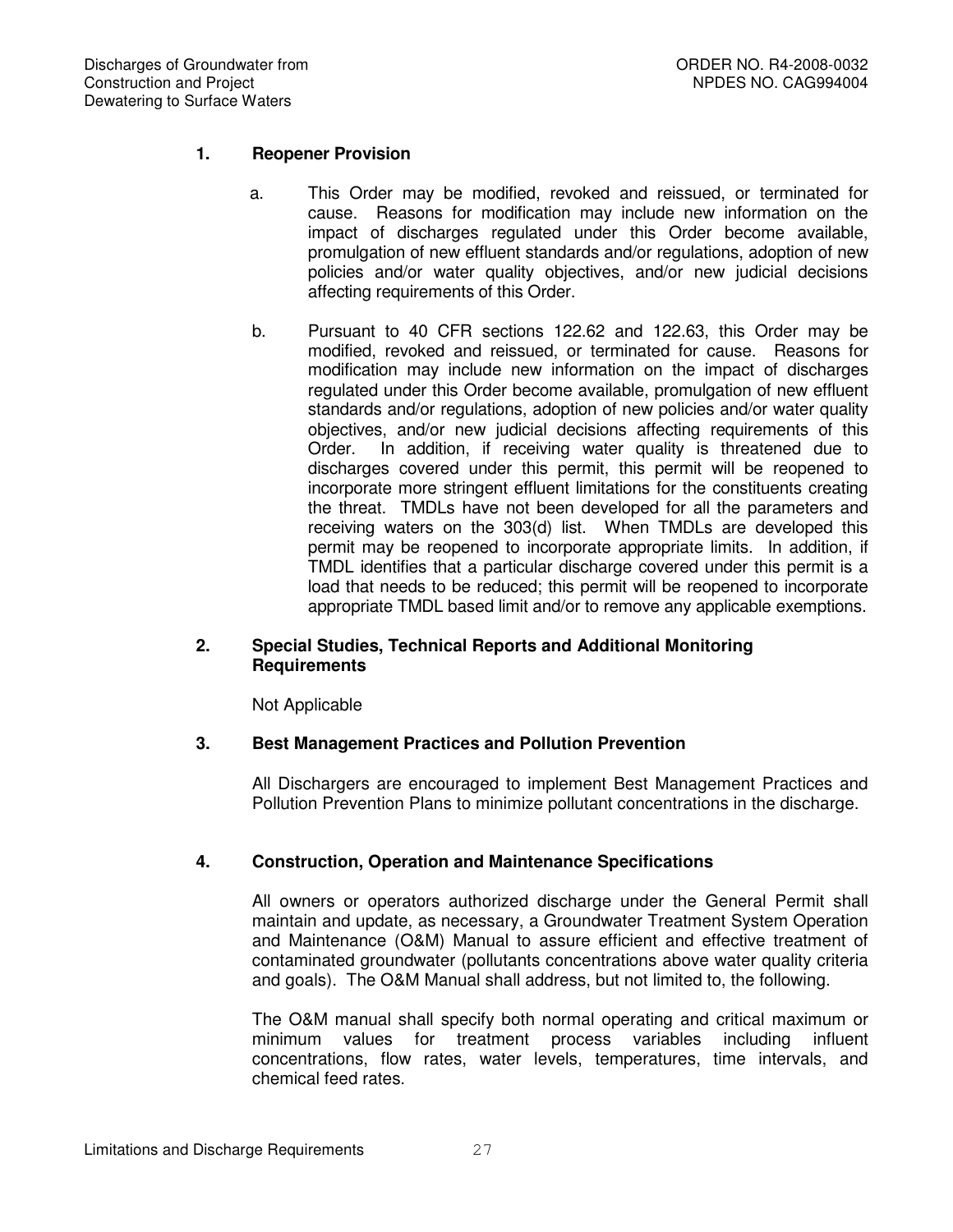The O&M manual shall specify an inspection and maintenance schedule for active and reserve system and shall provide a log sheet format to document inspection observations and record completion of maintenance tasks.

The O&M manual shall include a Contingency and Notification Plan. The plan shall include procedures for reporting personnel to assure compliance with this General Permit, as well as authorization letters from the Executive Officer.

The O&M manual shall specify safeguards to prevent noncompliance with limitations and requirements of the General Permit resulting from equipment failure, power loss, vandalism, or ten-year return frequency rainfall.

# **5. Engineering Design Report**

For all new dischargers and existing dischargers where significant changes have made since prior submittals to the Regional Water Board, the NOI shall be accompanied by treatment flow schematic diagram and a certification, which demonstrates that the treatment process and the physical design of the treatment components will ensure compliance with the prohibitions, effluent limitations, and other conditions of the General Permit.

## **7. Special Provisions for Municipal Facilities (POTWs Only)**

Not Applicable

# **8. Other Special Provisions**

# **a. Expiration and Continuation of this Order**

This Order expires on June 5, 2013; however, for those dischargers authorized to discharge under this Order, it shall continue in full force and effect until a new order is adopted. Notwithstanding Provision J (Expiration and Continuation of this Order) of Order No. R4-2003-0111, discharges regulated under Order No. R4-2003-0111 on or before sixtieth day of notification of adoption of this Order, that has submitted a completed NOI may continue under Order No. R4-2003-0111 until enrolled under this General Permit.

#### **b. Reauthorization**

Upon reissuance of a new general permit order, dischargers authorized under this Order shall file a Notice of Intent or a new Report of Waste Discharge within 60 days of notification by the Executive Officer.

#### **c. Rescission**

Except for enforcement purposes, Order No. R4-2003-0111, adopted by this Regional Board on August 7, 2003, is rescinded effective June 5, 2008.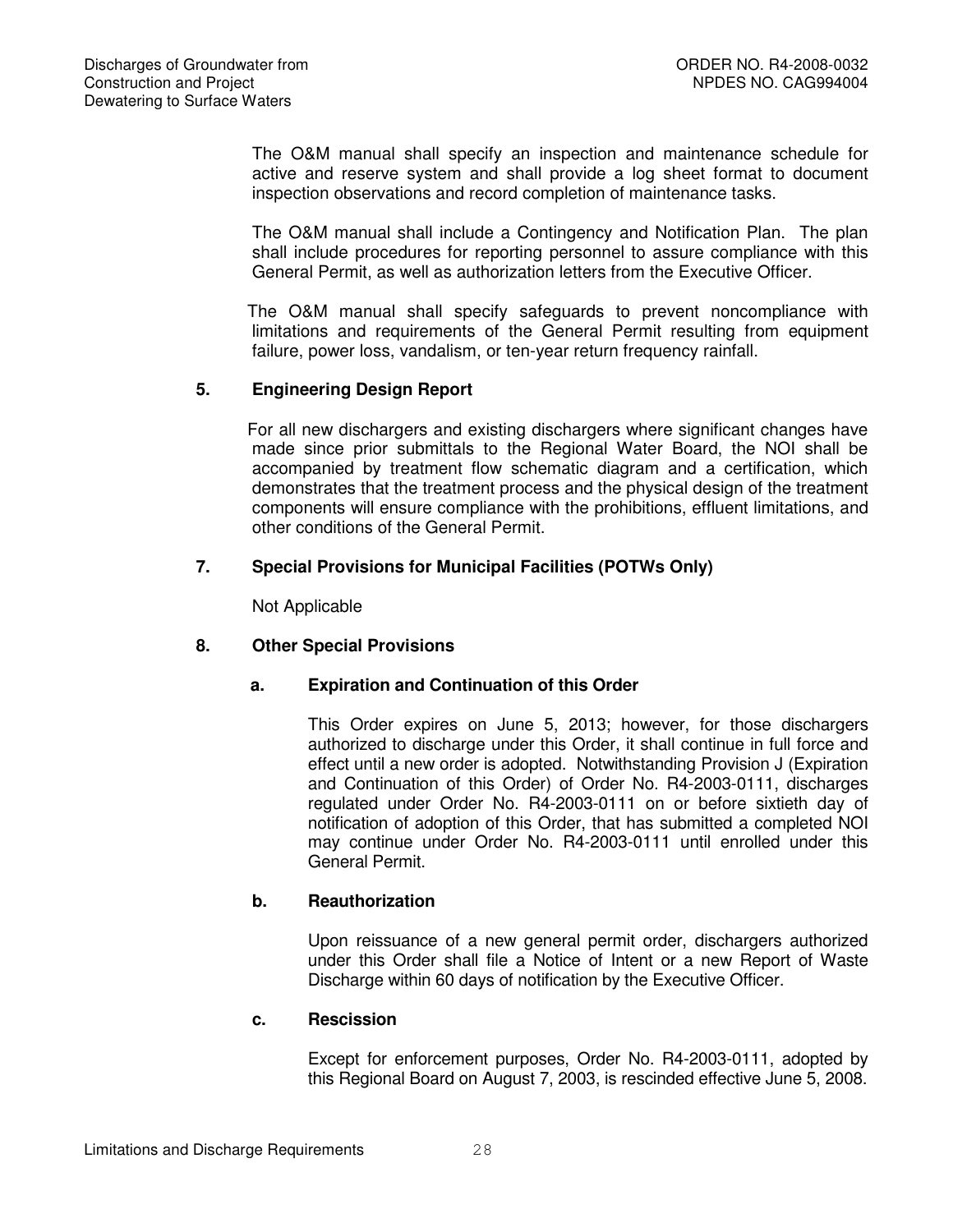# **9. Compliance Schedules**

Not Applicable

# **VIII. COMPLIANCE DETERMINATION**

Compliance with the effluent limitations contained in section V of this Order will be determined as specified below:

# **A. General.**

Compliance with effluent limitations for priority pollutants shall be determined using sample reporting protocols defined in the MRP and Attachment A of this Order. For purposes of reporting and administrative enforcement by the Regional and State Water Boards, the Discharger shall be deemed out of compliance with effluent limitations if the concentration of the priority pollutant in the monitoring sample is greater than the effluent limitation and greater than or equal to the reporting level (RL).

## **B. Multiple Sample Data.**

When determining compliance with an AMEL for priority pollutants and more than one sample result is available, the Discharger shall compute the arithmetic mean unless the data set contains one or more reported determinations of "Detected, but Not Quantified" (DNQ) or "Not Detected" (ND). In those cases, the Discharger shall compute the median in place of the arithmetic mean in accordance with the following procedure:

- 1. The data set shall be ranked from low to high, ranking the reported ND determinations lowest, DNQ determinations next, followed by quantified values (if any). The order of the individual ND or DNQ determinations is unimportant.
- 2. The median value of the data set shall be determined. If the data set has an odd number of data points, then the median is the middle value. If the data set has an even number of data points, then the median is the average of the two values around the middle unless one or both of the points are ND or DNQ, in which case the median value shall be the lower of the two data points where DNQ is lower than a value and ND is lower than DNQ.

# **C. Average Monthly Effluent Limitation (AMEL).**

If the average (or when applicable, the median determined by subsection B above for multiple sample data) of daily discharges over a calendar month exceeds the AMEL for a given parameter, this will represent a single violation, though the Discharger will be considered out of compliance for each day of that month for that parameter (e.g., resulting in 31 days of non-compliance in a 31-day month). If only a single sample is taken during the calendar month and the analytical result for that sample exceeds the AMEL, the Discharger will be considered out of compliance for that calendar month. The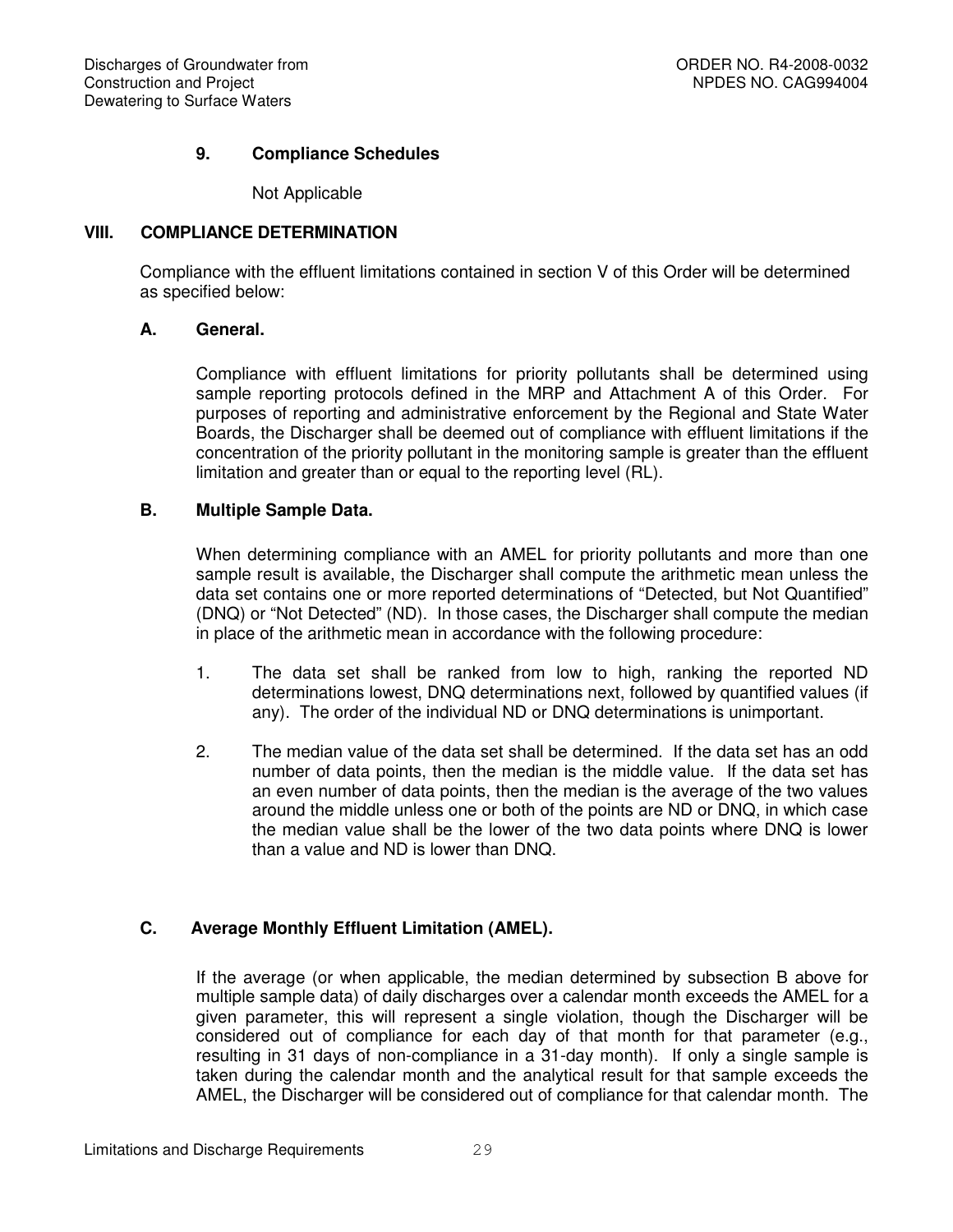Discharger will only be considered out of compliance for days when the discharge occurs. For any one calendar month during which no sample (daily discharge) is taken, no compliance determination can be made for that calendar month.

# **D. Average Weekly Effluent Limitation (AWEL).**

If the average (or when applicable, the median determined by subsection B above for multiple sample data) of daily discharges over a calendar week exceeds the AWEL for a given parameter, this will represent a single violation, though the Discharger will be considered out of compliance for each day of that week for that parameter, resulting in 7 days of non-compliance. If only a single sample is taken during the calendar week and the analytical result for that sample exceeds the AWEL, the Discharger will be considered out of compliance for that calendar week. The Discharger will only be considered out of compliance for days when the discharge occurs. For any one calendar week during which no sample (daily discharge) is taken, no compliance determination can be made for that calendar week.

## **E. Maximum Daily Effluent Limitation (MDEL).**

If a daily discharge <(or when applicable, the median determined by subsection B above for multiple sample data of a daily discharge) > exceeds the MDEL for a given parameter, the Discharger will be considered out of compliance for that parameter for that 1 day only within the reporting period. For any 1 day during which no sample is taken, no compliance determination can be made for that day.

# **F. Instantaneous Minimum Effluent Limitation.**

If the analytical result of a single grab sample is lower than the instantaneous minimum effluent limitation for a parameter, the Discharger will be considered out of compliance for that parameter for that single sample. Non-compliance for each sample will be considered separately (e.g., the results of two grab samples taken within a calendar day that both are lower than the instantaneous minimum effluent limitation would result in two instances of non-compliance with the instantaneous minimum effluent limitation).

#### **G. Instantaneous Maximum Effluent Limitation.**

If the analytical result of a single grab sample is higher than the instantaneous maximum effluent limitation for a parameter, the Discharger will be considered out of compliance for that parameter for that single sample. Non-compliance for each sample will be considered separately (e.g., the results of two grab samples taken within a calendar day that both exceed the instantaneous maximum effluent limitation would result in two instances of non-compliance with the instantaneous maximum effluent limitation).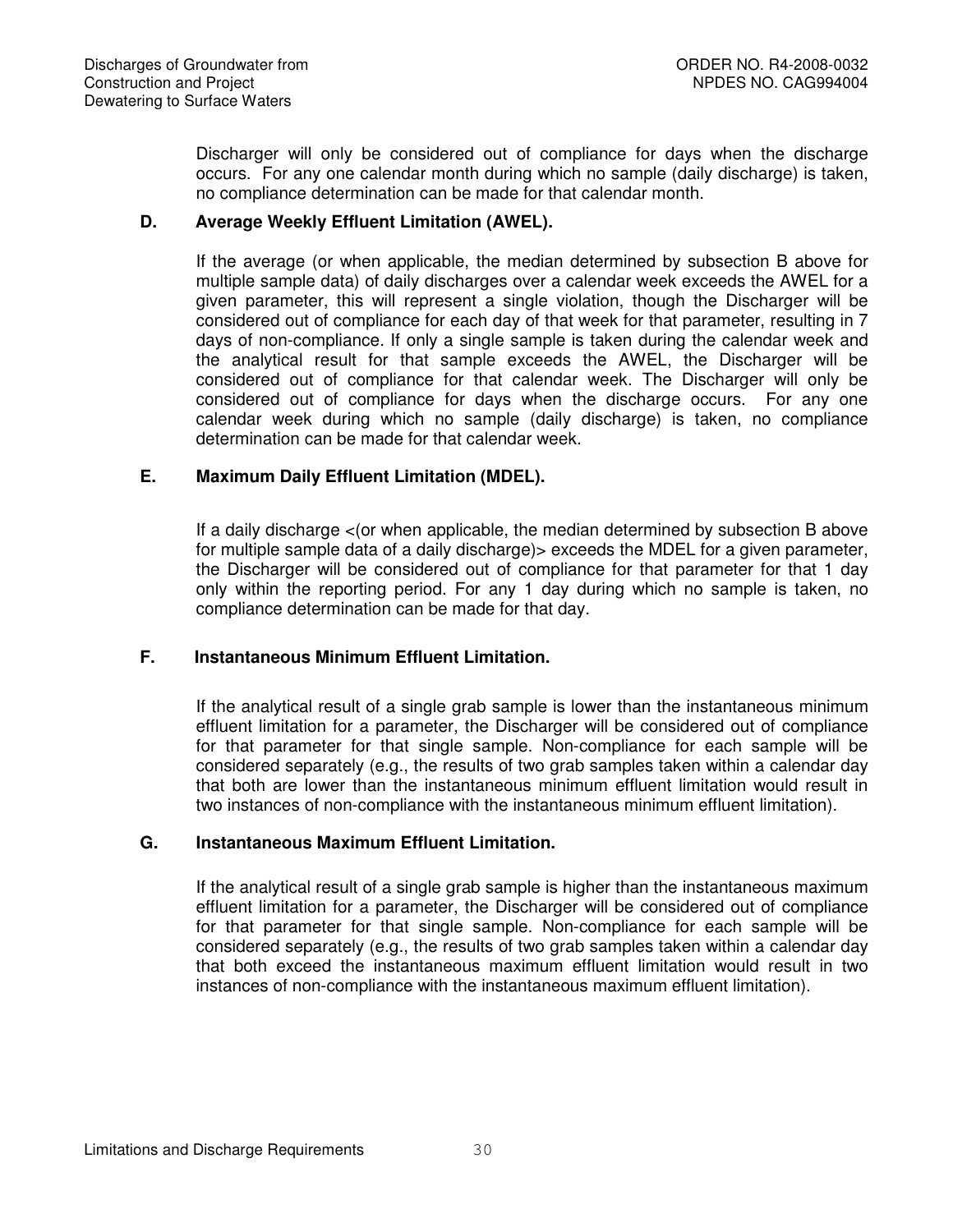# **DEFINITIONS, ACRONYMS & ABBREVIATIONS**

#### **DEFINITIONS**

**Arithmetic Mean (**µ**),** also called the average, is the sum of measured values divided by the number of samples. For ambient water concentrations, the arithmetic mean is calculated as follows:

Arithmetic mean =  $\mu$  =  $\Sigma x / n$  where:  $\Sigma x$  is the sum of the measured ambient water concentrations, and n is the number of samples.

**Average Monthly Effluent Limitation (AMEL):** the highest allowable average of daily discharges over a calendar month, calculated as the sum of all daily discharges measured during a calendar month divided by the number of daily discharges measured during that month.

**Average Weekly Effluent Limitation (AWEL):** the highest allowable average of daily discharges over a calendar week (Sunday through Saturday), calculated as the sum of all daily discharges measured during a calendar week divided by the number of daily discharges measured during that week.

**Daily Discharge:** Daily Discharge is defined as either: (1) the total mass of the constituent discharged over the calendar day (12:00 am through 11:59 pm) or any 24-hour period that reasonably represents a calendar day for purposes of sampling (as specified in the permit), for a constituent with limitations expressed in units of mass or; (2) the unweighted arithmetic mean measurement of the constituent over the day for a constituent with limitations expressed in other units of measurement (e.g., concentration).

The daily discharge may be determined by the analytical results of a composite sample taken over the course of one day (a calendar day or other 24-hour period defined as a day) or by the arithmetic mean of analytical results from one or more grab samples taken over the course of the day.

For composite sampling, if 1 day is defined as a 24-hour period other than a calendar day, the analytical result for the 24-hour period will be considered as the result for the calendar day in which the 24-hour period ends.

**Detected, but Not Quantified (DNQ)** are those sample results less than the RL, but greater than or equal to the laboratory's MDL.

**Dilution Credit** is the amount of dilution granted to a discharge in the calculation of a water qualitybased effluent limitation, based on the allowance of a specified mixing zone. It is calculated from the dilution ratio or determined through conducting a mixing zone study or modeling of the discharge and receiving water.

**Effluent Concentration Allowance (ECA)** is a value derived from the water quality criterion/objective, dilution credit, and ambient background concentration that is used, in conjunction with the coefficient of variation for the effluent monitoring data, to calculate a long-term average (LTA) discharge concentration. The ECA has the same meaning as waste load allocation (WLA) as used in U.S. EPA guidance (Technical Support Document For Water Quality-based Toxics Control, March 1991, second printing, EPA/505/2-90-001).

**Enclosed Bays** means indentations along the coast that enclose an area of oceanic water within distinct headlands or harbor works. Enclosed bays include all bays where the narrowest distance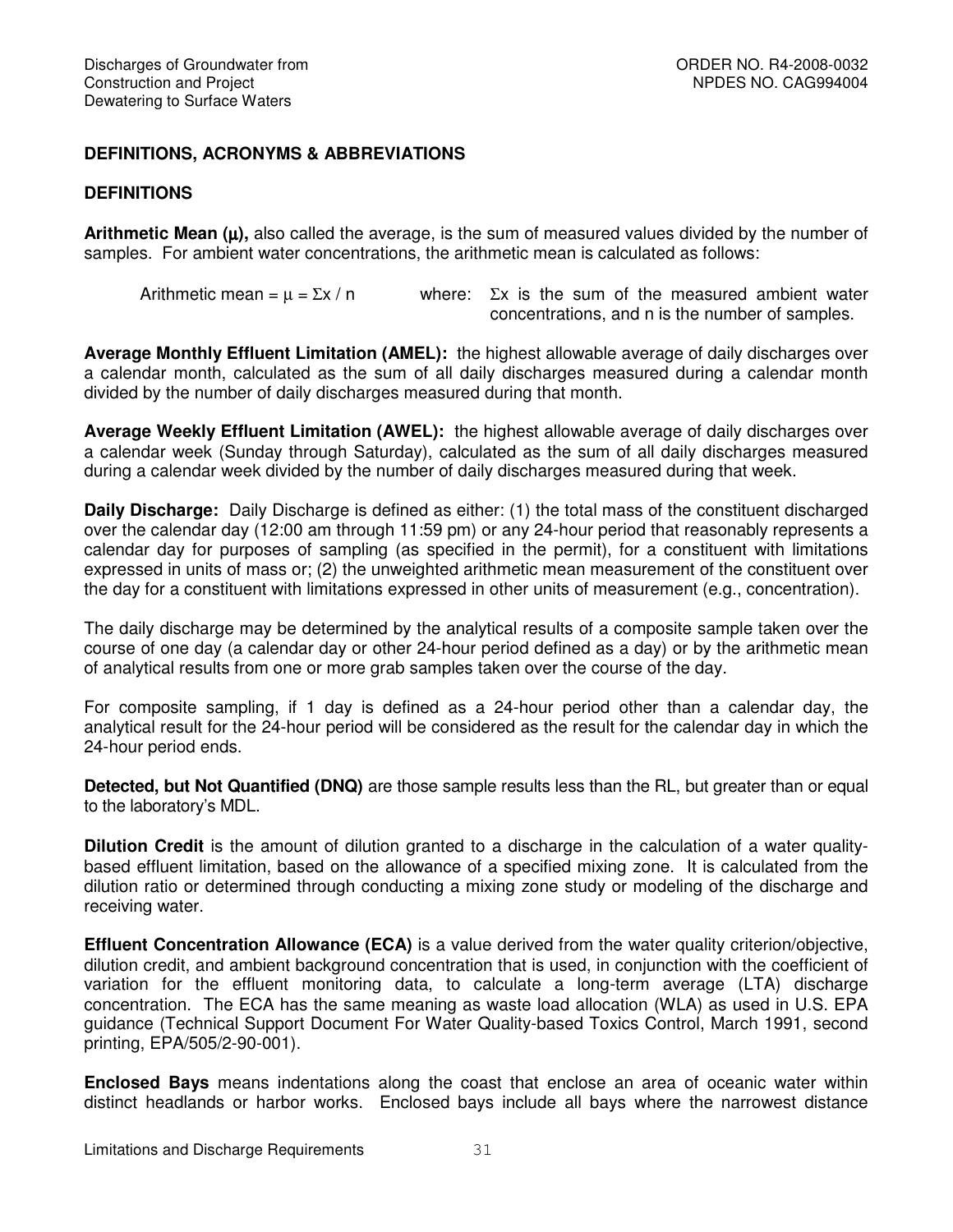between the headlands or outermost harbor works is less than 75 percent of the greatest dimension of the enclosed portion of the bay. Enclosed bays include, but are not limited to, Humboldt Bay, Bodega Harbor, Tomales Bay, Drake's Estero, San Francisco Bay, Morro Bay, Los Angeles-Long Beach Harbor, Upper and Lower Newport Bay, Mission Bay, and San Diego Bay. Enclosed bays do not include inland surface waters or ocean waters.

**Estimated Chemical Concentration** is the estimated chemical concentration that results from the confirmed detection of the substance by the analytical method below the ML value.

**Estuaries** means waters, including coastal lagoons, located at the mouths of streams that serve as areas of mixing for fresh and ocean waters. Coastal lagoons and mouths of streams that are temporarily separated from the ocean by sandbars shall be considered estuaries. Estuarine waters shall be considered to extend from a bay or the open ocean to a point upstream where there is no significant mixing of fresh water and seawater. Estuarine waters included, but are not limited to, the Sacramento-San Joaquin Delta, as defined in Water Code section 12220, Suisun Bay, Carquinez Strait downstream to the Carquinez Bridge, and appropriate areas of the Smith, Mad, Eel, Noyo, Russian, Klamath, San Diego, and Otay rivers. Estuaries do not include inland surface waters or ocean waters.

**Inland Surface Waters** are all surface waters of the State that do not include the ocean, enclosed bays, or estuaries.

**Instantaneous Maximum Effluent Limitation:** the highest allowable value for any single grab sample or aliquot (i.e., each grab sample or aliquot is independently compared to the instantaneous maximum limitation).

**Instantaneous Minimum Effluent Limitation:** the lowest allowable value for any single grab sample or aliquot (i.e., each grab sample or aliquot is independently compared to the instantaneous minimum limitation).

**Maximum Daily Effluent Limitation (MDEL)** means the highest allowable daily discharge of a pollutant, over a calendar day (or 24-hour period). For pollutants with limitations expressed in units of mass, the daily discharge is calculated as the total mass of the pollutant discharged over the day. For pollutants with limitations expressed in other units of measurement, the daily discharge is calculated as the arithmetic mean measurement of the pollutant over the day.

**Median** is the middle measurement in a set of data. The median of a set of data is found by first arranging the measurements in order of magnitude (either increasing or decreasing order). If the number of measurements (*n*) is odd, then the median =  $X_{(n+1)/2}$ . If *n* is even, then the median =  $(X_{n/2}$  +  $X_{(n/2)+1}/2$  (i.e., the midpoint between the  $n/2$  and  $n/2+1$ ).

**Method Detection Limit (MDL)** is the minimum concentration of a substance that can be measured and reported with 99 percent confidence that the analyte concentration is greater than zero, as defined in title 40 of the Code of Federal Regulations, Part 136, Attachment B, revised as of July 3, 1999.

**Minimum Level (ML)** is the concentration at which the entire analytical system must give a recognizable signal and acceptable calibration point. The ML is the concentration in a sample that is equivalent to the concentration of the lowest calibration standard analyzed by a specific analytical procedure, assuming that all the method specified sample weights, volumes, and processing steps have been followed.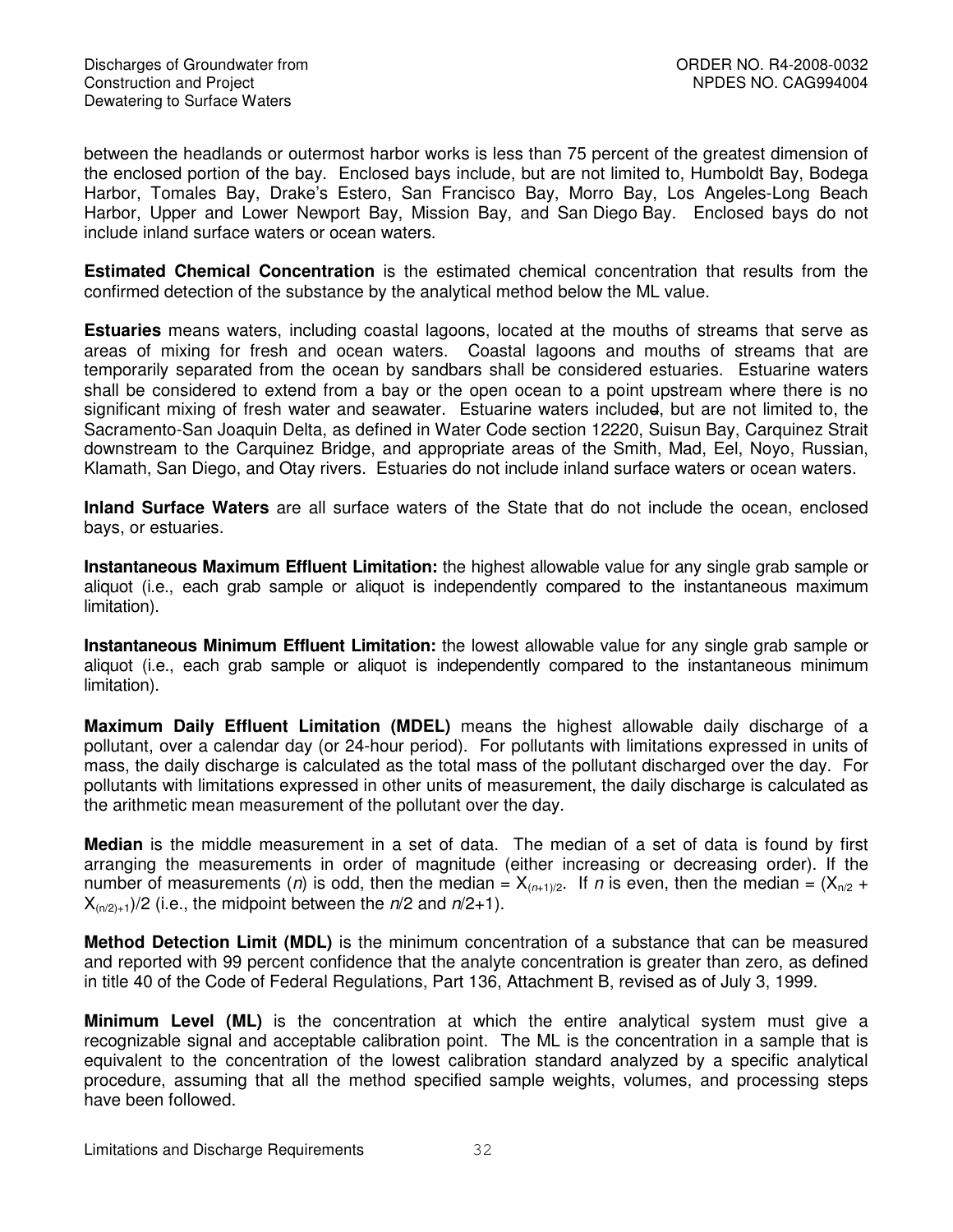**Mixing Zone** is a limited volume of receiving water that is allocated for mixing with a wastewater discharge where water quality criteria can be exceeded without causing adverse effects to the overall water body.

**Not Detected (ND)** are those sample results less than the laboratory's MDL.

**Ocean Waters** are the territorial marine waters of the State as defined by California law to the extent these waters are outside of enclosed bays, estuaries, and coastal lagoons. Discharges to ocean waters are regulated in accordance with the State Water Board's California Ocean Plan.

**Persistent** pollutants are substances for which degradation or decomposition in the environment is nonexistent or very slow.

**Pollutant Minimization Program (PMP)** means waste minimization and pollution prevention actions that include, but are not limited to, product substitution, waste stream recycling, alternative waste management methods, and education of the public and businesses. The goal of the PMP shall be to reduce all potential sources of a priority pollutant(s) through pollutant minimization (control) strategies, including pollution prevention measures as appropriate, to maintain the effluent concentration at or below the water quality-based effluent limitation. Pollution prevention measures may be particularly appropriate for persistent bioaccumulative priority pollutants where there is evidence that beneficial uses are being impacted. The Regional Water Board may consider cost effectiveness when establishing the requirements of a PMP. The completion and implementation of a Pollution Prevention Plan, if required pursuant to Water Code section 13263.3(d), shall be considered to fulfill the PMP requirements.

**Pollution Prevention** means any action that causes a net reduction in the use or generation of a hazardous substance or other pollutant that is discharged into water and includes, but is not limited to, input change, operational improvement, production process change, and product reformulation (as defined in Water Code section 13263.3). Pollution prevention does not include actions that merely shift a pollutant in wastewater from one environmental medium to another environmental medium, unless clear environmental benefits of such an approach are identified to the satisfaction of the State or Regional Water Board.

**Reporting Level (RL)** is the ML (and its associated analytical method) chosen by the Discharger for reporting and compliance determination from the MLs included in this Order. The MLs included in this Order correspond to approved analytical methods for reporting a sample result that are selected by the Regional Water Board either from Appendix 4 of the SIP in accordance with section 2.4.2 of the SIP or established in accordance with section 2.4.3 of the SIP. The ML is based on the proper application of method-based analytical procedures for sample preparation and the absence of any matrix interferences. Other factors may be applied to the ML depending on the specific sample preparation steps employed. For example, the treatment typically applied in cases where there are matrix-effects is to dilute the sample or sample aliquot by a factor of ten. In such cases, this additional factor must be applied to the ML in the computation of the RL.

**Satellite Collection System** is the portion, if any, of a sanitary sewer system owned or operated by a different public agency than the agency that owns and operates the wastewater treatment facility that a sanitary sewer system is tributary to.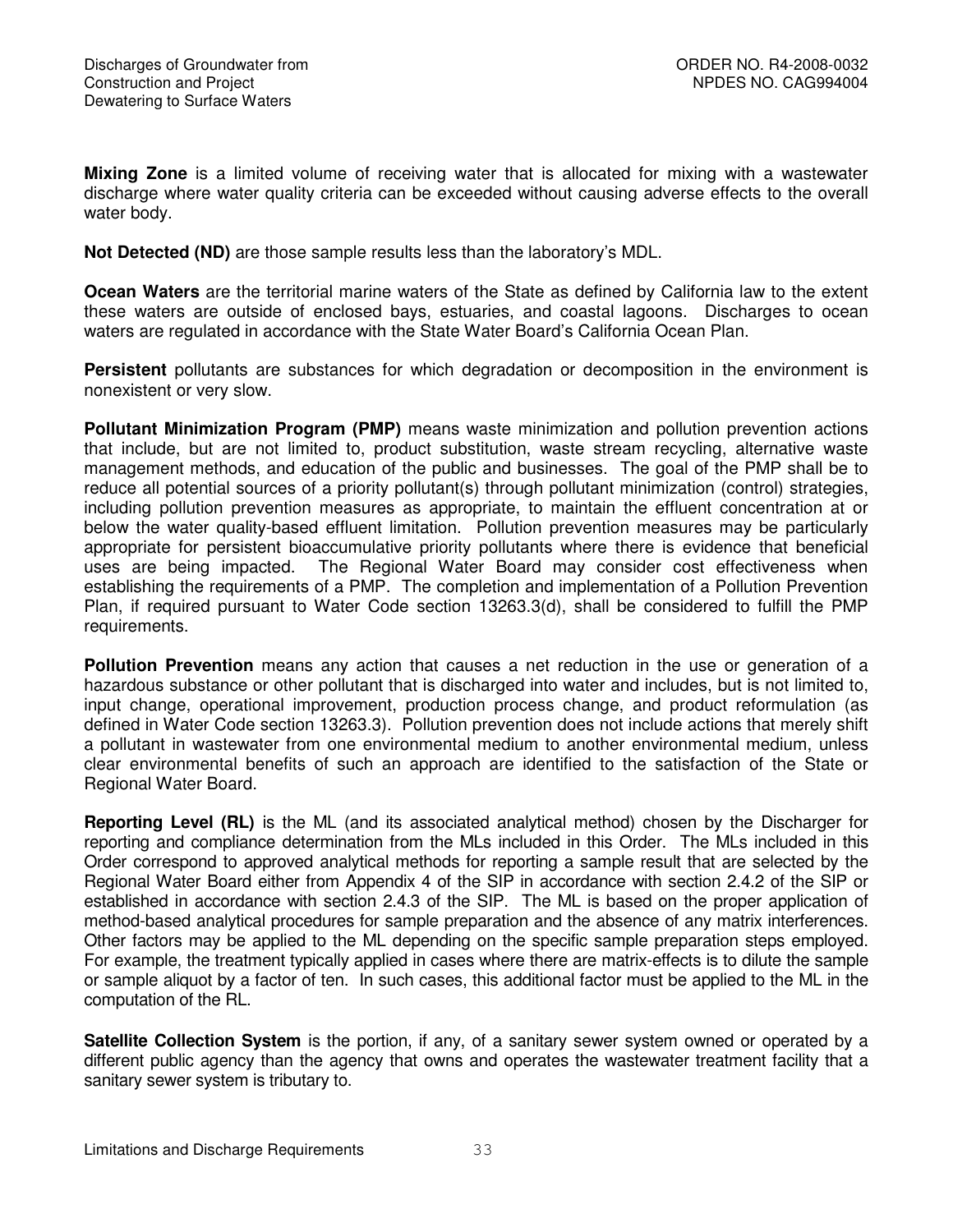**Source of Drinking Water** is any water designated as municipal or domestic supply (MUN) in a Regional Water Board Basin Plan.

**Standard Deviation (**σ**)** is a measure of variability that is calculated as follows:

$$
\sigma
$$
 =  $(\Sigma[(x - \mu)^2]/(n - 1))^{0.5}$   
where:

x is the observed value;

µ is the arithmetic mean of the observed values; and

n is the number of samples.

**Toxicity Reduction Evaluation (TRE)** is a study conducted in a step-wise process designed to identify the causative agents of effluent or ambient toxicity, isolate the sources of toxicity, evaluate the effectiveness of toxicity control options, and then confirm the reduction in toxicity. The first steps of the TRE consist of the collection of data relevant to the toxicity, including additional toxicity testing, and an evaluation of facility operations and maintenance practices, and best management practices. A Toxicity Identification Evaluation (TIE) may be required as part of the TRE, if appropriate. (A TIE is a set of procedures to identify the specific chemical(s) responsible for toxicity. These procedures are performed in three phases (characterization, identification, and confirmation) using aquatic organism toxicity tests.)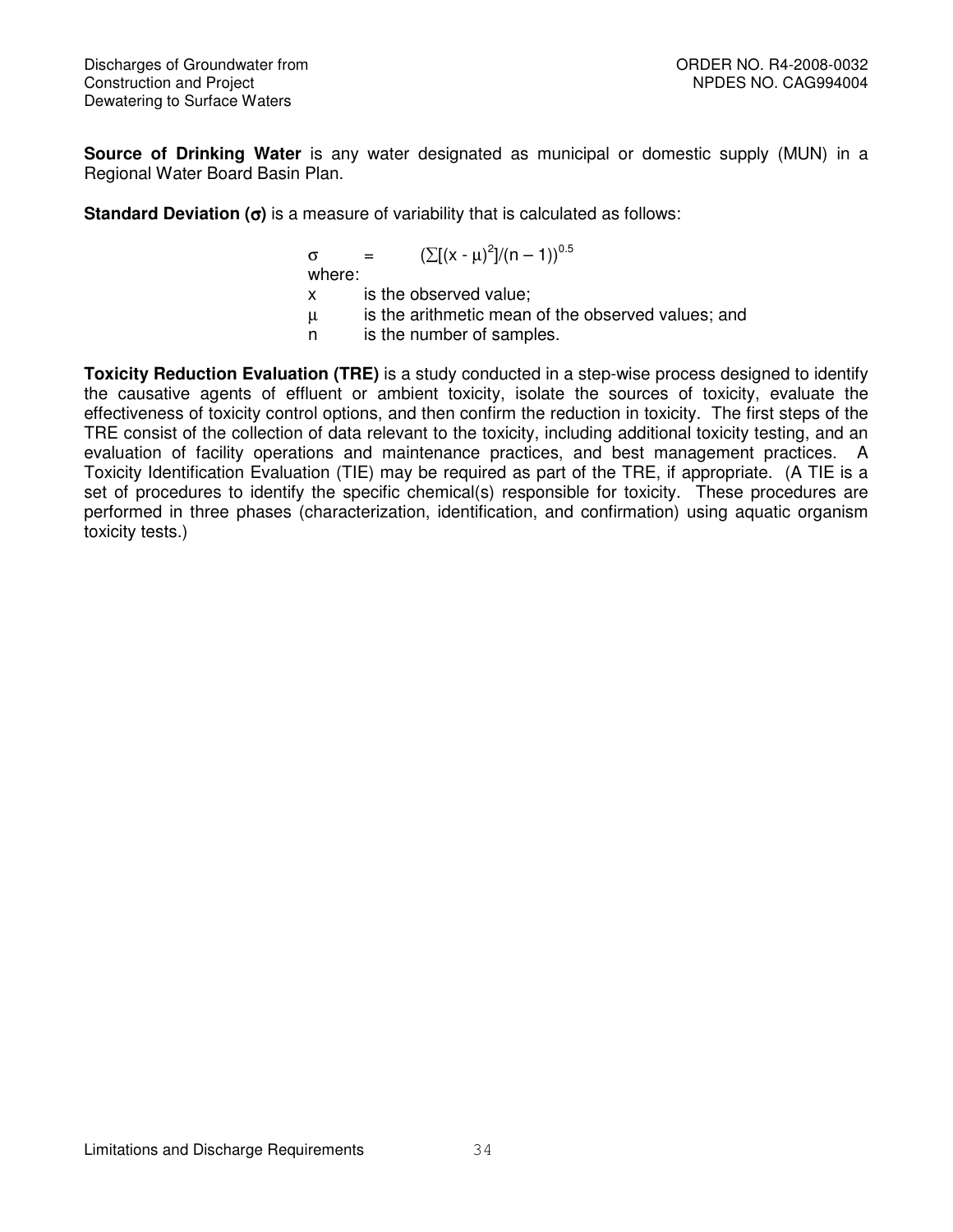# **ACRONYMS & ABBREVIATIONS**

| AMEL              | <b>Average Monthly Effluent Limitation</b>                               |  |  |  |  |
|-------------------|--------------------------------------------------------------------------|--|--|--|--|
| В                 | <b>Background Concentration</b>                                          |  |  |  |  |
| <b>BAT</b>        | Best Available Technology Economically Achievable                        |  |  |  |  |
| <b>Basin Plan</b> | Water Quality Control Plan for the Coastal Watersheds of Los Angeles and |  |  |  |  |
|                   | <b>Ventura Counties</b>                                                  |  |  |  |  |
| <b>BCT</b>        | Best Conventional Pollutant Control Technology                           |  |  |  |  |
| <b>BMP</b>        | <b>Best Management Practices</b>                                         |  |  |  |  |
| <b>BMPPP</b>      | Best Management Practices Plan                                           |  |  |  |  |
| <b>BPJ</b>        | Best Professional Judgment                                               |  |  |  |  |
| <b>BOD</b>        | <b>Biochemical Oxygen Demand</b>                                         |  |  |  |  |
| <b>BPT</b>        | Best practicable treatment control technology                            |  |  |  |  |
| C                 |                                                                          |  |  |  |  |
| <b>CCR</b>        | <b>Water Quality Objective</b>                                           |  |  |  |  |
|                   | California Code of Regulations                                           |  |  |  |  |
| <b>CEQA</b>       | California Environmental Quality Act                                     |  |  |  |  |
| <b>CFR</b>        | Code of Federal Regulations                                              |  |  |  |  |
| <b>CTR</b>        | <b>California Toxics Rule</b>                                            |  |  |  |  |
| <b>CV</b>         | <b>Coefficient of Variation</b>                                          |  |  |  |  |
| <b>CWA</b>        | Clean Water Act                                                          |  |  |  |  |
| <b>CWC</b>        | California Water Code                                                    |  |  |  |  |
| <b>DMR</b>        | Discharge Monitoring Report                                              |  |  |  |  |
| <b>DNQ</b>        | Detected But Not Quantified                                              |  |  |  |  |
| <b>ECA</b>        | <b>Effluent Concentration Allowance</b>                                  |  |  |  |  |
| <b>ELAP</b>       | California Department of Health Services Environmental<br>Laboratory     |  |  |  |  |
|                   | <b>Accreditation Program</b>                                             |  |  |  |  |
| <b>ELG</b>        | <b>Effluent Limitations, Guidelines and Standards</b>                    |  |  |  |  |
| gpd               | gallons per day                                                          |  |  |  |  |
| IC                | <b>Inhibition Coefficient</b>                                            |  |  |  |  |
| $IC_{15}$         | Concentration at which the organism is 15% inhibited                     |  |  |  |  |
| $IC_{25}$         | Concentration at which the organism is 25% inhibited                     |  |  |  |  |
| $IC_{40}$         | Concentration at which the organism is 40% inhibited                     |  |  |  |  |
| $IC_{50}$         | Concentration at which the organism is 50% inhibited                     |  |  |  |  |
| LA                | <b>Load Allocations</b>                                                  |  |  |  |  |
| <b>LOEC</b>       | Lowest Observed Effect Concentration                                     |  |  |  |  |
| <b>LTA</b>        | Long-Term Average                                                        |  |  |  |  |
| <b>MDEL</b>       | Maximum Daily Effluent Limitation                                        |  |  |  |  |
| <b>MDL</b>        | <b>Method Detection Limit</b>                                            |  |  |  |  |
| <b>MEC</b>        | <b>Maximum Effluent Concentration</b>                                    |  |  |  |  |
| <b>MGD</b>        | Million Gallons Per Day                                                  |  |  |  |  |
| mg/L              | Milligrams per Liter                                                     |  |  |  |  |
| ML                | Minimum Level                                                            |  |  |  |  |
| <b>MRP</b>        | Monitoring and Reporting Program                                         |  |  |  |  |
| ND.               | Not Detected                                                             |  |  |  |  |
| <b>NOEC</b>       | No Observable Effect Concentration                                       |  |  |  |  |
|                   |                                                                          |  |  |  |  |
| <b>NPDES</b>      | National Pollutant Discharge Elimination System                          |  |  |  |  |
| <b>NSPS</b>       | <b>New Source Performance Standards</b>                                  |  |  |  |  |
| <b>NTR</b>        | <b>National Toxics Rule</b>                                              |  |  |  |  |
| OAL               | Office of Administrative Law                                             |  |  |  |  |